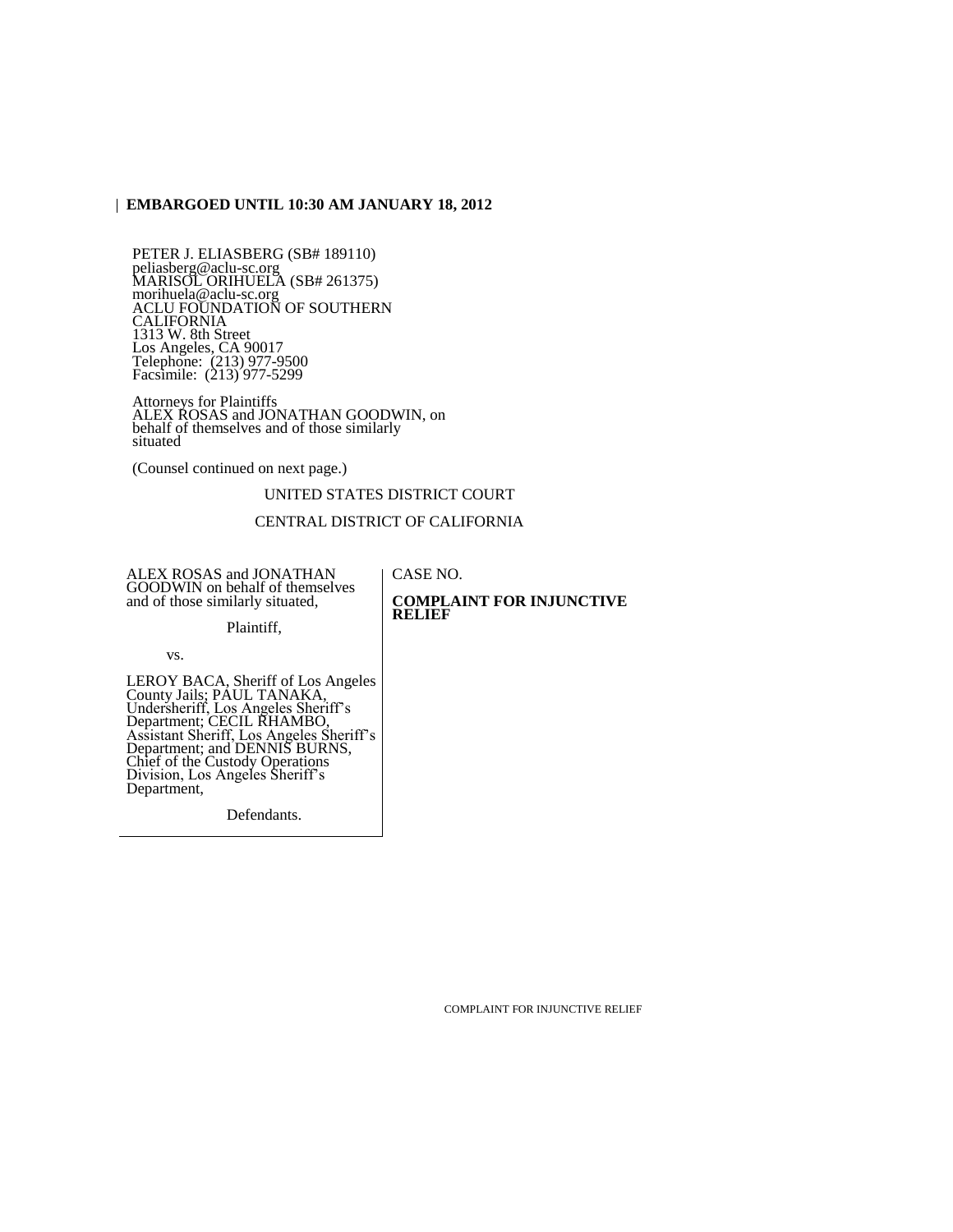### **EMBARGOED UNTIL 10:30 AM JANUARY 18, 2012**

MARGARET WINTER (pro hac vice application forthcoming) mwinter@npp-aclu.org ERIC BALABAN (pro hac vice application forthcoming) ebalaban@npp-aclu.org DAVID M. SHAPIRO (pro hac vice application forthcoming) dshapiro@npp-aclu.org NATIONAL PRISON PROJECT OF THE AMERICAN CIVIL LIBERTIES UNION FOUNDATION 915 15th St., NW Washington, D.C. 20005 Telephone: (202) 393-4930 Facsimile: (202) 393-4931

DONNA D. MELBY (SB# 86417) donnamelby@paulhastings.com JOHN S. DURRANT (SB# 217345) johndurrant@paulhastings.com PAUL HASTINGS LLP 515 South Flower Street Twenty-Fifth Floor Los Angeles, CA 90071-2228 Telephone: (213) 683-6000 Facsimile: (213) 627-0705

Attorneys for Plaintiffs ALEX ROSAS and JONATHAN GOODWIN, on behalf of themselves and of those similarly situated

COMPLAINT FOR INJUNCTIVE RELIEF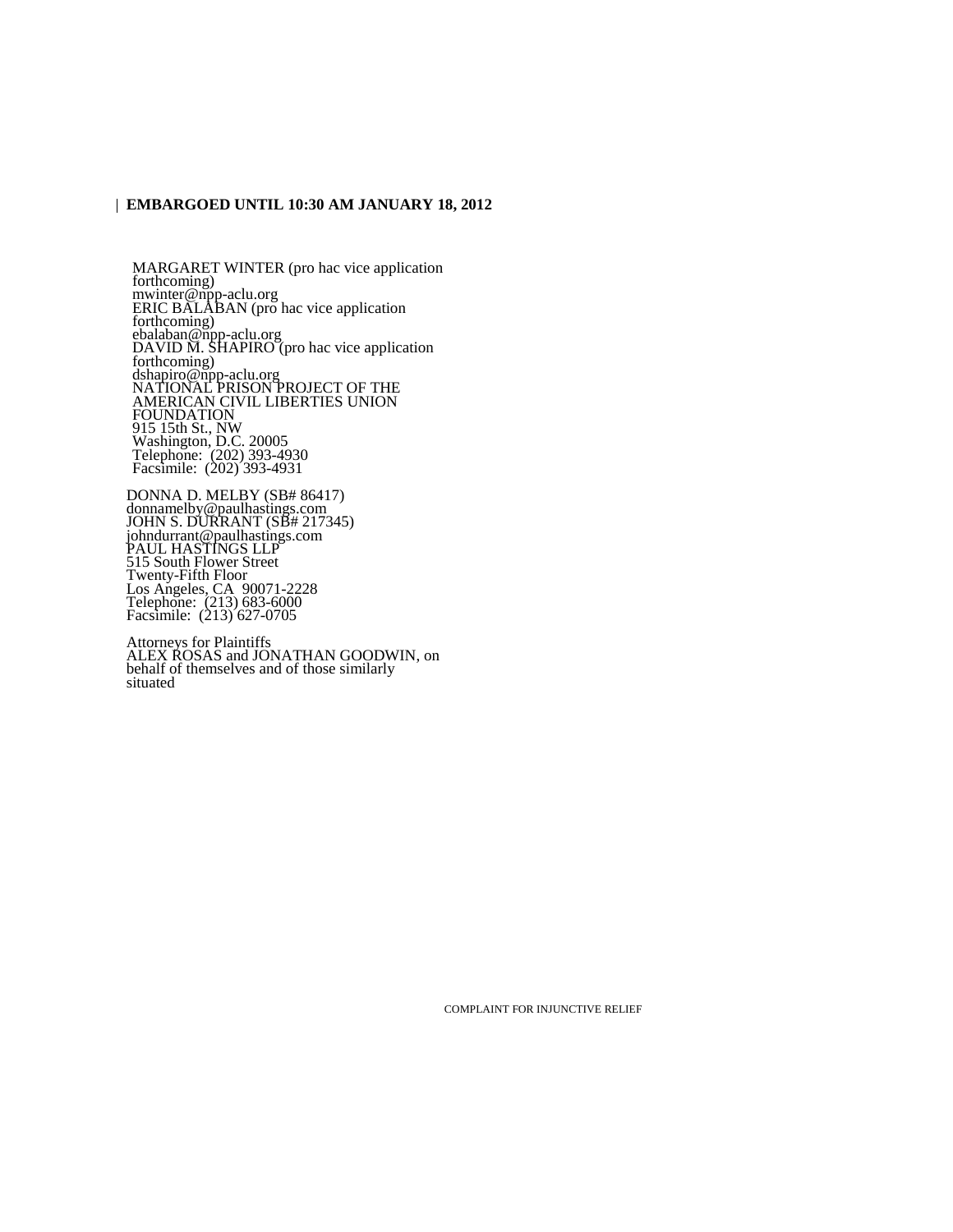## **I. JURISDICTION AND VENUE**

1

2 3 4 1. This action is brought pursuant to the Eighth and Fourteenth Amendments to the Constitution of the United States, and to 42 U.S.C. § 1983. This Court has jurisdiction under 28 U.S.C. §§ 1331 and 1343(a).

5 6 2. Venue is proper in the United States District Court for the Central District of California pursuant to 28 U.S.C. § 1391.

#### 7 **II. STATEMENT OF THE CASE**

8 9 10 11 12 13 14 15 16 17 18 19 20 21 22 23 24 25 3. Plaintiffs Alex Rosas and Jonathan Goodwin are inmates in the custody of Sheriff Leroy Baca in the Los Angeles County Jails. Rosas and Goodwin have been beaten and threatened with violence by deputies of the Los Angeles County Sheriff's Department (the "Department" or "LASD"). Mr. Rosas and Mr. Goodwin have also witnessed deputies beating other inmates. The abuse Rosas and Goodwin have suffered and witnessed is typical of the abuse inflicted by deputies on countless other inmates in the Jails, and is part of a pattern and practice of deputy-on-inmate violence that has persisted for many years. In the last few years alone, there have been dozens of documented cases of extreme and unjustified violence by deputies against inmates. Defendants are aware of the culture of deputy violence that pervades the Jails but have failed to take reasonable measures to remedy the problem. Plaintiffs charge Sheriff Leroy Baca, Undersheriff Paul Tanaka, Assistant Sheriff Cecil Rhambo, and Chief of Custody Operations Department Dennis Burns<sup>1</sup> with violations of Plaintiffs' Eighth and Fourteenth Amendment rights to reasonable protection from violence and excessive force. Plaintiffs bring this action on behalf of themselves and other current and future inmates in the Los Angeles County Jails, seeking injunctive and declaratory relief. 4. Los Angeles County has the largest jail system in the world,

-1- COMPLAINT FOR INJUNCTIVE RELIEF

<sup>26</sup> 27 <sup>1</sup> "Defendants" collectively refers to Leroy Baca ("Sheriff Baca"), Paul Tanaka ("Undersheriff Tanaka"), Cecil Rhambo, and Dennis Burns ("Chief Burns"). Defendants are Los Angeles County officials responsible for policies governing the

<sup>28</sup> conduct of LASD deputies and for the safety of the inmates in their custody in the Los Angeles County Jails.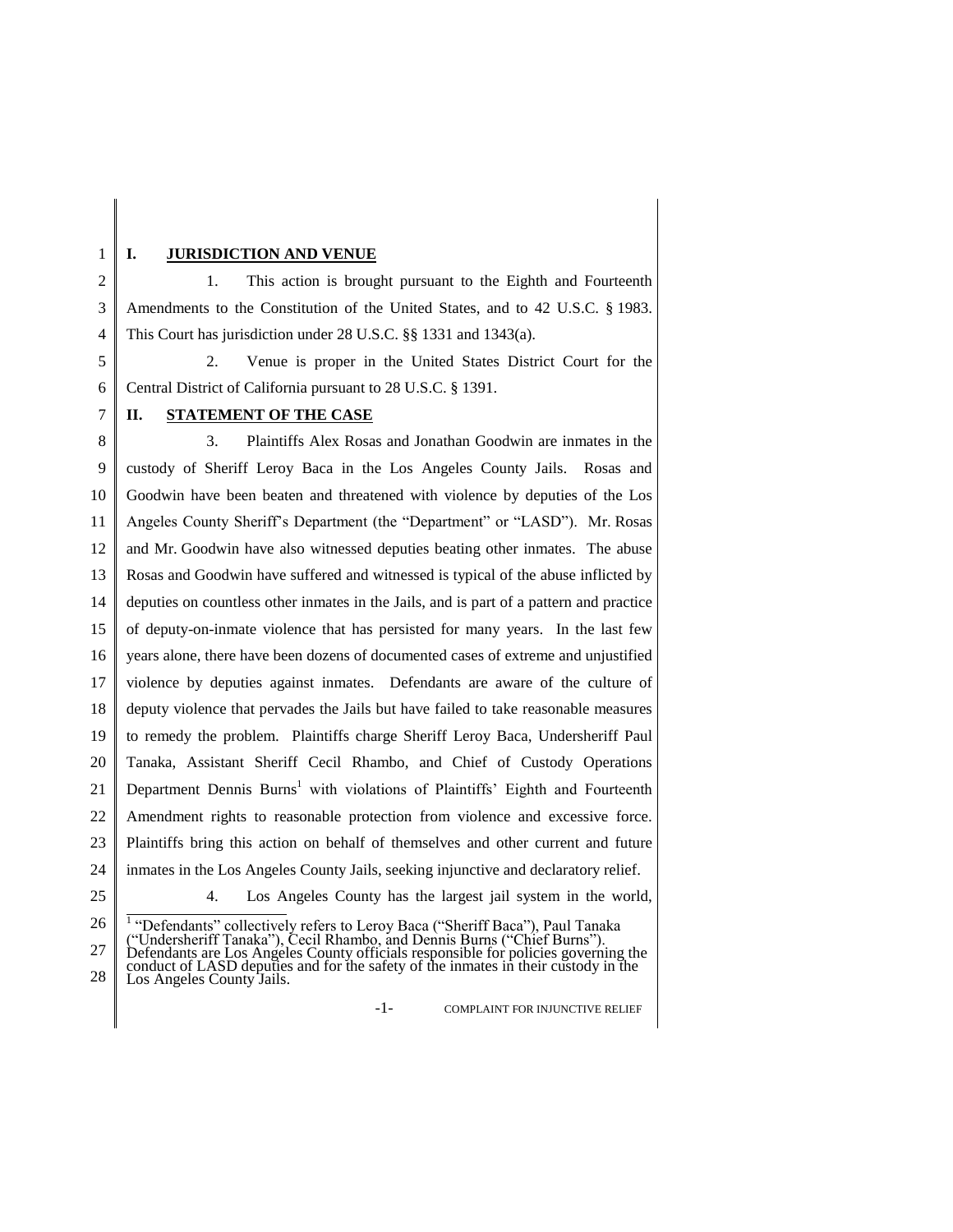1 2 3 4 5 6 7 with an average daily population of approximately 15,000 inmates. The great majority of the inmates are pre-trial detainees who are not being held pursuant to a criminal conviction. Deputy violence against inmates in the Los Angeles County Jails is commonplace, but it is especially pervasive in three facilities that comprise a single complex on Bauchet Street in downtown Los Angeles: Men's Central Jail, Twin Towers Correctional Facility ("TTCF") and the Inmate Reception Center ("IRC") (collectively, "the Jails").

8 9 10 11 12 13 14 15 16 17 18 19 5. Inmates in the Jails live in fear of deputy violence. It is commonplace for deputies to subject unresisting inmates to grossly excessive force by slamming inmates' heads into walls, punching them in the face with fists, kicking them with boots, and shooting them multiple times with tasers – and for these beatings to result in serious injuries to the inmates, including broken legs, fractured eye sockets, shattered jaws, broken teeth, severe head injuries, nerve damage, dislocated joints, collapsed lungs, and wounds requiring dozens of stitches and staples. Deputies sadistically beat inmates with serious mental illness. They beat inmates who are already in fragile medical condition, including inmates in wheelchairs. Deputies have beaten inmates for asking for medical treatment, for the color of their skin, or for no apparent reason at all. Deputies also enlist and encourage other inmates to carry out savage attacks.

20 21 22 23 24 6. Many of the beatings that routinely occur in the jails are far more severe than the infamous 1991 beating of Rodney King by members of the Los Angeles Police Department. The violence is not the work of a few rogue deputies. Rather, it is a systemic problem that has continued unchecked for decades.

25 26 27 28 7. Many deputies belong to gangs inside the Jails. Like members of street gangs, these deputies sport tattoos to signal their gang membership. They beat up inmates to gain prestige among their peers, and "earn their ink" by breaking inmates' bones. They seek to control the Jails, and to a significant degree they do

-2- COMPLAINT FOR INJUNCTIVE RELIEF

**Comment [PE1]:** Insert from Vera that many are low level offenses, etc.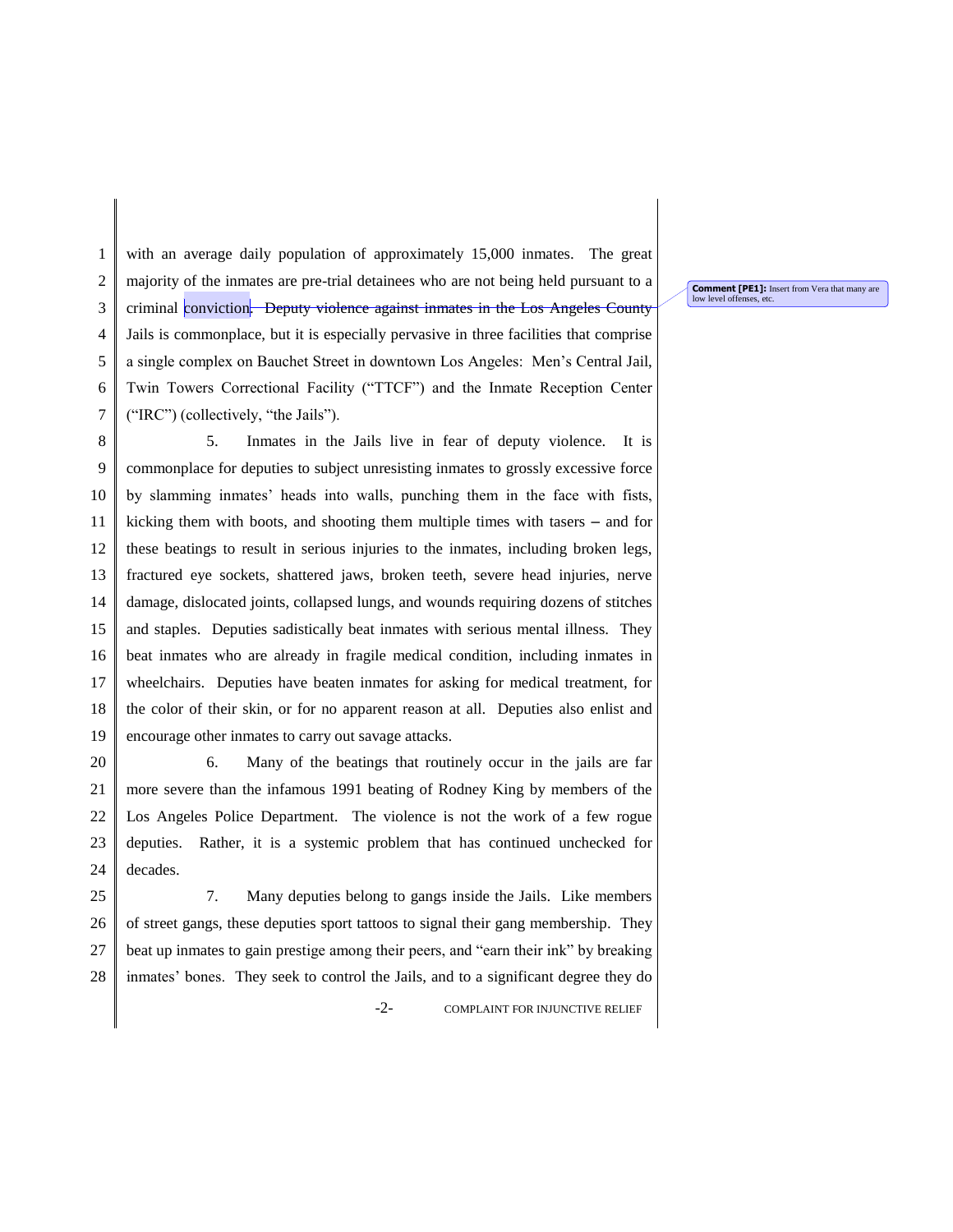control the areas where they work.

1

2 3 4 5 6 7 8 9 10 11 8. The "3000 Boys" is one such deputy gang, named for the third floor of Men's Central Jail where its members work. Members of the 3000 Boys, who sport a "3000" tattoo on the backs of their necks, inflict violence on inmates, foment violence among inmates, and even deploy violence on other deputies who resist their abusive practices. A similar deputy gang operates on the second floor of Men's Central Jail. On information and belief, members of the "2000 Boys" designate their gang membership with tattoos of a Roman numeral "II" on their legs. Violent deputy gangs have operated in the LASD at least since the 1980s and perhaps since the early 1970s. The 3000 Boys and 2000 Boys have been operating with Defendants' knowledge and acquiescence.

12 13 14 15 16 17 18 19 9. Defendants' ongoing failure to halt these abuses has communicated to the deputy gangs that they can carry out brutal assaults on inmates with perfect impunity. In fact, Defendants' permissiveness has so emboldened the deputy gangs that they have begun to carry out their brutal assaults on inmates more and more openly, and even in the presence of civilian volunteer workers in the Jails. Jail chaplains and the court-appointed jail monitors of the American Civil Liberties Union ("ACLU") have provided eyewitness accounts of deputies beating nonresisting inmates in the Jails.

20 21 22 23 24 10. There is a widespread fear among inmates of reporting deputy misdeeds to the ACLU or anyone else, because deputies regularly retaliate against those who lodge complaints, with beatings, strip searches, body cavity searches, destructive cell shake-downs, confiscation of belongings, and trumped-up disciplinary and criminal charges.

25 26 27 28 11. Defendants and all of the high-ranking officials in the Department are aware – and in the case of at least three of them have been aware for years – of the pattern of deputy violence, intimidation, and retaliation against inmates. It has been publicly reported, documented, and condemned on scores of

-3- COMPLAINT FOR INJUNCTIVE RELIEF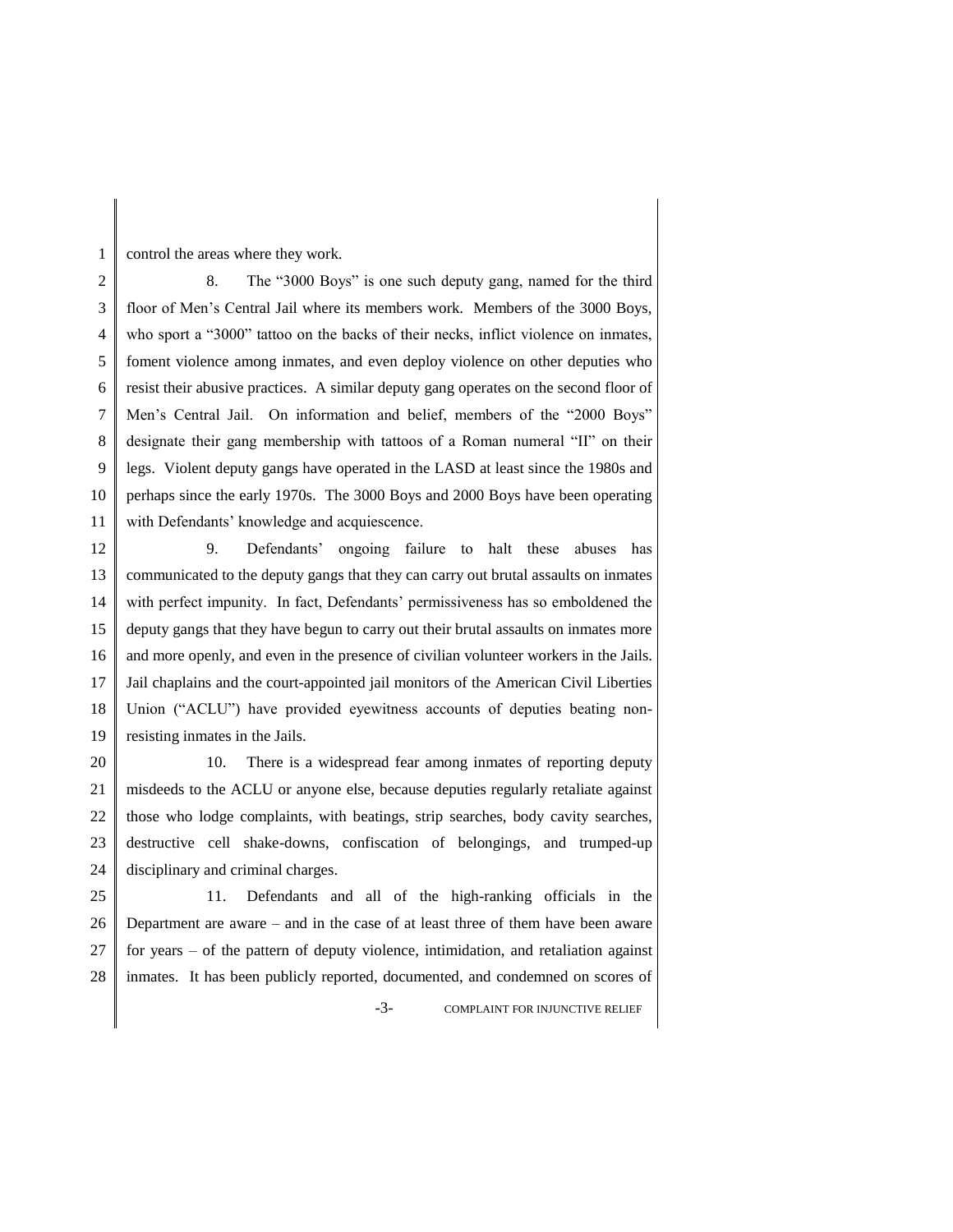1 2 3 4 5 6 7 8 9 10 11 12 occasions during the past twenty years. Starting in 2006, a captain and a nowretired commander, both in the custody division, have reported to Defendants problems with deputy gangs and deputies engaging in excessive and unnecessary force, but Defendants did not take appropriate steps to address the problem. Sheriff Baca, Undersheriff Tanaka, Chief Burns, and other supervisors in these jails and at the highest levels of the Department have acquiesced in, fostered, and implicitly authorized the abuse by failing to promulgate adequate policies on the use of force, failing to adequately train and supervise deputies in the face of historical and continued evidence of abuse, failing to conduct meaningful investigations of reports of excessive force, failing to hold guilty deputies accountable, and ignoring evidence that deputies and other Department officials are covering up incidents of excessive force.

13 14 15 16 17 18 19 20 21 22 23 24 25 26 12. In 1992, the prestigious Kolts Commission – formed at the behest of the Los Angeles County Board of Supervisors to conduct a review of the policies, practices, and procedures of the Sheriff's Department – issued a scathing report documenting numerous incidents of excessive force, lax discipline, and the presence of deputy gangs. The Kolts Report resulted in the appointment of Special Counsel to the Board of Supervisors for Oversight of the Sheriff's Department, Merrick Bobb. Bobb issued 30 semi-annual reports between 1993 and 2011. The County's Office of Independent Review ("OIR"), headed by Michael Gennaco, has repeatedly reported incidents of serious abuse to Sheriff Baca. The ACLU, which serves as class counsel to all detainees in Los Angeles County Jails in *Rutherford v. Baca*, No. 75-04111 (C.D. Cal.), and which has been appointed by the District Court in that case to monitor conditions in the Los Angeles County Jails, has submitted multiple reports to Sheriff Baca over several years, documenting more than 70 cases of extreme deputy-on-inmate violence.

27 28 -4- COMPLAINT FOR INJUNCTIVE RELIEF 13. Despite Sheriff Baca's actual knowledge of this pattern of violence and cover-ups, he has failed over a period of many years to take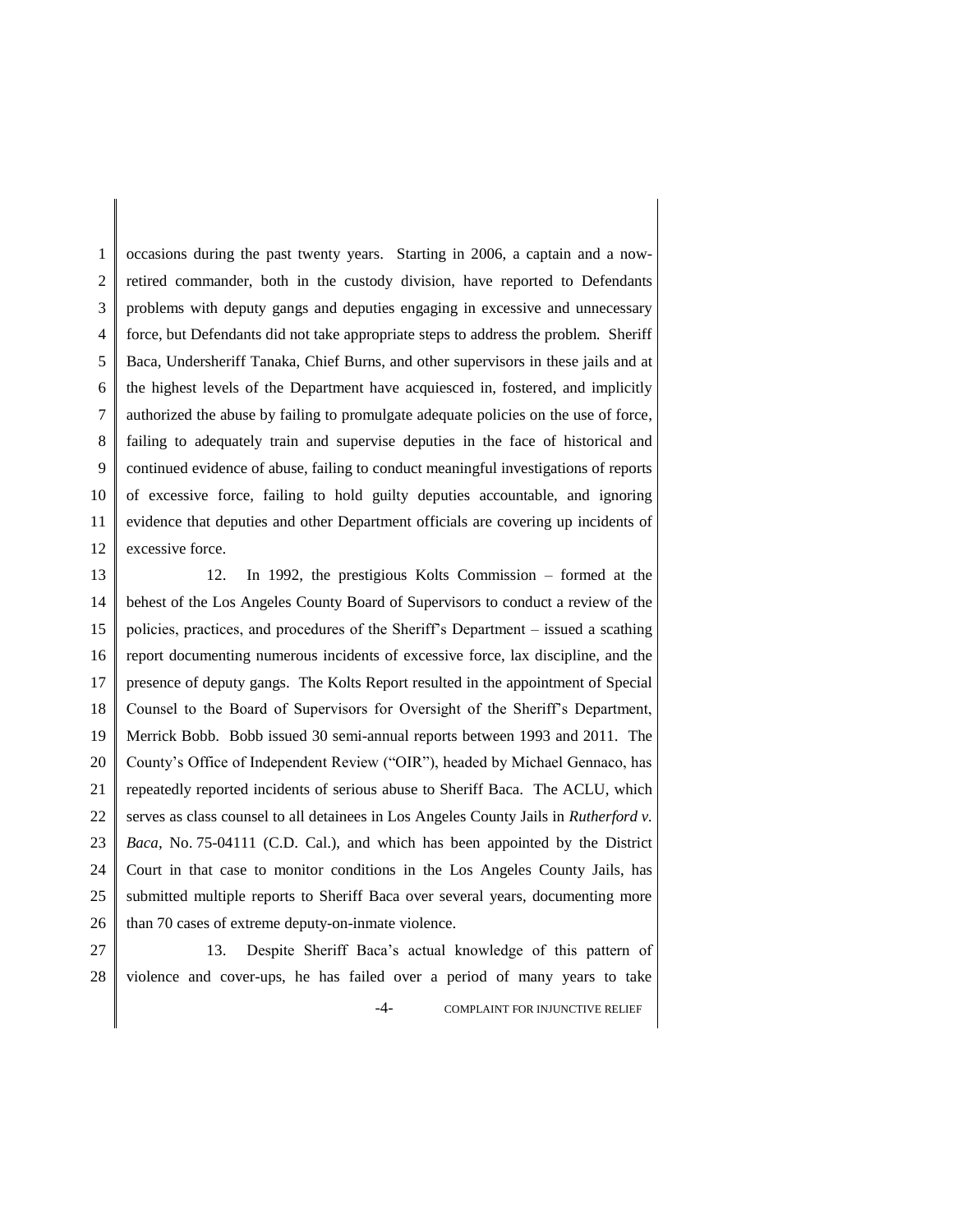1 2 3 4 5 6 7 reasonable measures to halt the abuses. Even now that the pervasiveness and the extraordinary brutality of the deputy-on-inmate abuse has become common knowledge through the release of reports by the ACLU, Sheriff Baca has left in place his principal subordinates in charge of supervising the Custody Division of the Sheriff's Department, Undersheriff Paul Tanaka and Chief Burns, who have day-to-day responsibility for ensuring the inmates' safety, and under whose regime this pattern of abuse has flourished.

8 9 10 11 12 13 14. The ultimate goal of this lawsuit is to end the longstanding pattern of deputy-on-inmate abuse by requiring Defendants to put in place a system of accountability, which they have for so long failed to do. That system must include, at minimum, adequate policies on the use of force, proper training on the policies, proper supervision of deputies, thorough review of use of force incidents, and appropriate discipline for improper use of force or failure to report its use.

#### 14 **III. PARTIES**

15 16 17 18 19 20 15. Plaintiffs Rosas and Goodwin are inmates in the custody of the LASD who were previously housed in Men's Central Jail and are currently housed in Twin Towers. Plaintiffs have been subjected to deputy violence and threats of violence and they have witnessed deputies violently abusing other inmates. They are at continuing risk of being subjected to deputy violence as a result of Defendants' acts and omissions.

21 22 23 24 25 26 27 28 16. Defendant Leroy Baca has been the Sheriff of Los Angeles County since 1998. As Sheriff, he is the chief executive officer of the LASD. By California law, the Sheriff is answerable for the safekeeping of the inmates in his custody. Cal. Gov't Code §§ 26605, 26610; Cal. Penal Code § 4006. Sheriff Baca is responsible for the management and control of all Los Angeles County Jails, and for all matters relating to the selection, supervision, promotion, training, and discipline of the uniformed staff, including the supervisory security staff, of the County Jails. He is also responsible for the care, custody, and control of all inmates

-5- COMPLAINT FOR INJUNCTIVE RELIEF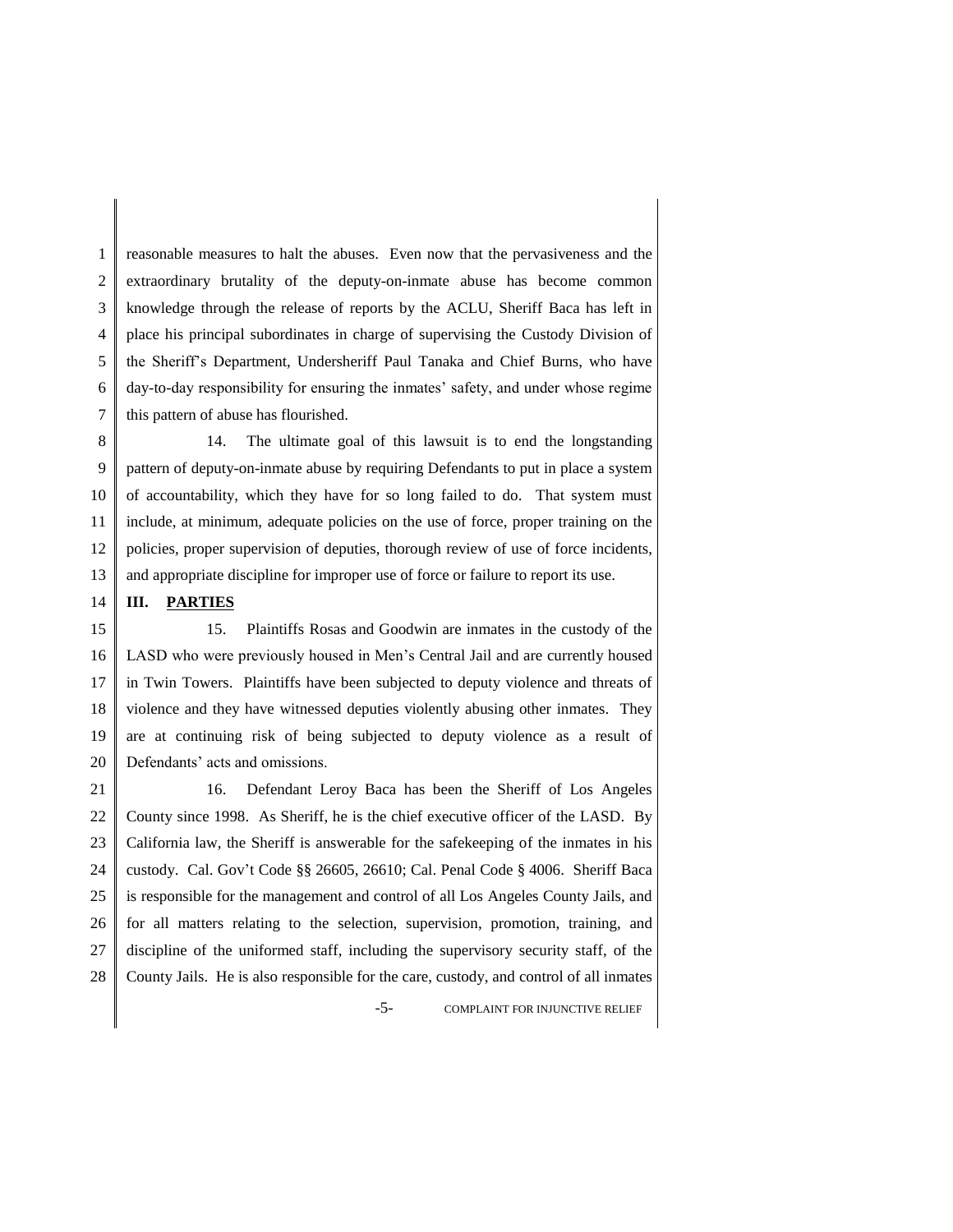1 2 3 4 housed in the Department's Jails. Sheriff Baca is regularly provided with reports of applications of force, allegations of unreported and excessive use of force, and other breaches of security in the County Jails. Plaintiffs sue Sheriff Baca in his official capacity.

5 6 7 8 9 17. Defendant Paul Tanaka is Undersheriff of the LASD. He serves as Second-in-Command of the Department and oversees its daily operations. Along with Sheriff Baca, Undersheriff Tanaka is also responsible for the care, custody, and control of all inmates housed in the Department's Jails. Plaintiffs sue Undersheriff Tanaka in his official capacity.

10 11 12 13 18. Defendant Cecil Rhambo is one of two Assistant Sheriffs of the LASD. He oversees the leadership of the Department's Custody Division, among other responsibilities. Plaintiffs sue Assistant Sheriff Rhambo in his official capacity.

14 15 16 17 18 19 20 21 22 23 24 19. Defendant Dennis Burns has been employed by the LASD for more than 36 years. He is currently assigned as the Chief of the Custody Operations Division which, along with the Correctional Services Division, is responsible for the operation of the Los Angeles County Jails. The responsibilities of the Custody Operations Division include the tracking of violent incidents and the formulation of responses designed to protect the personal safety of Department staff and inmates in its custody. He has formerly served as Captain of the LASD's Internal Affairs Bureau ("IAB"), which is responsible for conducting administrative investigations against Department members who have engaged in misconduct by violating the Department's policies and procedures. Plaintiffs sue Chief Burns in his official capacity.

25 26 27 28 20. All Defendants are sued in their official capacities for declaratory and injunctive relief. At all times referred to in this complaint, Defendants were acting within the scope of their employment as employees of the Department, and acting under color of state and municipal law.

-6- COMPLAINT FOR INJUNCTIVE RELIEF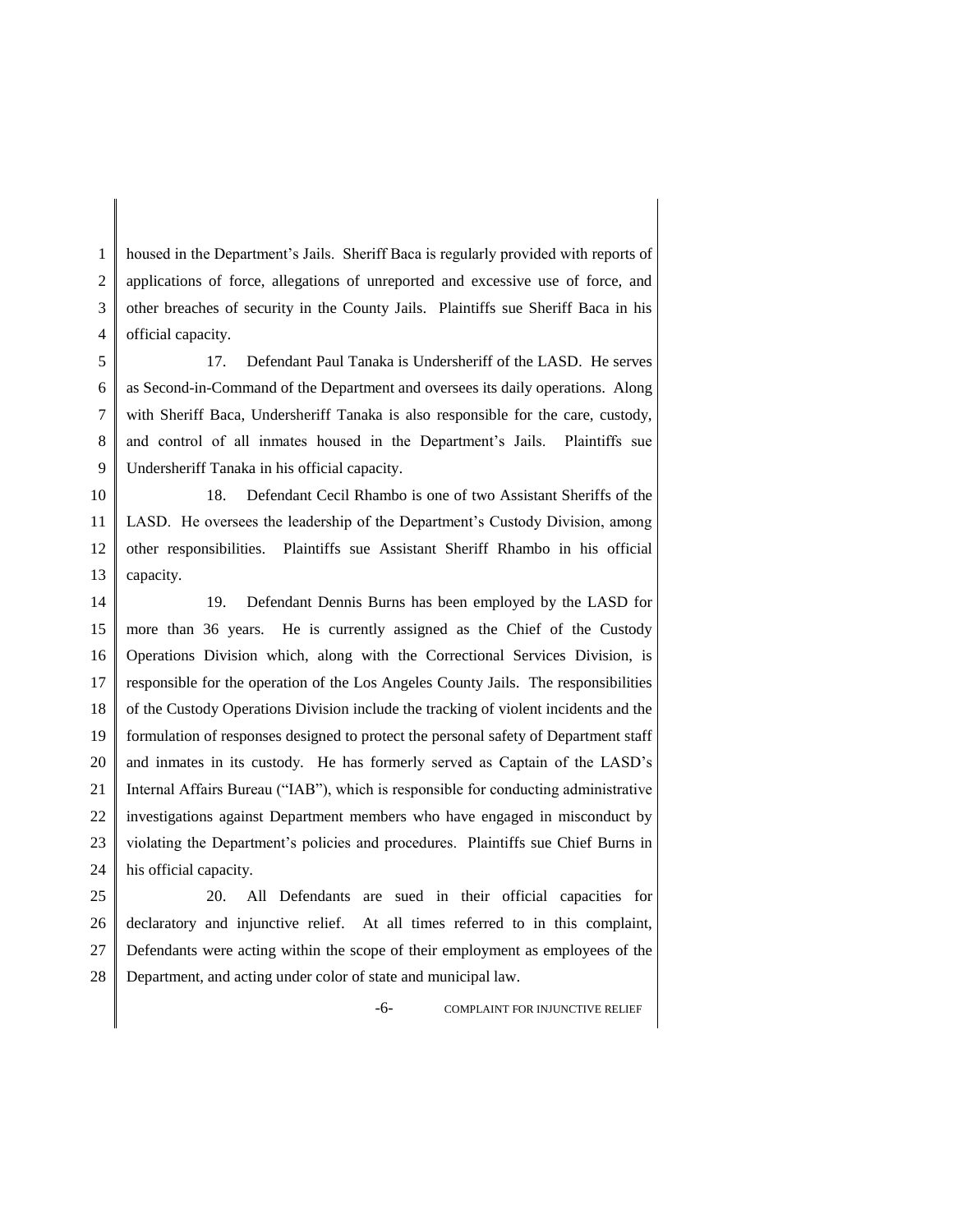## **IV. FACTUAL ALLEGATIONS**

**A. There Is A Longstanding, Pervasive, And Notorious Culture, Pattern, And Practice Of Deputy Violence Against Inmates In The Los Angeles County Jails**

**(1) Numerous Reports By Independent Observers Have Documented A Longstanding Pattern And Practice Of Deputy-On-Inmate Violence And Recommended Changes In Policies That Defendants Have Not Implemented**

21. There is a longstanding pattern and practice in the Los Angeles County Jails, and particularly in the Jail Complex in downtown Los Angeles, of deputy-on-inmate violence and deputy-instigated inmate-on-inmate abuse. Multiple oversight and monitoring agencies, including the U.S. Department of Justice, the LASD's OIR, the Special Counsel to the Los Angeles County Board of Supervisors for oversight of the Sheriff's Department, and the ACLU, have issued reports on the use of excessive force and other abuses by the LASD against the inmates in its custody and in many cases made recommendations to address the problem.

22. According to Thomas Parker, a former FBI agent and Assistant Special Agent in Charge of the Bureau's Los Angeles Field Office, who oversaw the FBI investigation into the force, "There is at least a two-decade history of corruption within the ranks of the LASD. . . .[N]o one at the command level . . . appears to have been held accountable and appropriately punished for failure to properly supervise and manage their subordinate personnel and resources. In my opinion, this has provided the 'seedbed' for continued lax supervision, violence, and corruption within LASD and the county jails it administers." Sheriff Baca and other LASD officials have "essentially abdicated their responsibilities to provide a safe, secure, and corruption-free incarceration environment within the Los Angeles County Jail System." The result, Mr. Parker concluded, is a pattern of inmates "suffering severe injuries, maiming, and death, some caused by fellow inmates, but

-7- COMPLAINT FOR INJUNCTIVE RELIEF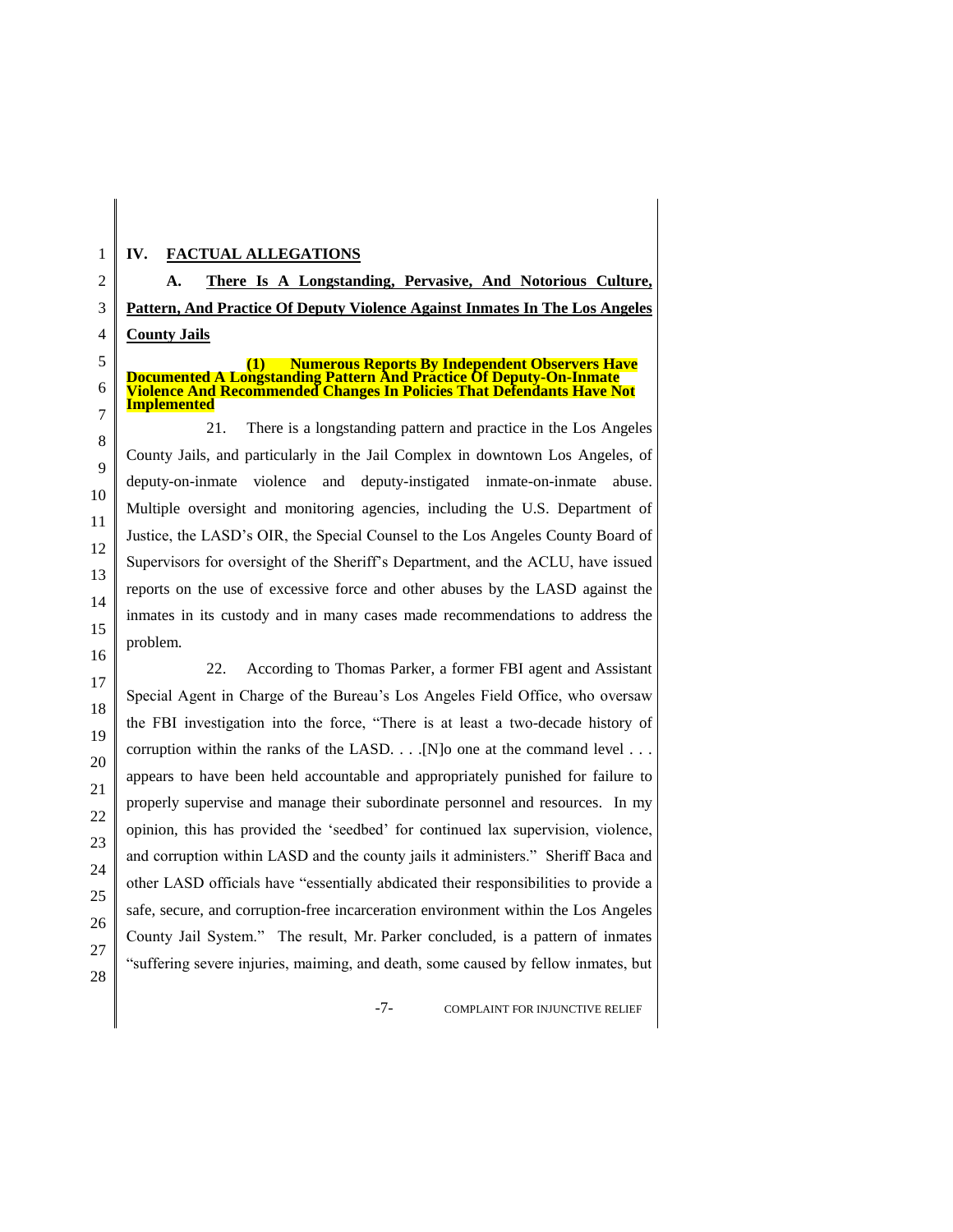1 2 3 4 most often at the hands of, or with the acquiescence or assistance of, the deputy sheriffs who are their keepers." Mr. Parker states, "I have never experienced any facility exhibiting the volume and repetitive patterns of violence, misfeasance, and malfeasance impacting the Los Angeles County Jail system."

5 6 7 8 9 10 11 12 13 23. In May 1990, the *Los Angeles Times* published an investigative report disclosing that excessive force cases represented three-fourths of all major legal settlements and jury awards over a three-year period; that half of the deputies involved in major cases had been sued in the past for brutality; and that one training officer had been sued ten times in ten years. The newspaper quoted sources familiar with the Department who claimed that a code of silence made deputies reluctant to testify against fellow officers, even those who repeatedly used excessive force. The Department kept no separate records of the deputies who were sued for excessive force or the outcomes of the suits.<sup>2</sup>

14 15 16 17 18 19 20 21 22 23 24 24. In 1989, the Los Angeles County Board of Supervisors formed a blue-ribbon commission to conduct a review of "the policies, practices and procedures of the Sheriff's Department, including recruitment, training, job performance and evaluation, record keeping and management practices, as they relate to allegations of excessive force, the community sensitivity of deputies and the Department's citizen complaint procedure." The Board of Supervisors appointed the late Judge James G. Kolts ("Kolts") as Special Counsel to the Board. Kolts was a former star prosecutor and a highly respected former Los Angeles County Superior Court judge. The team Kolts assembled for this project became known as the Kolts Commission. In July 1992, after an extensive investigation, the

-8- COMPLAINT FOR INJUNCTIVE RELIEF

<sup>25</sup> <sup>2</sup> Merrick Bobb, Police Assessment Resource Center ("PARC"), *10th Semiannual Report* 12 (Feb. 1999), *available at* 

<sup>26</sup> 27 http://www.parc.info/client\_files/LASD/10th%20Semiannual%20Report.pdf (citing Daryl Kelley & Victor Merina, *Alleged Brutality by Deputies Costs County: Law Enforcement: Excessive-Force Lawsuits Have Nearly Doubled in Recent Years.* 

<sup>28</sup> *Sheriff Block Stands by Department Policies and His Officers*, Los Angeles Times, May 27, 1990, at A1, *available at* http://articles.latimes.com/1990-05-27/news/mn-514\_1\_excessive-force).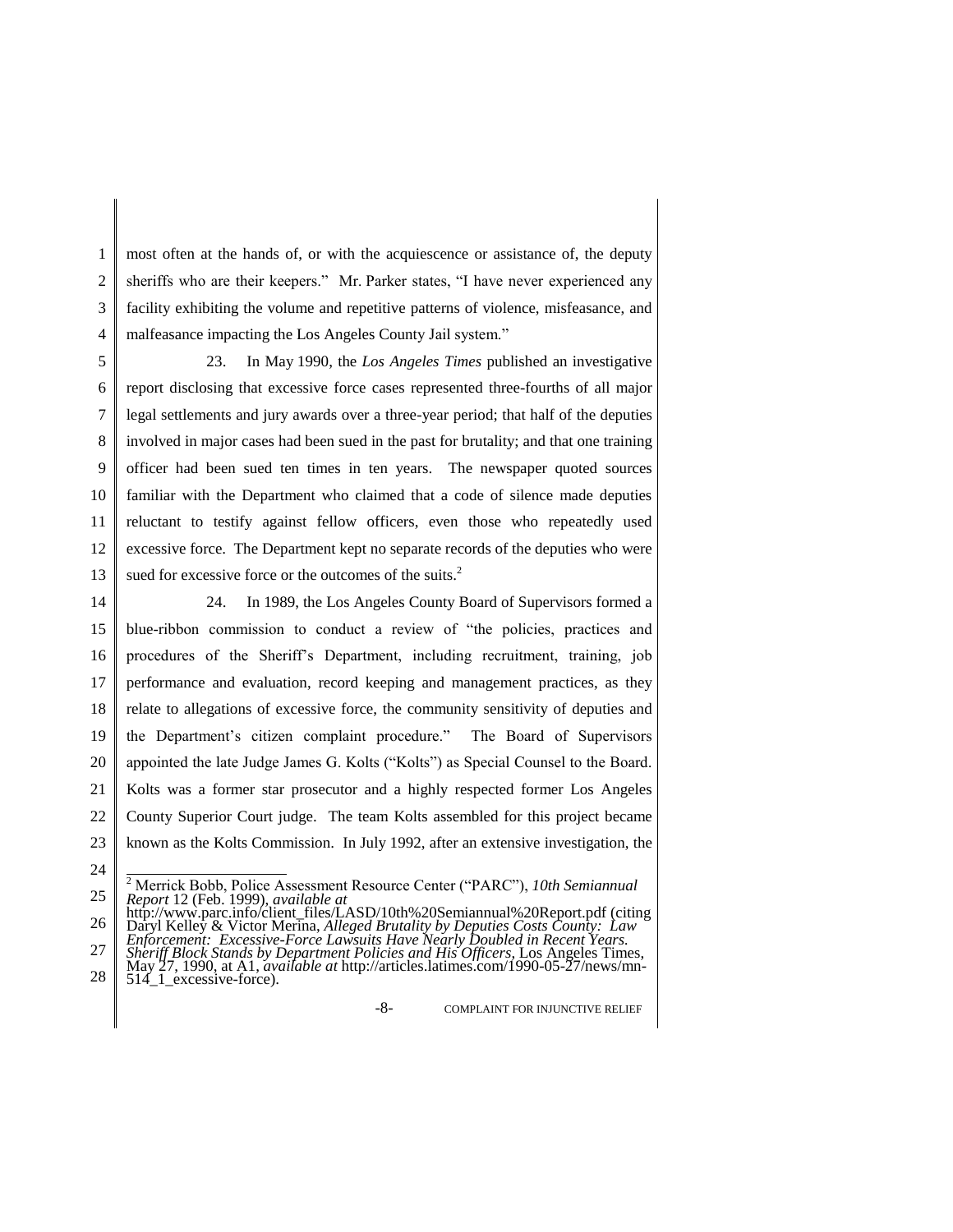1 2 3 4 Kolts Commission issued a scathing 359-page report (the "Kolts Report").<sup>3</sup> The Kolts Report detailed a history of excessive use of force and lax discipline within the LASD, and concluded that the Department had failed to reform itself. The Commission recommended civilian monitoring of the LASD.<sup>4</sup>

5 6 7 8 9 10 11 25. In January 1993, the Board of Supervisors passed a resolution to carry out the recommendations of the Kolts Commission, and the Board retained Special Counsel, Merrick J. Bobb, to monitor LASD's compliance with the Kolts Report and to report to the Board semi-annually regarding such compliance.<sup>5</sup> Bobb continues to serve to this day as Special Counsel to the Los Angeles County Board of Supervisors, and remains the Board of Supervisors' monitor of the LASD and its operations. <sup>6</sup>

12 13 26. In his fourth Semiannual Report, dated June 1995, Special Counsel Bobb reported the following:

14 15 16 17 18 19 20 21 27. "[W]e continued to find too many cases involving unnecessary force in responses to verbal taunts or passive noncompliance. Most of these incidents arose in the jails, where we found a substantial number of instances where deputies appear to over-react to apparently slight provocations, like stepping out of the chow line, by shoving the inmate against the wall or slapping him in the face." Further, the use of "transparently phony pretext[s] ('the suspect stared at me aggressively') to justify or excuse unnecessary or excessive force . . . is still practiced to an uncomfortable and unacceptable degree in the custody setting."<sup>7</sup>

22 23 28. "[W]e do not believe that The Department has yet implemented

3 James G. Kolts, *Kolts Report* (July 1992), *available at* 

http://www.parc.info/client\_files/LASD/30th%20Semiannual%20Report.pdf. <sup>7</sup> Merrick Bobb, PARC, *4th Semiannual Report* 15 (June 1995), *available at* 

-9- COMPLAINT FOR INJUNCTIVE RELIEF

<sup>24</sup> http://www.parc.info/client\_files/Special%20Reports/3%20-

<sup>%20</sup>Kolts%20Report%20-%20LASD.pdf.

<sup>25</sup> 26 <sup>4</sup> Id. at 4, 345-49.<br><sup>5</sup> Merrick Bobb, PARC, *1st Semiannual Report* 1(Oct. 1993), *available at* 

http://www.parc.info/client\_files/LASD/1st%20Semiannual%20Report.pdf.

<sup>27</sup> <sup>6</sup> Merrick Bobb, PARC, *30th Semiannual Report* (Sept. 2011), *available at* 

<sup>28</sup> http://www.parc.info/client\_files/LASD/4th%20Semiannual%20Report.pdf.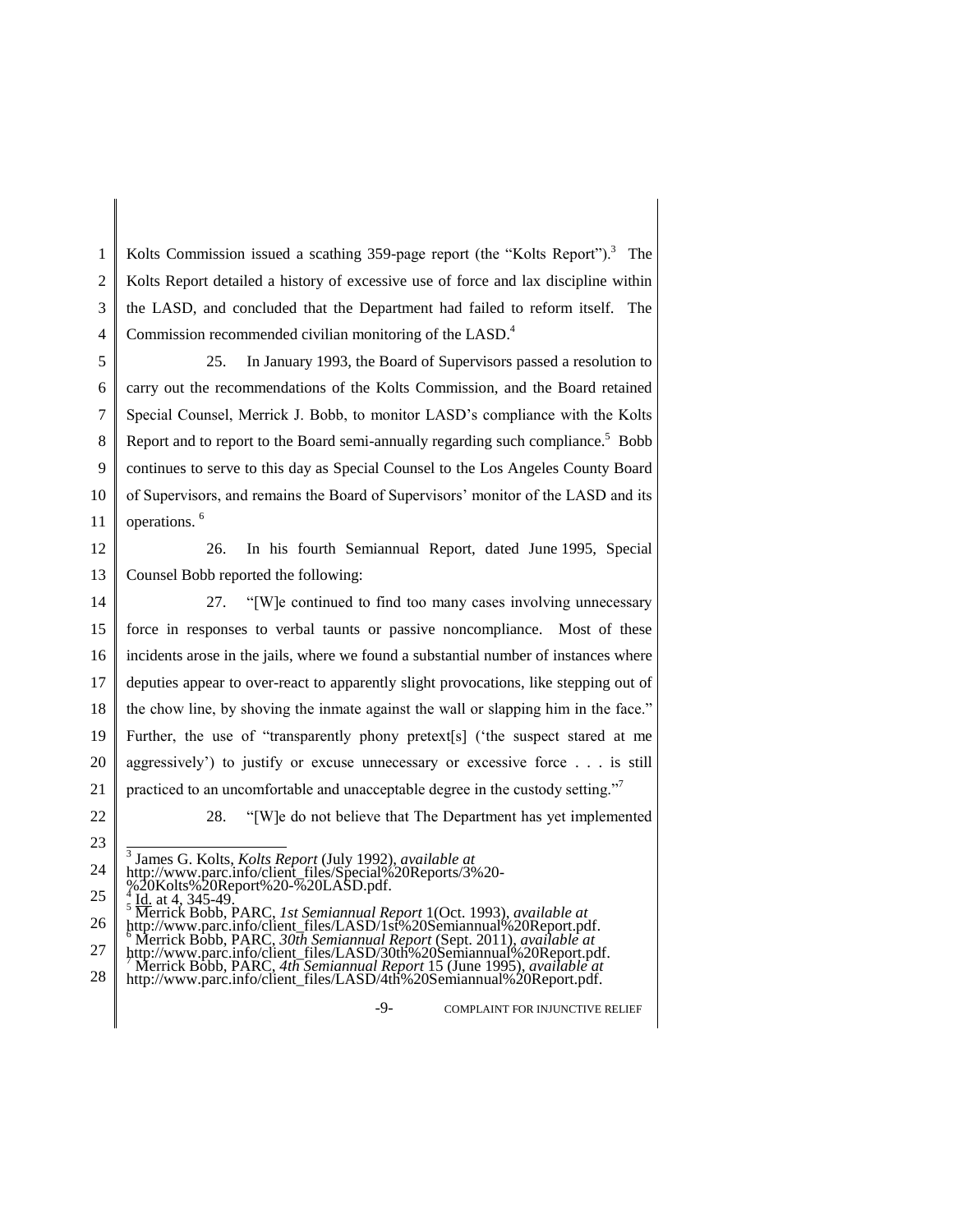1 the Kolts recommendations with respect to force investigations."<sup>8</sup>

2 3 4 5 6 7 8 9 29. "In its analysis of over 1,000 force-related investigations spanning a five-year period, the Kolts Report concluded that the Department was too lenient in the way it disciplined officers found to have engaged in excessive force. The situation has not changed very much. . . . [C]aptains remain disinclined to impose substantial penalties for serious misconduct."<sup>9</sup> "[W]e continue to find cases in which the decision to exonerate the officer [in excessive force cases] simply defies explanation, and there are still incidents, *almost all in the custody setting*, where the use of force is either senseless or overly severe."<sup>10</sup>

10 11 12 13 14 15 16 17 18 19 20 21 22 23 24 30. In a 1997 letter from the Acting Assistant Attorney General of the Civil Rights Division of the U.S. Department of Justice ("DOJ") to the then-Los Angeles County Executive, Joanne Sturges, the DOJ reported that "Inmates who are mentally ill or housed in mental health housing are subject to an unacceptably high risk of physical abuse and other mistreatment at the hands of other inmates and custodial staff. Moreover, the Jail does not adequately investigate allegations of abuse against its inmates."<sup>11</sup> The DOJ reported that they had "received numerous reports from inmates and advocates regarding serious physical abuse of inmates in mental health housing . . . including kicks, punches, beatings, and sexual assaults. Although the Jail claims that it has discounted some of these claims . . . the investigation of these claims was inadequate and serious questions remain regarding the extent of physical abuse of mentally ill inmates. We agree with Special Counsel Merrick Bobb's finding that in the Jail 'there is callous treatment [of inmates] at times, a problem that LASD management knows about but has not acted sufficiently aggressively to resolve."<sup>12</sup> Furthermore, "[t]he Jail's failure to

26  $\frac{10^{9} \text{Id}}{10 \text{Id}}$  at 22. (emphasis added).

<sup>11</sup> Letter from Isabelle Katz Pinzler, Civil Rights Division, USDOJ, to Joanne

27 Sturges, Los Angeles County Executive, *CRIPA Investigation of Mental Health* 

28 *Services in the Los Angeles County Jail* 17 (Sept. 5, 1997). <sup>12</sup> Id. at 17-18 (citing Merrick Bobb, PARC, *6th Semiannual Report* 11-13 (Sept.

-10- COMPLAINT FOR INJUNCTIVE RELIEF

<sup>25</sup> 8  $\frac{1}{9}$  <u>Id.</u> at 19.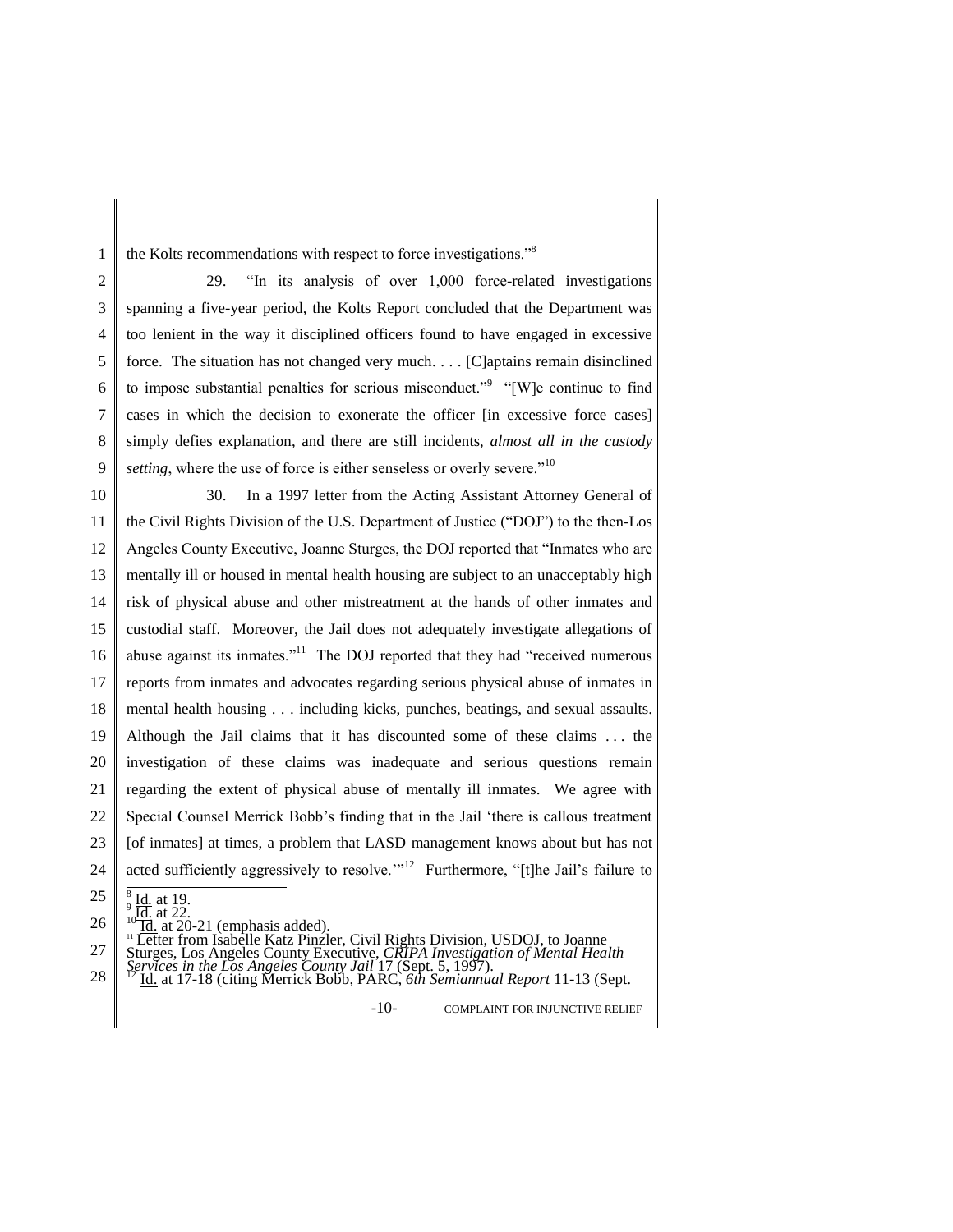1 2 3 4 5 6 investigate promptly and thoroughly allegations of abuse against mentally ill inmates, and its failure to take appropriate action in response to incidents of abuse, enables the abuse of these inmates to continue."<sup>13</sup> The report also stated, "The treatment received by one inmate indicates that excessive use of force and physical mistreatment of inmates with mental illnesses may be in part the result of inadequate training."<sup>14</sup>

7 8 9 10 11 31. In his tenth Semiannual Report, dated February 1999, Special Counsel Bobb pointed to a long list of recent crises on the custody side of the Department, including "troubling inmate deaths at the hands of custody personnel[,]" "inmate on inmate violence[,]" and "vigilante-like behavior at Twin Towers."<sup>15</sup>

12 13 14 15 16 17 18 19 32. On December 19, 2002, the Los Angeles County and the United States entered into a Memorandum of Agreement Regarding Mental Health Services at the Los Angeles County Jail ("MOA").<sup>16</sup> Sheriff Baca was one of the signers of the MOA, which was entered into "to avoid potential litigation concerning the mental health services at the Jail."<sup>17</sup> Among the provisions in the MOA were ones addressing training of correctional staff in "professional and humane treatment of mentally ill inmates," and the prevention and investigation of abuse of mentally ill inmates.<sup>18</sup>

20 21 22 23 33. In March 2003, the US DOJ sent to County Counsel a compliance letter on the 2002 MOA about treatment of the mentally **compliance** letter. The letter concluded that the Sheriff's Department was not in compliance with the requirement of the MOA that LASD "provide mandatory orientation and

-11- COMPLAINT FOR INJUNCTIVE RELIEF

<sup>24</sup> 25 26 27  $1996)$ . 1996)).<br><sup>13</sup> Id. at 21.<br><sup>14</sup> Id. at 18.<br><sup>15</sup> Merrick Bobb, *supra* note 2, at 17. <sup>16</sup> Memorandum of Agreement Between the United States and Los Angeles County, California Regarding Mental Health Services at the Los Angeles County Jail, *available at* http://www.justice.gov/crt/about/spl/documents/lacountyjail\_mh.php.<br><sup>17</sup> Id. 18 Id.

<sup>28</sup>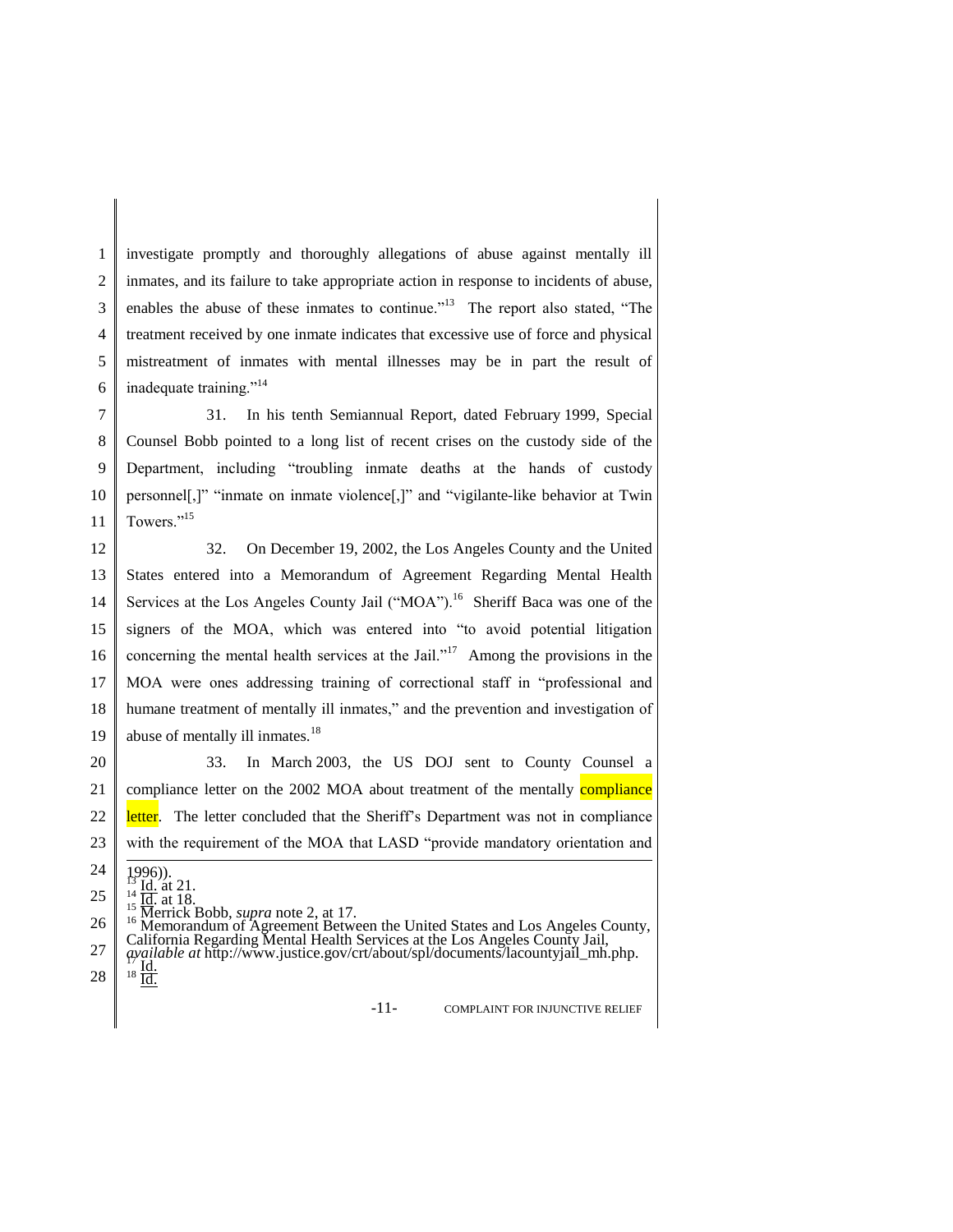| 1              | continuing competency-based training for correctional staff in the identification and                                                                                                                                                                      |
|----------------|------------------------------------------------------------------------------------------------------------------------------------------------------------------------------------------------------------------------------------------------------------|
| $\overline{c}$ | custodial care of mentally ill inmates including, but not necessarily limited to                                                                                                                                                                           |
| 3              | a. interpreting or responding to bizarre or aberrant behaviors,                                                                                                                                                                                            |
| 4              | b. recognizing and responding to indications of suicidal thoughts,                                                                                                                                                                                         |
| 5              | c. proper suicide observation,                                                                                                                                                                                                                             |
| 6              | d. recognizing common side effects of psychotropic medications,                                                                                                                                                                                            |
| 7              | e. professional and humane treatment of mentally ill inmates, and                                                                                                                                                                                          |
| 8              | f. response to mental health crises including suicide intervention and                                                                                                                                                                                     |
| 9              | cell extractions."                                                                                                                                                                                                                                         |
| 10             | In November 2004, Special Counsel Merrick Bobb presented to<br>34.                                                                                                                                                                                         |
| 11             | Sheriff Baca and the Board of Supervisors a confidential report finding that "Los                                                                                                                                                                          |
| 12             | Angeles County's largest jail is so outdated, understaffed and riddled with security                                                                                                                                                                       |
| 13             | flaws that it jeopardizes the lives of guards and inmates." <sup>19</sup> The report concluded                                                                                                                                                             |
| 14             | that Men's Central Jail suffers from "lax supervision and a long-standing jail                                                                                                                                                                             |
| 15             | culture that has shortchanged accountability for inmate safety and security." <sup>20</sup>                                                                                                                                                                |
| 16             | In his nineteenth Semiannual Report, dated February 2005,<br>35.                                                                                                                                                                                           |
| 17             | Special Counsel Merrick Bobb noted:                                                                                                                                                                                                                        |
| 18             | From the Kolts Report onward, there has been a                                                                                                                                                                                                             |
| 19             | paradoxical contradiction between Internal<br><b>Affairs</b>                                                                                                                                                                                               |
| 20             | investigations that exonerated the officer and litigation<br>arising out of the same incident that cost the County                                                                                                                                         |
| 21             | substantial money in settlement and judgments. Those<br>same disparities continue to exist after 2003 and 2004                                                                                                                                             |
| 22             | While at times one might find instances in which the                                                                                                                                                                                                       |
| 23             | County's lawyers have unwisely settled, it is far more<br>common to find cases where the LASD let an officer off                                                                                                                                           |
| 24             | the hook when a judge or jury would not. We can only                                                                                                                                                                                                       |
| 25             |                                                                                                                                                                                                                                                            |
| 26             | <sup>19</sup> Jack Leonard & Richard Winton, <i>L.A. Jail Called Deadly, Outdated</i> , Los Angeles Times, Feb. 3, 2005, <i>available at http://articles.latimes.com/2005/feb/03/local/me-</i><br>jail3 [hereinafter <i>L.A. Jail Called Deadly, Outda</i> |
| 27             | and The Carrier <i>Lating &amp; Richard Winton, Critics of Jails Voice Alarm</i> , Los Angeles<br>Times, Feb. 14, 2006, <i>available at</i> http://articles.latimes.com/2006/feb/14/local/me-                                                              |
| 28             | iails 14.                                                                                                                                                                                                                                                  |
|                |                                                                                                                                                                                                                                                            |

-12- COMPLAINT FOR INJUNCTIVE RELIEF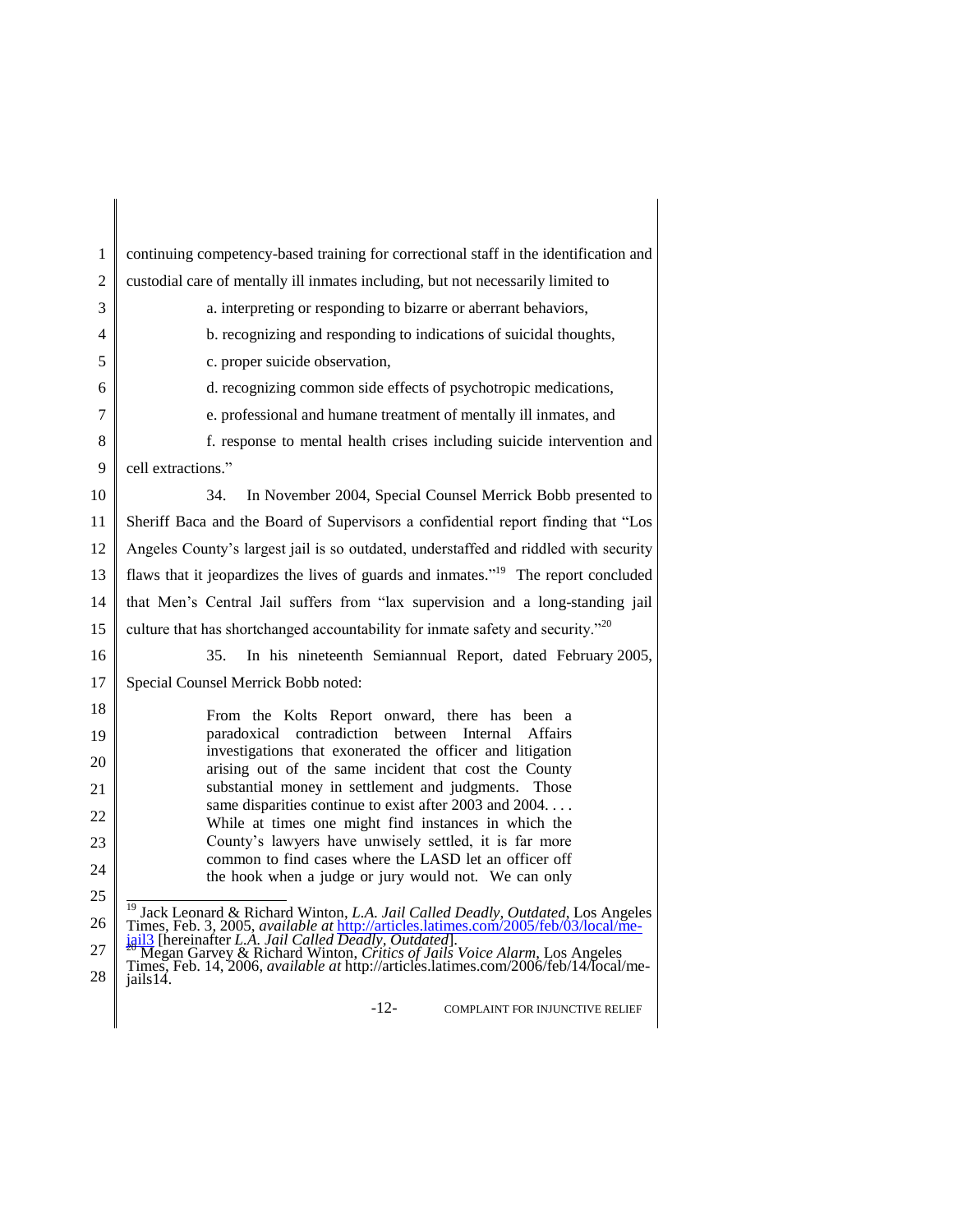say as we have in the past that these disparities "fuel[] the fire of those who would strip the Sheriff of the privilege of investigating and disciplining his own employees." (citing the Fifteenth Semiannual Report at  $73$ ).<sup>21</sup>

4 5 6 7 8 9 10 11 12 13 14 15 16 17 18 19 20 21 22 36. In June 2008 the ACLU issued a report by Dr. Terry Kupers, an expert on mental illness among incarcerated populations.<sup>22</sup> The report was filed in the *Rutherford* litigation, served on Sheriff Baca's counsel, and sent directly to a number of high-ranking officials in the LASD Custody Division. In his report Dr. Kupers made a number of conclusions including: "[A]t the Los Angeles County Jail the claims by prisoners [of abuse by deputies] are so widespread, and the reports of abuse so consistent among multiple reporters, that is seems very likely there is an unacceptably high incidence of custodial abuse. Multiple prisoners have told me about abuse they have undergone or witnessed, and most say it is disproportionately directed at prisoners with serious mental illness."<sup>23</sup> Dr. Kupers also opined that the problem "is made worse by inappropriate undiagnosing and consignment of prisoners suffering from serious mental illness to general population housing."<sup>24</sup> Dr. Kupers further found that "there seems to be very little mental health training for most other officers, and given the fact that officers work over-time in most assignments, this means that prisoners with mental illness outside of Tower 1 are often guarded by officers with little or no training in mental health."<sup>25</sup> He also found "disturbing evidence of custodial abuse of prisoners with serious mental illness," and "crowding and idleness at every level[] further exacerbate the problems."<sup>26</sup>

23

24

1 2 3

37. Dr. Kupers also made numerous recommendations to address

| 24 I |                                                                                                                                                                                                                                                                |
|------|----------------------------------------------------------------------------------------------------------------------------------------------------------------------------------------------------------------------------------------------------------------|
|      | <sup>21</sup> Merrick Bobb, PARC, 19th Semiannual Report 38 (Feb. 2005), available at<br>25 http://www.parc.info/client_files/LASD/19th%20Semiannual%20Report.pdf.<br><sup>22</sup> Terry A. Kupers, Report on Mental Health Issues at Los Angeles County Jail |
|      | 26 (June 27, 2008), <i>available at http://www.aclu-sc.org/documents/view/173.</i>                                                                                                                                                                             |
|      | 27<br>$27\begin{array}{} \n\frac{23}{24} \text{ Hd. at } 41. \\ \frac{25}{10} \text{ Hd. at } 21. \\ \frac{28}{10} \text{ Hd. at } 44. \n\end{array}$                                                                                                          |
|      |                                                                                                                                                                                                                                                                |

<u>Id.</u> at 44.

-13- COMPLAINT FOR INJUNCTIVE RELIEF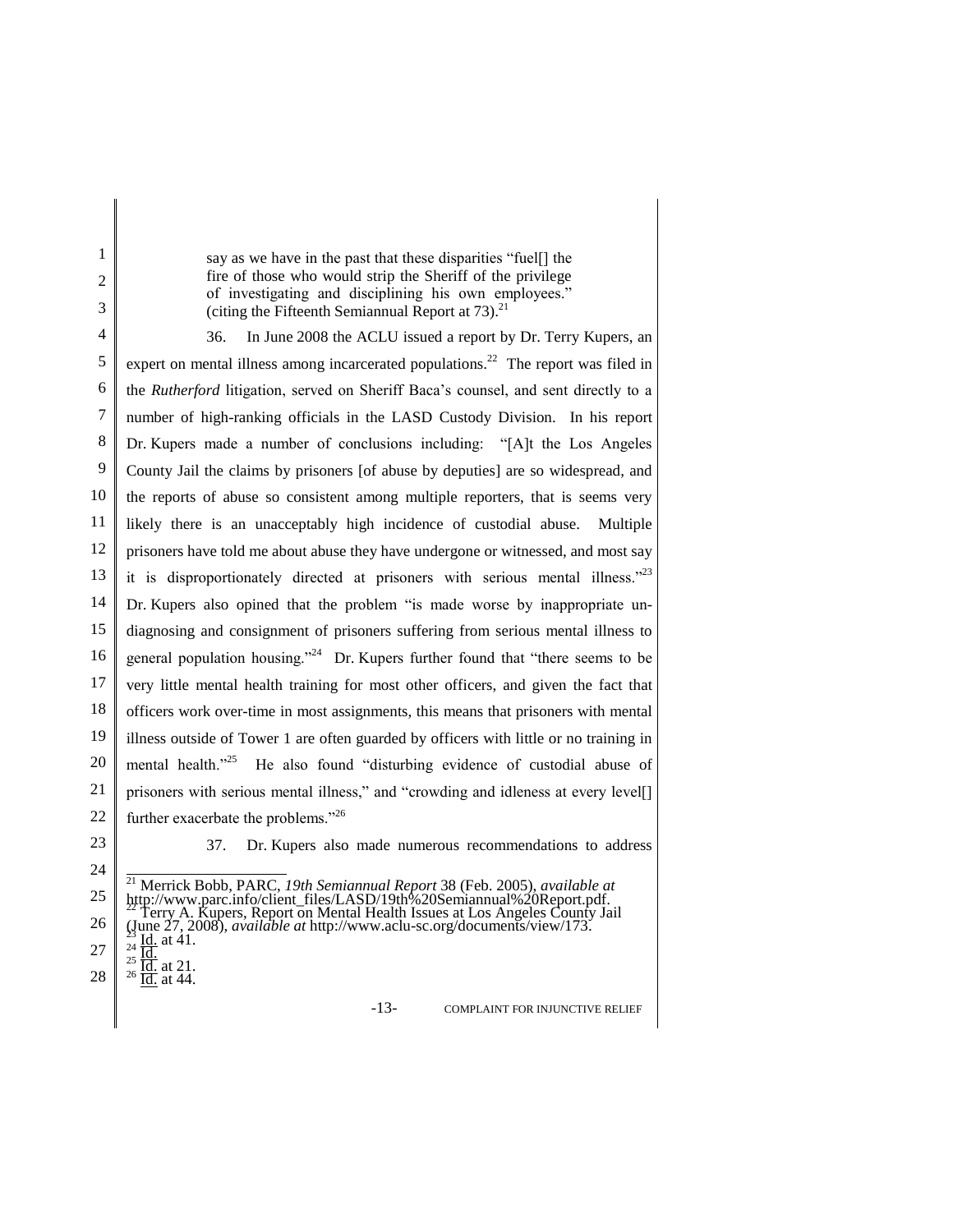1 2 3 4 5 6 7 8 the serious problems he found with the treatment of mentally ill prisoners including that "[a]ll officers . . . be required to undergo intensive training in working with prisoners with mental illness" and that jail officials "halt custodial abuse" by implementing "zero tolerance from the top, education for prisoners about their rights and the grievance process, training and support to encourage staff to report abuse by other staff, a confidential complaint system that fosters prisoner trust and action, and prompt and thorough investigation with appropriate consequences for offending staff."<sup>27</sup>

9 10 11 12 13 14 15 16 17 18 19 20 21 22 23 38. In April 2010, a Los Angeles County Sheriff's deputy, Joshua Sather, who had graduated at the top of his recruit class, resigned after only a few weeks on the job, alleging that a supervisor made him beat up a mentally ill jail inmate. Sather was the sole Honor Recruit in his graduating class from the academy, and had been recognized for his leadership and other abilities. As with virtually all rookies, his first assignment was jail duty. On March 22, 2010, Sather was working on the sixth floor mental health ward of Twin Towers. At some point during Sather's shift, he, his supervisor and other deputies used force on a mentally ill inmate. Soon afterward, Sather, crying and distraught, called his uncle, a veteran Sheriff's detective, and told him that he had participated in an unjustified beating, that shortly before the beating his supervisor said, "We're gonna go in and teach this guy a lesson," and that the attack had been covered up. Sather's uncle confronted the supervisor about making his nephew "beat up 'dings."<sup>28</sup> Sheriff's officials launched an investigation and determined that an uncooperative inmate had been subdued by force, but concluded that no misconduct had occurred.

- 24
- 25

39. In May 2010, the ACLU National Prison Project and the ACLU of Southern California submitted to Sheriff Baca and to the *Rutherford* Court the

-14- COMPLAINT FOR INJUNCTIVE RELIEF

<sup>26</sup>

<sup>27</sup> 28 <sup>27</sup> Id. at 49.<br><sup>28</sup> Robert Faturechi, *L.A. County Deputy Says He Was Forced to Beat Mentally Ill Inmate*, Los Angeles Times, Oct. 7, 2011, *available at* http://articles.latimes.com/2011/oct/07/local/la-me-honor-recruit-20111007.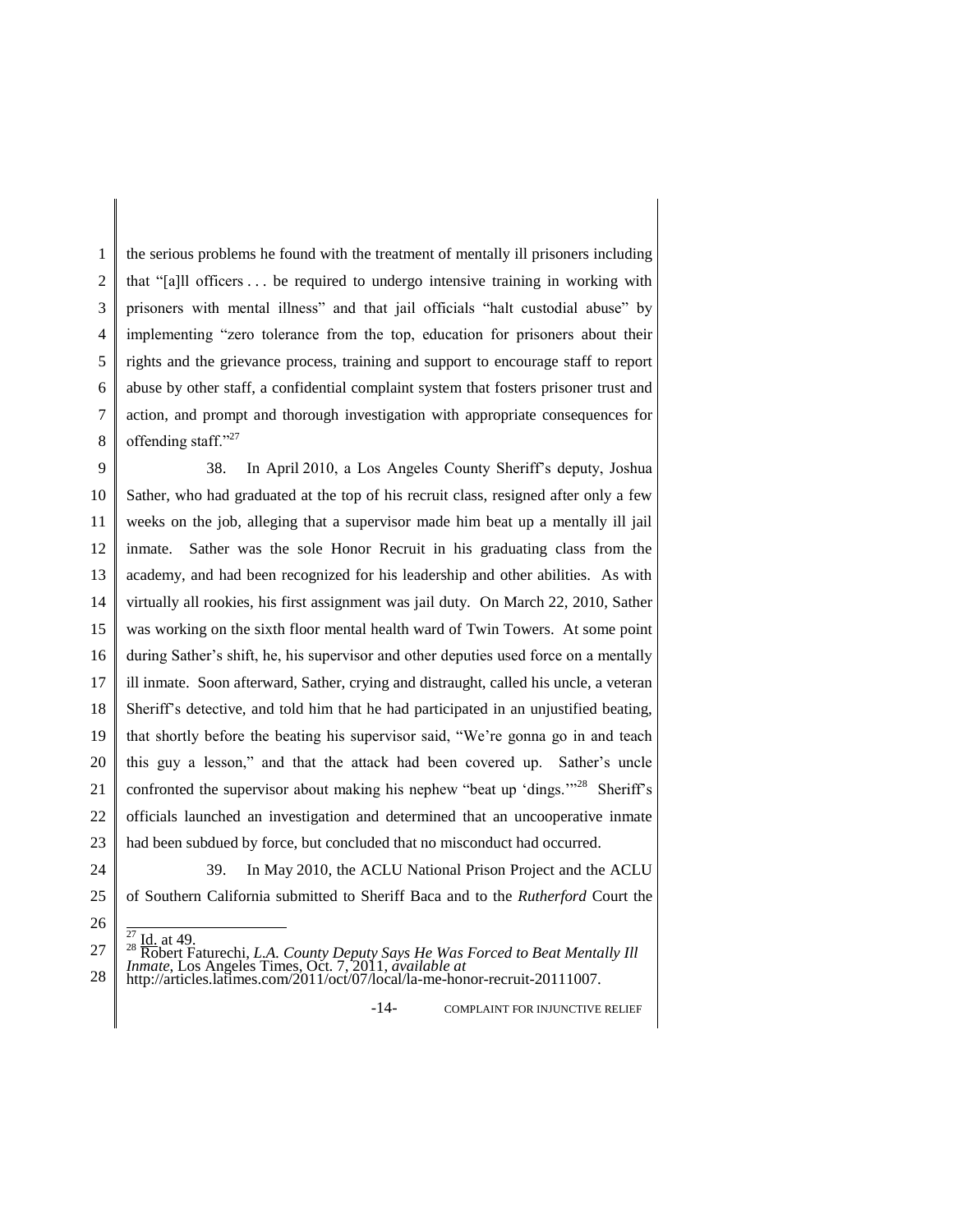1 2 3 4 5 6 ACLU's "Annual Report on Conditions Inside Los Angeles County Jail – 2008- 2009."<sup>29</sup> The report included declarations documenting scores of complaints from inmates and their families about deputy-inflicted injuries, ranging from broken ribs and black eyes to severe head wounds that required staples. The report also documented a persistent pattern of retaliation and threats of retaliation by deputies against inmates who protested the conditions of their confinement.

7 8 9 10 40. In September 2010, the ACLU National Prison Project and the ACLU of Southern California submitted to Sheriff Baca and filed with the *Rutherford* Court the ACLU's "Interim Report on Conditions in the Los Angeles County Jails."<sup>30</sup> That report stated:

The ACLU's 2009 Annual Report describes the pervasive pattern of violence that we observed in Men's Central Jail (MCJ) in 2009. During the first eight months of 2010, the violence has continued unabated. One aspect of the violence we discussed in our 2009 report was deputies' use of excessive and unjustified force, which continues to date: in the five-month period from March 10 through August 10, 2010, we received more than 70 complaints of excessive and/or unjustified force, or retaliation by deputies against prisoners, or both. Twenty of the prisoners making these complaints have provided us with sworn written statements.<sup>31</sup>

41. In December 2010, the media reported on a large-scale brawl at an LASD Christmas party at a banquet hall in Montebello. The brawl was between

21 22 members of the 3000 Boys (the deputy gang discussed above in Paragraph 8) and

-15- COMPLAINT FOR INJUNCTIVE RELIEF

<sup>23</sup> 24 Mary Tiedeman & Daniel Ballon, ACLU National Prison Project & ACLU of Southern California, *Annual Report on Conditions Inside Los Angeles County Jail – 2008-2009* (May 5, 2010), filed in *Rutherford v. Baca*, 75-cv-04111-DDP (no.

<sup>25</sup> 217). The report is also available at: http://www.aclu.org/files/assets/2010-5-5-4<br>AnnualReport-JailConditionsatMCJ.pdf. AnnualReport-JailConditionsatMCJ.pdf.<br><sup>30</sup> Mary Tiedeman et al., ACLU National Prison Project & ACLU of Southern

<sup>26</sup> 27 California, *2010 Interim Report on Conditions in the Los Angeles County Jails* (Sept. 9, 2010), filed in *Rutherford v. Baca*, 75-cv-04111-DDP (no. 226). The report is also available at: http://www.aclu.org/files/assets/2010-9-9-

LACountyJailsReport.pdf.<br><sup>31</sup> I<u>d.</u> at 3.

<sup>28</sup>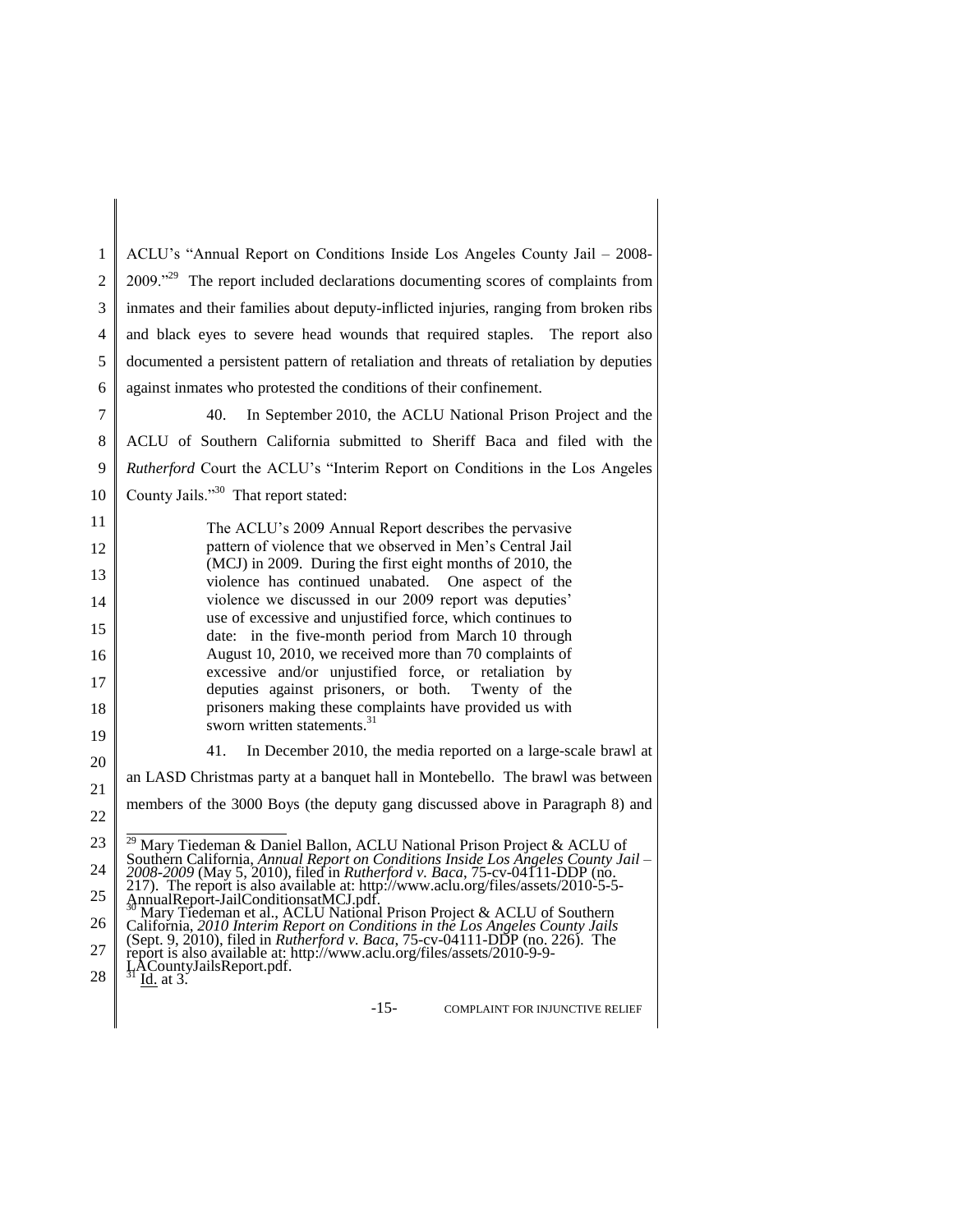1 2 3 4 5 6 other deputies who worked in Men's Central Jail. In commenting publicly on the incident, Sheriff Baca characterized it as the "drunkenness of a few bad apples," and opined that cops "know how to take care of themselves," and that they need to "man up and say, 'I'm not a wimp."" Sheriff Baca insisted that "the core of what occurred with these 3000 boys … wasn't their tattoo. It wasn't their unit. It was their friendship and their drinking."<sup>32</sup>

7 8 9 10 42. The OIR, however, disagreed, stating, "Perhaps most concerning is the evidence that jail supervisors apparently knew about the use of 'gang-like' signs and other troubling behavior well before the eruption of violence at the Christmas party."<sup>33</sup>

11 12 43. On September 25, 2011, the *Los Angeles Times* reported that the FBI was conducting a criminal investigation into deputy abuse at the Jails.<sup>34</sup>

13 14 15 16 44. On September 28, 2011, the ACLU filed an Annual Report in *Rutherford v. Baca*, reporting seventy cases of extreme deputy abuse in the previous year, including accounts by civilian eye-witnesses of savage deputy beatings of inmates in the Jails.<sup>35</sup>

17 18 19 45. On October 13, 2011, the OIR issued a report stating that the Sheriff's Department has failed over many years to follow through on proposals to address violence in the Jails.<sup>36</sup>

20 46. In early December 2011, Robert Olmsted, a retired top LASD

21 official who had been the Captain in charge of Men's Central Jail before being

24 *County Jails: A Report on Investigations and Outcomes* 8 (Oct. 2011), *available at* http://laoir.com/reports/OIR-Report-on-Violence-in-the-Jails-(Oct.2011).pdf.

- 26 27 http://articles.latimes.com/2011/sep/25/local/la-me-fbi-jails-20110925.<br><sup>35</sup> Sarah Liebowitz et al., ACLU National Prison Project & ACLU of Southern
- 28 California, *Annual Report on Conditions Inside Los Angeles County Jail* (Sept. 28, 2011), filed in *Rutherford v. Baca*, 75-cv-04111-DDP (no. 294). <sup>36</sup> Los Angeles County Office of Independent Review, *supra* note 31, at 7.
- 

-16- COMPLAINT FOR INJUNCTIVE RELIEF

<sup>22</sup> 23 <sup>32</sup> *KTLA Special Report: The Gang Behind the Badge? Part 4* (KTLA television broadcast), *available at* http://www.ktla.com/videobeta/?watchId=53592a86-dc74- 4336-9cb3-323ea72e02d5. <sup>33</sup> Los Angeles County Office of Independent Review, *Violence in the Los Angeles* 

<sup>25</sup> **<sup>34</sup>** Robert Faturechi, *FBI Probing Reports of Beatings in L.A. County Jails*, Los Angeles Times, Sept. 25, 2011, *available at*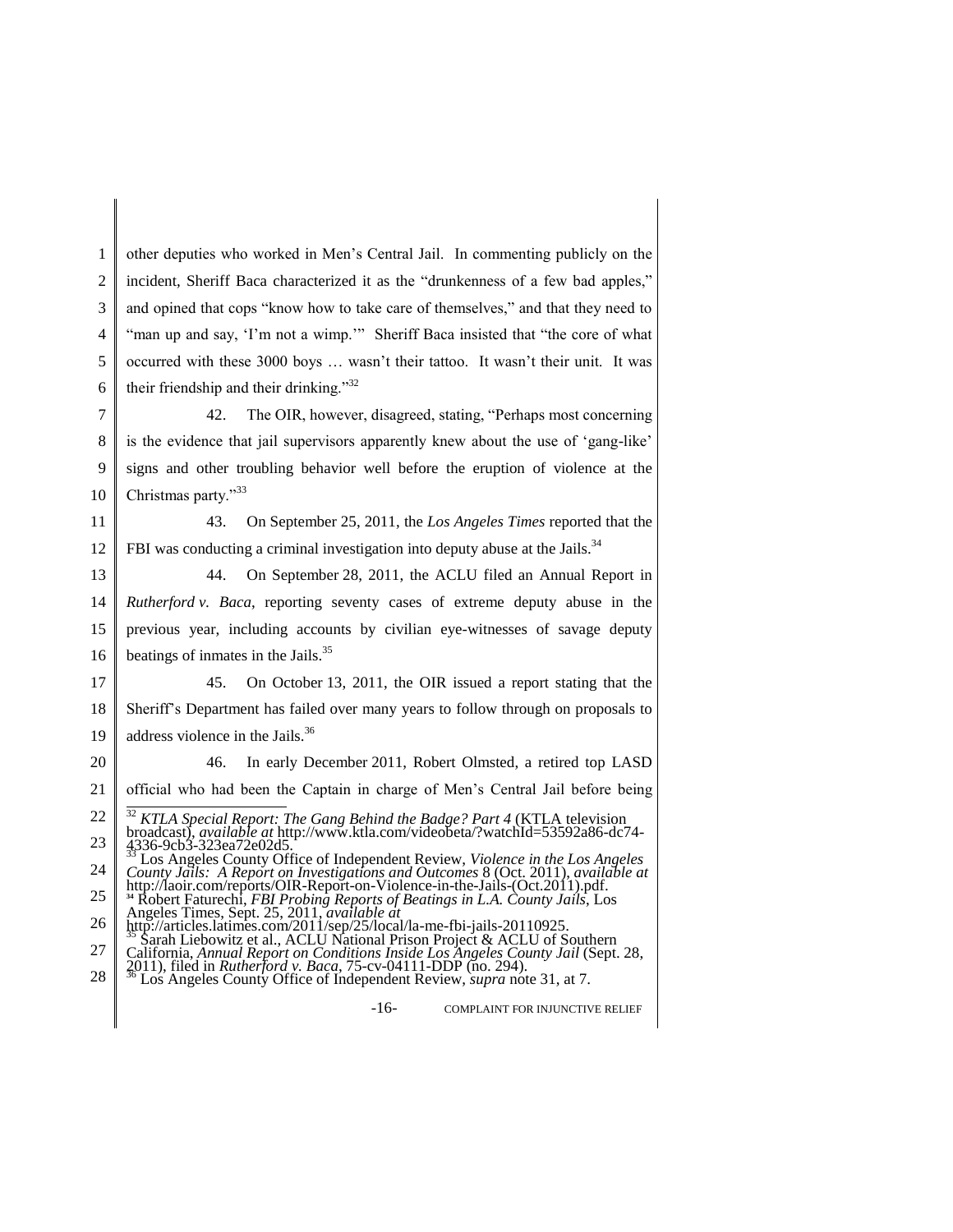1 2 3 4 5 6 7 8 9 10 11 12 promoted to Commander in the LASD's Custody Division, and who oversaw both Men's Central Jail and Twin Towers, publicly disclosed that Sheriff Baca and other senior Department staff, including Defendants Tanaka and Burns, have long had actual knowledge of the pattern of widespread deputy violence in the Jails. Olmsted had repeatedly informed Defendants Baca, Tanaka, and Burns of such problems, and tried to raise red flags about shoddy investigations that allowed deputies to escape scrutiny for using force. Olmsted had also voiced concerns to them about deputies forming gang-like aggressive cliques. Chief Burns told Olmsted that it was impossible to change the deputy culture in Men's Central Jail. Sheriff Baca never followed up with Commander Olmsted after he twice approached him about problems in Men's Central Jail. *See* Paragraphs 197 – 203, for further discussion of Olmsted and his perspective on the problems in the Jails.

13 14 15 16 17 18 19 47. On January 10, 2012 Sheriff Baca testified to the Board of Supervisors that use of force often arises when inmates have been declassified from mental health housing in TTCF Tower 1 to be returned to Men's Central Jail. This practice of improperly declassifying mentally ill inmates from mental health housing in Tower 1 and placing them in general population in MCJ is one that Dr. Kupers identified *almost four years earlier* as resulting in the abuse of mentally ill inmates.

20 21 22 23 24 25 26 27 48. On January 11, 2012, the *Los Angeles Times* reported that the Sheriff's Department had admitted that use of force against inmates in the Los Angeles County jails was disproportionately directed at inmates with mental illness. "Los Angeles County jailers are more likely to use force against mentally ill inmates than other prisoners, according to a new Sheriff's Department report that acknowledges the lockups need specially trained staff to reduce the violence." $37$ This admission comes almost four years after Dr. Kupers concluded that deputy on <sup>37</sup> Jack Leonard & Robert Faturechi, *L. A. County Jailers More Likely to Use Force* 

-17- COMPLAINT FOR INJUNCTIVE RELIEF

<sup>28</sup> *on Mentally Ill Inmates*, Los Angeles Times, Jan. 11, 2012, *available at* http://www.latimes.com/news/local/la-me-sheriff-jails-20120111,0,2284536.story.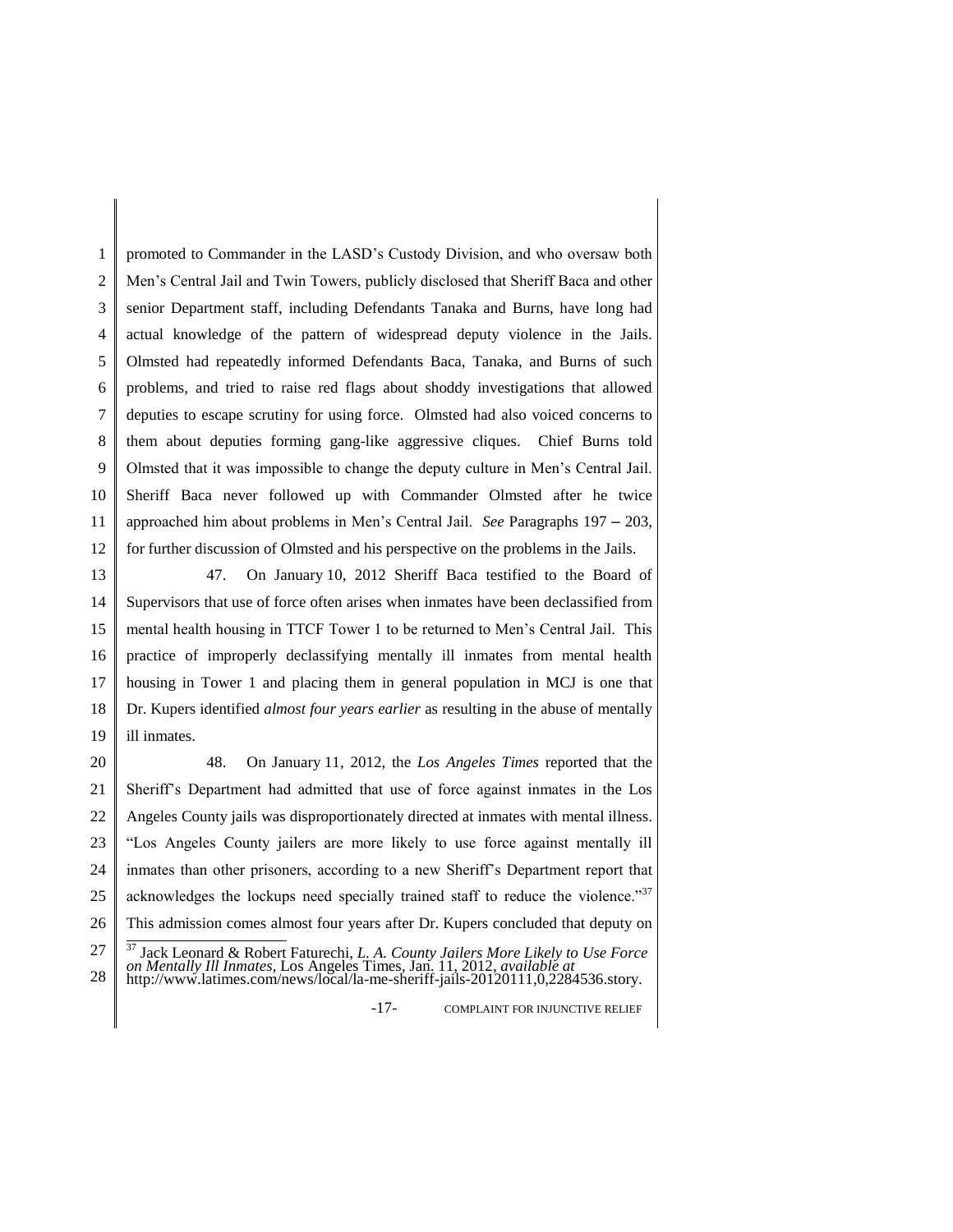1 2 3 4 inmate abuse was disproportionately directed at mentally ill inmates, that deputies lacked proper training in dealing with the mentally ill, and recommended that "[a]ll officers . . . be required to undergo intensive training in working with prisoners with mental illness."

5 6 7 8 9 10 49. On January 14, 2012, the *Los Angeles Times* reported that the United States had filed felony bribery charges against Gilbert Michel, a deputy in the Sheriff's Department Custody Division.<sup>38</sup> The article also reported that Deputy Michel had "made statements which implicated him, along with several other jail employees, as having participated in four prior unreported incidents of improper uses of force."

11

## **B. Representative Examples Of Deputy Violence Against Inmates**

12 13 14 15 16 17 18 50. Degrading, cruel, and sadistic deputy attacks on inmates are not isolated incidents at the Jails; they are commonplace. Time and again, numerous deputies attack one inmate. Even as the inmate lies motionless on the ground, new deputies are summoned by radio and join in the attack. In the course of a beating, it is a common practice for deputies to yell "Stop fighting!" or "Stop resisting!" to an inmate who is neither fighting nor resisting. This practice is an effort to fabricate a reason to blame the inmates for the attacks.

## **a. Mr. A<sup>39</sup>**

51. On September 24, 2011, Mr. A was lying down on the floor of his pod in Twin Towers suffering from a migraine headache and vertigo. When Mr. A asked Deputy Alatorre for his prescribed migraine medication, Deputy Alatorre kicked a book at him and left the module, ignoring his request for the

-18- COMPLAINT FOR INJUNCTIVE RELIEF

<sup>26</sup> <sup>38</sup> Robert Faturechi & Jack Leonard, *1st Charge Filed in FBI Probe of L.A. Sheriff's Deputy Misconduct*, Los Angeles Times, Jan. 14, 2012, *available at* http://www.latimes.com/la-me-deputy-cellphone-20120114,0,7670956.story.

<sup>27</sup> <sup>39</sup> Due to the ongoing risk of violent retaliation against inmates from deputies in the

<sup>28</sup> Sheriff's Department, the identities of inmates currently housed in the Jails have been protected -- with the exception of the named Plaintiffs.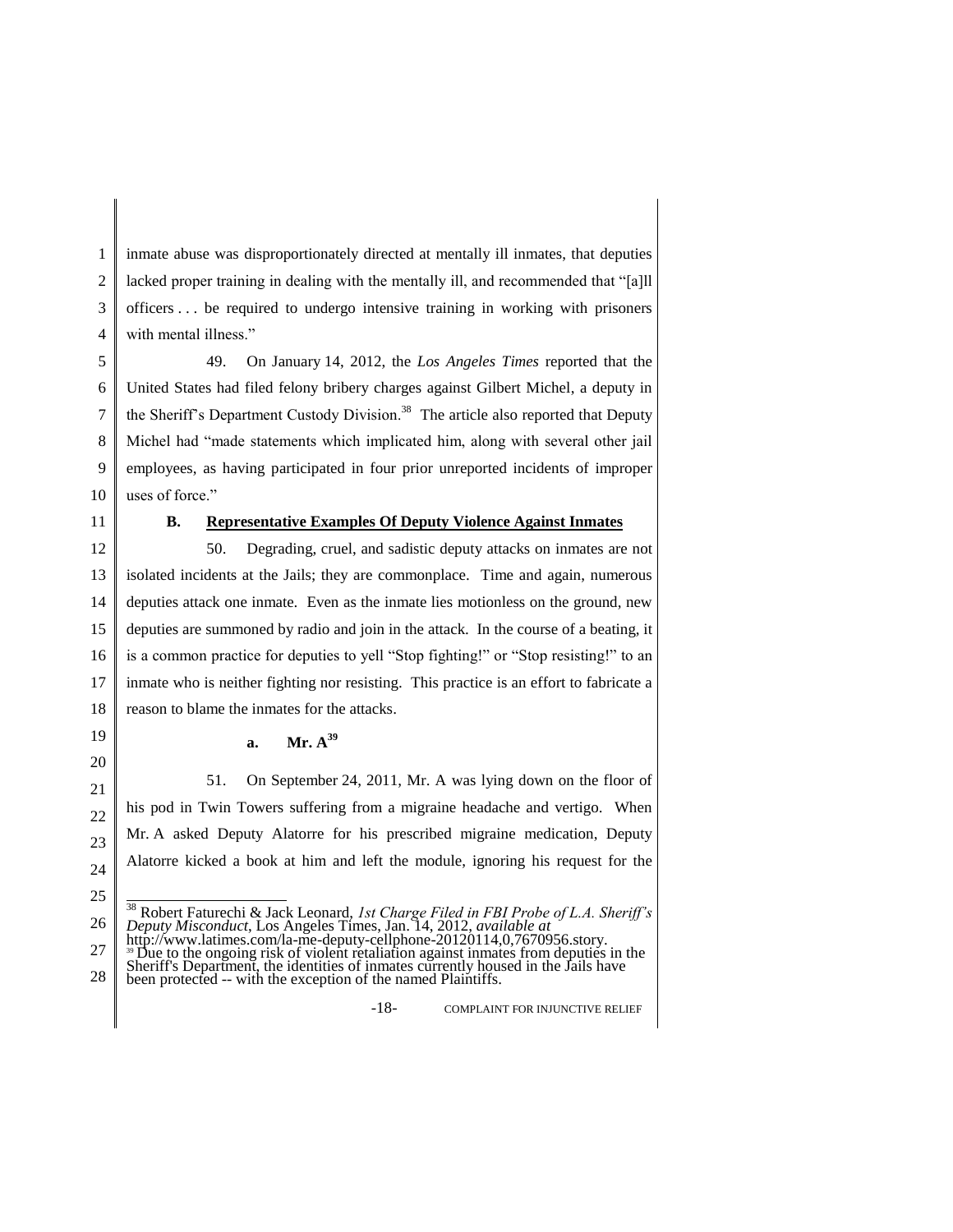medication.

1

2 3 4 5 6 7 8 9 10 11 12 52. When Deputy Alatorre returned later with Deputy Ewell, Deputy Alatorre grabbed Mr. A by the shirt and tried to pull him off the floor. Mr. A lost his balance and hit his chin on the floor. The two deputies dragged Mr. A to his cell, forced him against the wall, and twisted his right arm so hard that he yelled out in pain. Deputy Alatorre pulled down Mr. A's pants below the buttocks and verbally taunted him, while Deputy Ewell sat on Mr. A's legs right below his exposed buttocks. Deputy Alatorre pushed Mr. A's face against the wall, hitting his forehead, and then placed Mr. A in a stress position for several minutes by pushing his knee or boot into Mr. A's back. Although Mr. A was still suffering from the migraine and vertigo, in addition to an injured back and an arm that felt like it was broken, the deputies waved off medical staff from helping Mr. A.

13 14 15 53. One day later, Mr. A was given twenty-five days in disciplinary segregation as a result of the incident. Mr. A was 48 years old at the time of the beating.

#### **b. Macario Garcia**

18 20 54. In July 2011, when Macario Garcia was housed in Men's Central Jail, Deputy Chavez came to his cell and told him to get up because he had an appointment with an eye doctor. Deputy Chavez handcuffed him from behind and then escorted Mr. Garcia out of his cell. Deputy Wiener was standing inside the gated deputy's control booth next to the cell door controls.

55. Mr. Garcia is blind in one eye as a result of a previous beating by deputies. He is 42 years old, and of very slight build: he is 6'2" and weighs 165 pounds. At approximately 6'2" and 275 pounds, Deputy Chavez is of massive build and outweighs Mr. Garcia by more than 100 pounds. Deputy Weiner weighs approximately 220 pounds.

27 28

16 17

19

56. Deputy Weiner said to Mr. Garcia, "Oh, it's you, you piece of

-19- COMPLAINT FOR INJUNCTIVE RELIEF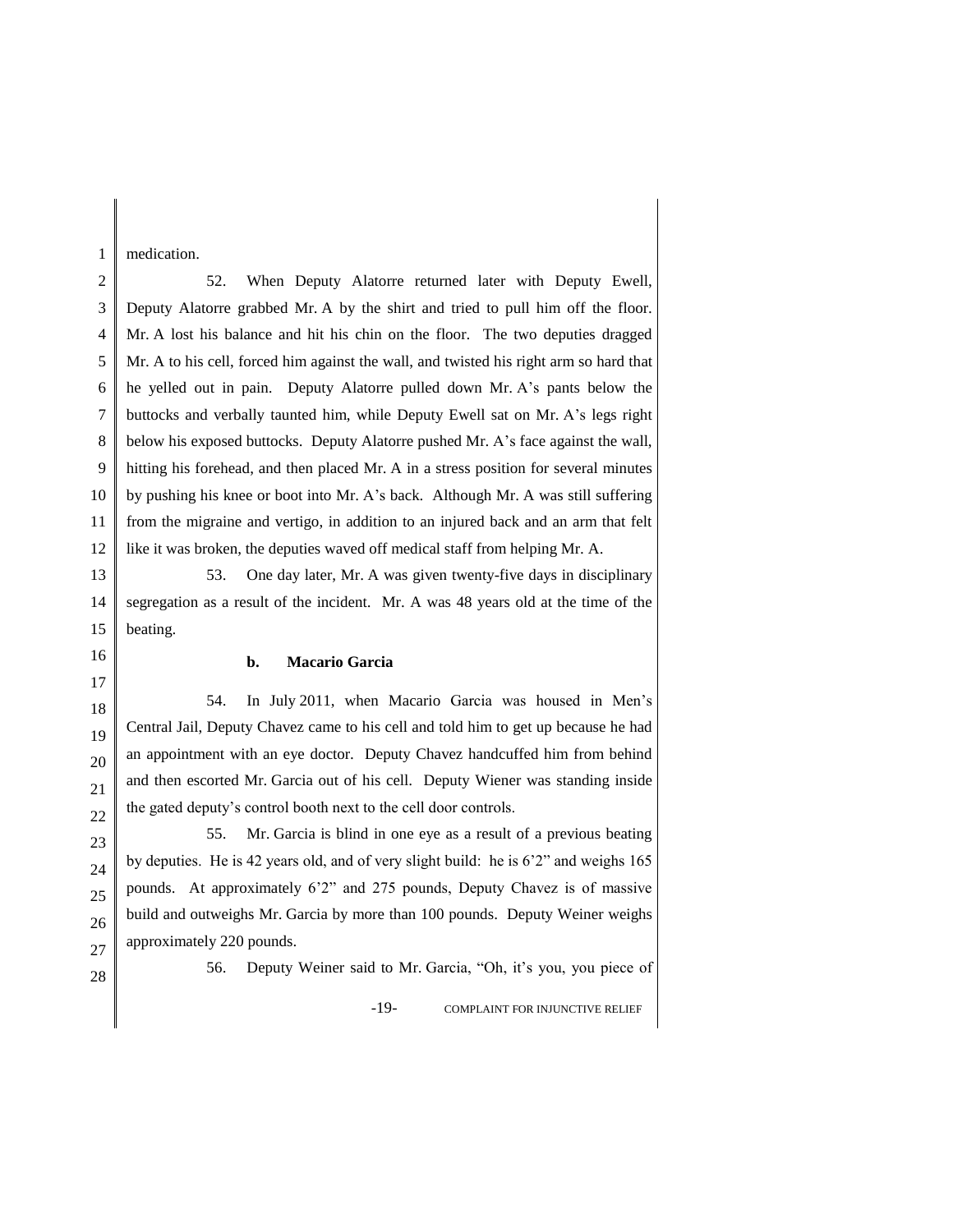1 2 3 4 5 6 7 8 9 10 11 12 shit, punk." Evidently referring to an incident two weeks earlier in which he had strip-searched Mr. Garcia, Deputy Weiner said, "Shut the fuck up, punk. You ain't nothing but a coward bitch. You had your chance to fight me but you didn't." Deputy Chavez said, "You're not going to go to your doctor's appointment. … Get against the wall." Mr. Garcia complied and faced the wall opposite the deputy's control booth. Deputies Chavez and Weiner attacked him, punching him several times until he fell to the ground from the blows. After Mr. Garcia fell, Deputies Chavez and Weiner punched and kicked his head, face, body and legs, and beat his body and torso with their flashlights. The deputies also pulled his hair and slammed his head on the ground. The beating continued for approximately five minutes. Mr. Garcia heard Deputy Weiner call out radio code "415," meaning an officer is involved in a fight. Mr. Garcia then blacked out.

13 14 15 16 17 57. When Mr. Garcia regained consciousness he heard Deputies Chavez and Weiner yelling, "Stop resisting! Stop pulling away!" Mr. Garcia was still handcuffed and not resisting in any way. He saw several other deputies running toward him. A deputy sprayed Mr. Garcia in the face with pepper spray as Deputies Chavez and Weiner continued to punch and kick him.

18 19 20 21 22 23 24 58. The deputies then tried to pull Mr. Garcia to his feet by his arms, which were handcuffed behind him. Mr. Garcia felt a sharp pain in his collarbone and heard a loud crack. Though he yelled in pain, the deputies continued pulling on his arms and dragged him toward the elevator. Mr. Garcia's face was covered in blood. He was unable to walk so deputies dragged him to the medical clinic. There, the nurses said that he should be taken to the Los Angeles Medical Center because his injuries were so serious.

25 26 27 28 59. While waiting to be transferred to the hospital, Mr. Garcia heard deputies laughing at him. One deputy said, "You didn't get hit. You fell." A sergeant and two deputies interviewed him on video about the incident, and Mr. Garcia reported that Deputies Chavez and Weiner assaulted him.

-20- COMPLAINT FOR INJUNCTIVE RELIEF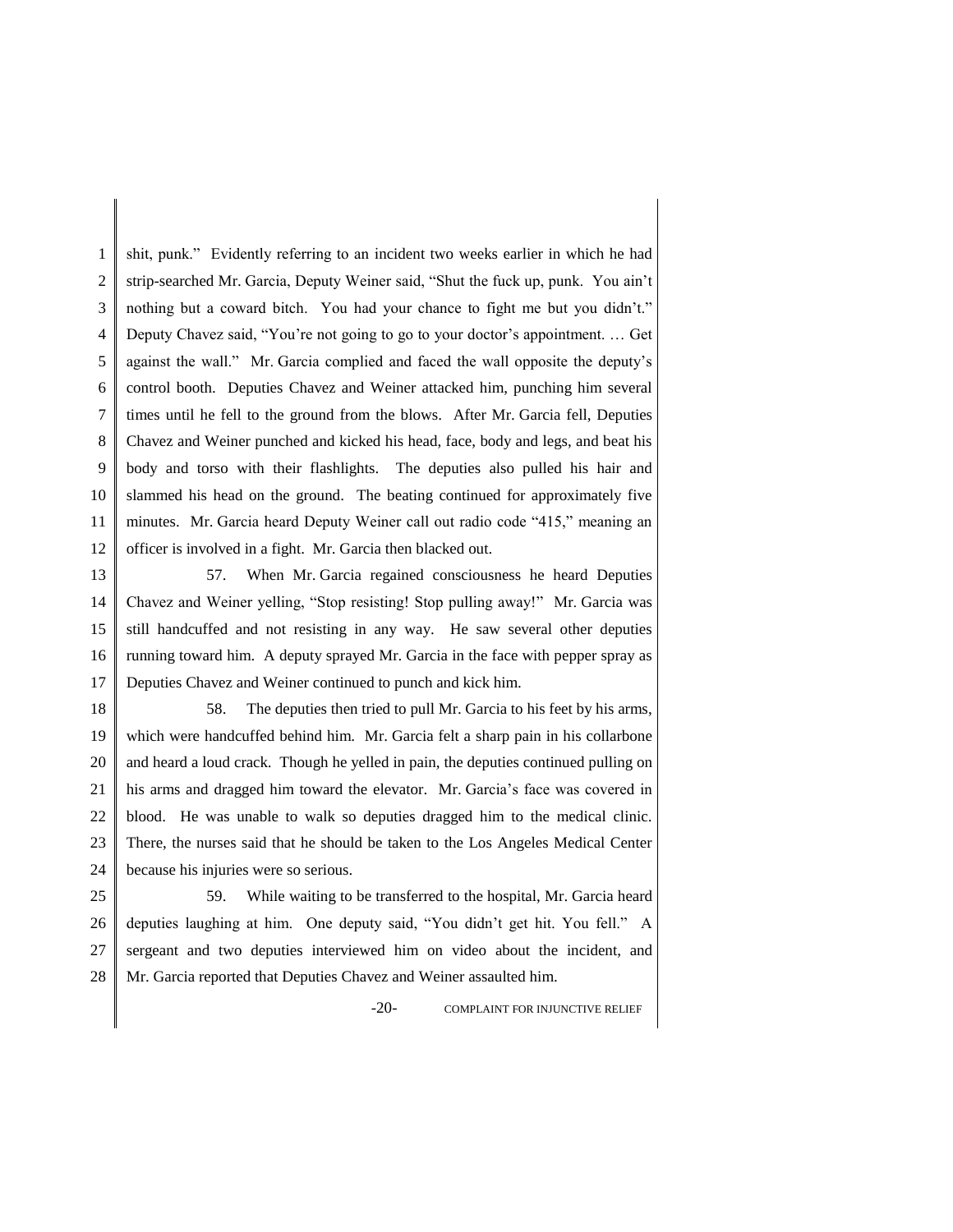1 2 3 4 5 60. At the hospital, medical staff told Mr. Garcia that he had a broken collarbone. He received stitches above both of his eyebrows and had bruises on his face and legs. Mr. Garcia now has dizzy spells and sometimes hears a ringing in his ear. Mr. Garcia cannot raise his right arm more than three to six inches.

6 7 8 9 61. Less than a week later, two lieutenants and a sergeant took pictures of Mr. Garcia's injuries; however, they did not ask him any questions about the incident. The DA has since filed criminal charges against Mr. Garcia for, among other things, assaulting a deputy.

10 11

## **c. Arturo Fernandez**

12 13 14 15 16 17 18 19 20 21 22 23 24 62. In July 2011, Arturo Fernandez was returning to his cell when deputies attacked him, slamming him to the ground, shooting pepper spray into his eyes, and repeatedly pummeling his body. While Mr. Fernandez was walking towards his cell, his hands cuffed behind him, Deputy Guerrero ordered him to move more quickly, and then began punching the back of his neck. When Mr. Fernandez responded with an expletive, Deputy Guerrero forced him to the wall, pinning him by his neck. Although Mr. Fernandez did not fight back, Deputy Guerrero yelled, "Stop resisting, motherfucker." Another deputy slammed Mr. Fernandez to the ground. With his hands cuffed, Mr. Fernandez could not break his fall. More deputies arrived; with pepper spray in his eyes, Mr. Fernandez could not see how many. He felt kicks, punches, and hard blows that seemed to come from flashlights. After picking Mr. Fernandez up, deputies again slammed him to the ground.

63. Throughout the attack, Mr. Fernandez, who has asthma, worried that he would lose consciousness. Two eyewitnesses saw him bleeding profusely and heard him say that he could not breathe. When the attack was over, Mr. Fernandez was sent to the hospital. He had contusions on his head, required

-21- COMPLAINT FOR INJUNCTIVE RELIEF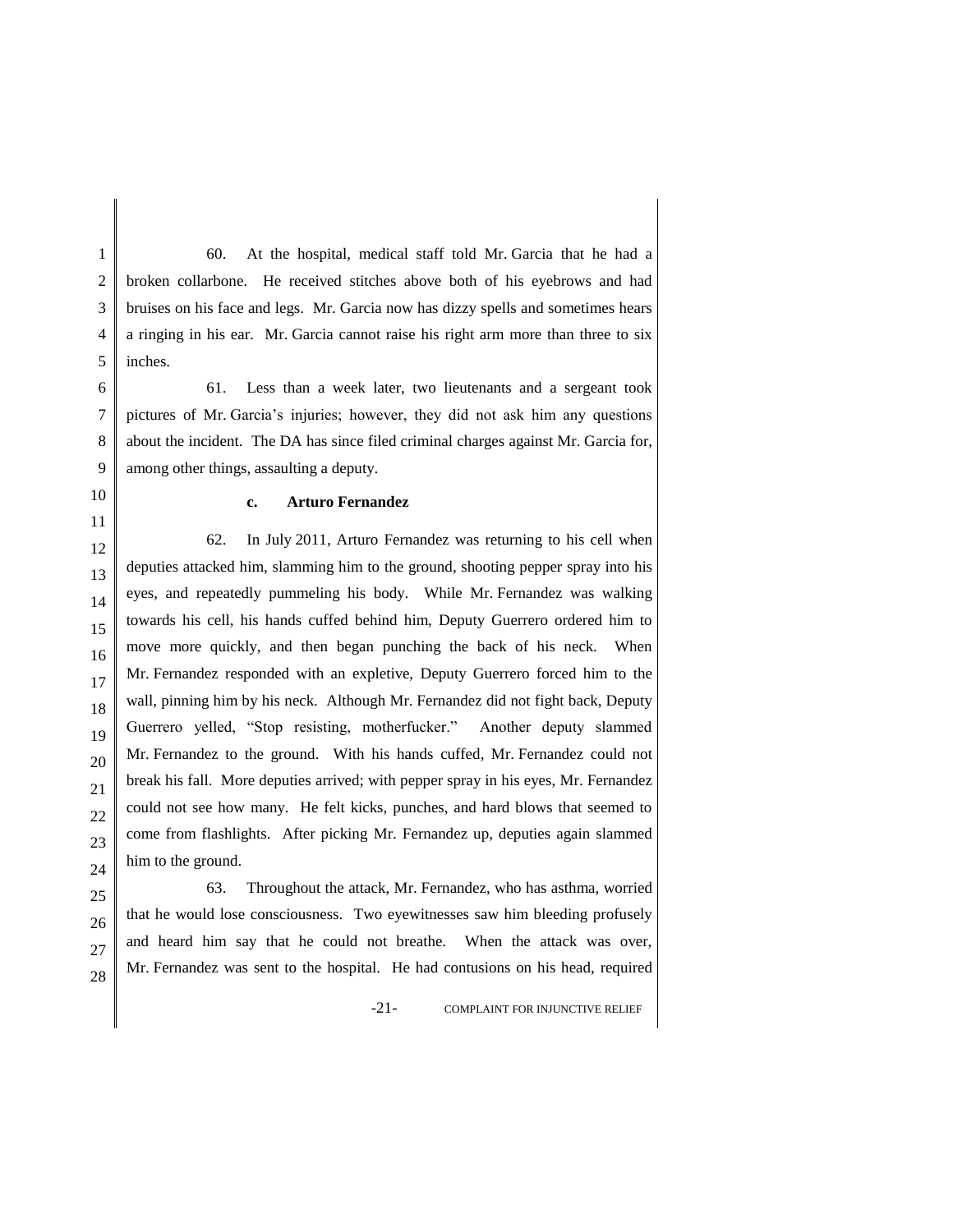stitches on his elbow, suffered hearing loss in one ear, and continues to have headaches.

### **d. Lawrence Davis**

64. On March 16, 2011, Deputies Diaz, Rodriguez and Owens pepper-sprayed and brutally beat a black inmate, Lawrence Davis, until he was unconscious. The deputies fractured Mr. Davis's jaw and knocked out one of his teeth. One or more of the deputies then carved the letters "MY" into Mr. Davis's scalp. "MY" is the first two letters of the Mexican/Hispanic slur "MYATE" used pejoratively for blacks.

#### **e. Mr. B**

12 13 14 15 16 17 18 19 20 21 22 23 24 25 26 65. In March 2011, deputies slammed Mr. B's head into a cement wall, leaving him with a concussion and a gash that took 35 stitches to close (photos attached hereto as Exhibit A). The group of deputies, including Deputies Moorman and Ibarra and Custody Assistant Perez, punched his face and head, and kicked his ribs. They aimed pepper spray into his eyes before shooting taser probes into his back. The confrontation began because deputies thought Mr. B had called them "gay." When Mr. B repeatedly denied the accusation, a deputy yelled to the row of pro per inmates – who serve as their own legal representatives – "y'all pro pers think you can get away with anything. We the 3000 Boys," a reference to the gang-like group of deputies in Men's Central Jail, discussed in Paragraph 8 above. A deputy said to Mr. B, "Baca pays us to take kickboxing classes to whip peoples' asses." The deputy grabbed Mr. B's head, slamming his face into the wall. Blood poured down, pooling on the ground, and he passed out. Deputies handcuffed Mr. B's arms behind his back and repeatedly punched his face and head, while other deputies stood watching.

27 28

66. When Mr. B regained consciousness, one deputy was sitting on

-22- COMPLAINT FOR INJUNCTIVE RELIEF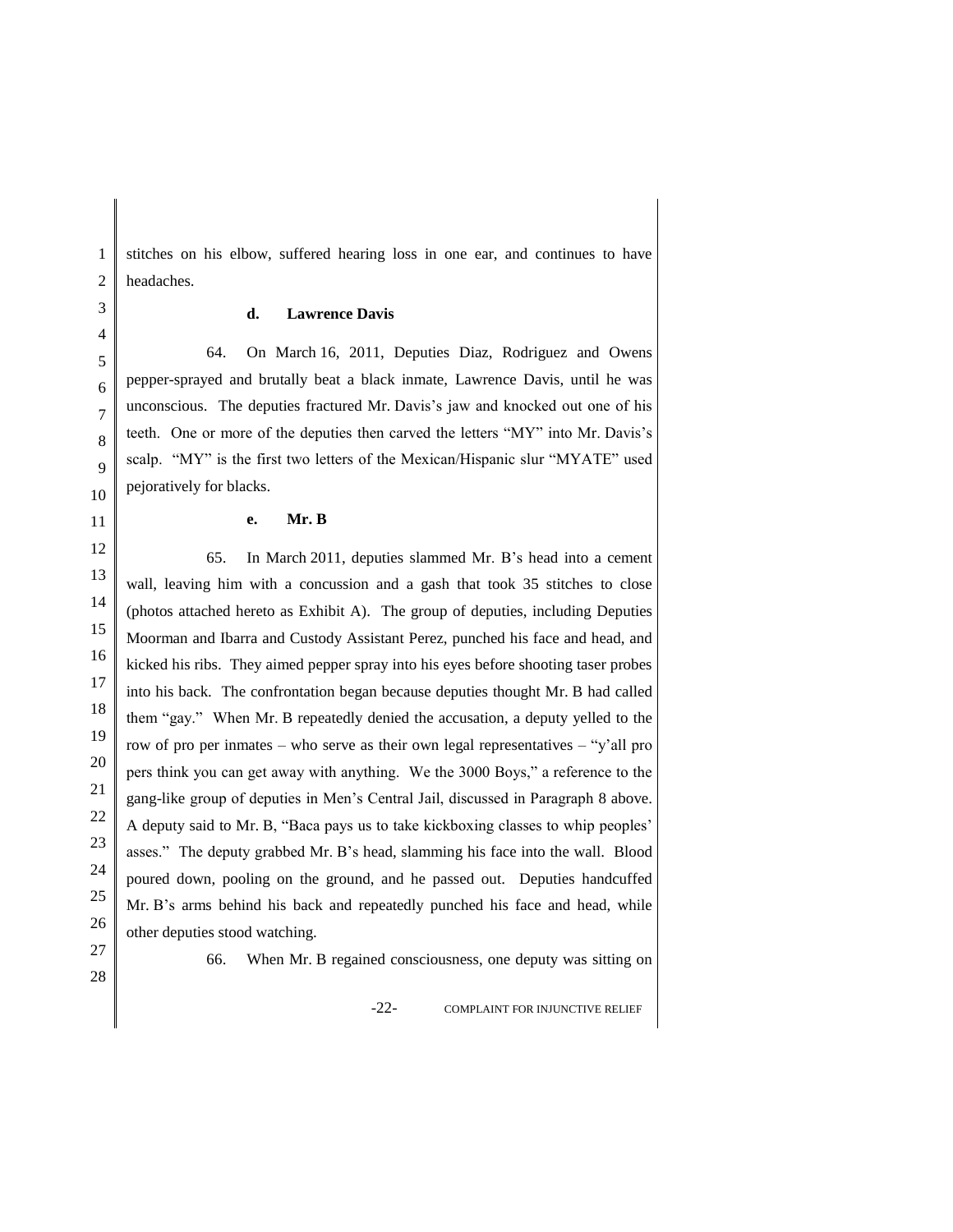1 2 3 4 his back, punching his face and head. Another was kicking Mr. B's ribs. Although Mr. B was motionless, the deputies yelled, "Stop resisting." Mr. B pleaded with them to stop. One deputy shot him with pepper spray. Another sank three taser probes into his flesh.

5 6 7 8 9 10 11 67. Two of the deputies who beat Mr. B stood roughly 6 feet tall, and weighed approximately 200 pounds. The custody assistant was slightly shorter and weighed about 180 pounds. Mr. B is 5 feet 7 inches and weighs 135 pounds. A sergeant accused him of assaulting the deputies, but the ambulance technician on the scene pointed out that the deputies showed no signs of injury. Another sergeant returned to the module to take pictures of the scene, but he did not interview any of the inmates who had witnessed the assault.

12 13 14 68. Mr. B spent two days in the hospital and four days in the jail's medical unit. After returning to his row, another deputy threatened him, saying: "the ACLU ain't going to be watching me forever."

15 16 17 69. Although there were numerous inmates in the law library who were able to see the assault through the library window, no one from LASD bothered to interview any of the eyewitnesses.

#### **f. Gabriel Carillo**

18 19

21

25

27 28

20 22 23 24 26 70. On or about February 26, 2011, at least three deputies, including Deputy Luviano, severely beat Gabriel Carillo, who had come to Men's Central Jail to visit his brother. The deputies repeatedly kicked and punched Mr. Carillo, while he was handcuffed, severely cutting and bruising his face (photos attached hereto as Exhibit B). The deputies also pepper sprayed Mr. Carillo in the face while he was handcuffed and lying on the floor. During the beating one or more deputies repeatedly yelled "Stop resisting! Stop kicking!" even though Mr. Carillo was not resisting or kicking. Subsequently the deputies filed false reports causing the District Attorney to charge Mr. Carillo with battery against a peace officer, resisting

-23- COMPLAINT FOR INJUNCTIVE RELIEF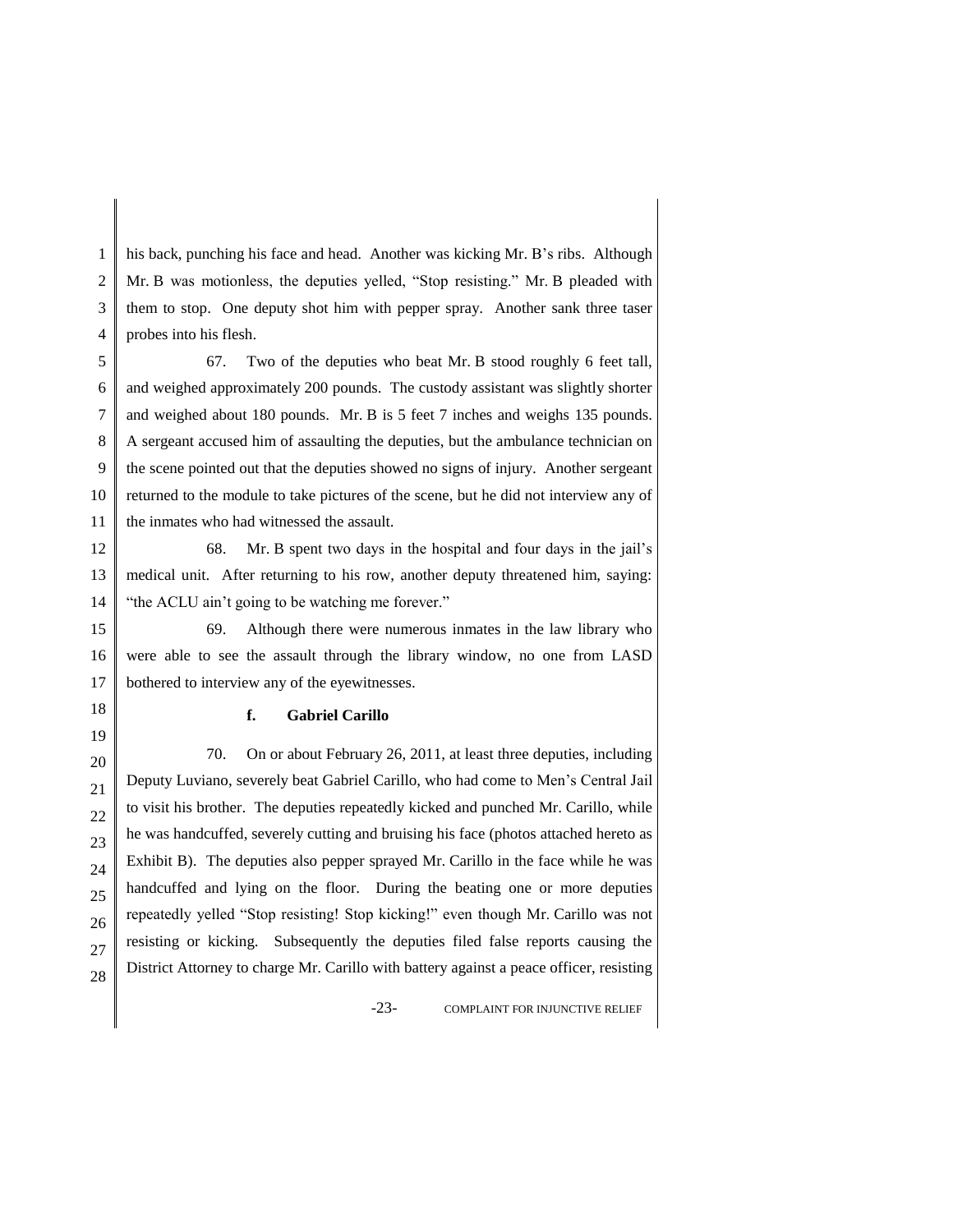arrest, and three other counts. On October 14, 2011, the DA dismissed the charges against him.

#### **g. Cesar Mancilla**

71. On or about February 24, 2011, deputies savagely beat Cesar Mancilla at IRC. Mr. Mancilla was in a large holding cell with 20-30 inmates, when the deputies ordered him to stand with his head down. Mr. Mancilla obeyed. Suddenly, and without justification or warning, several uniformed personnel attacked Mr. Mancilla, hitting, kicking, and pepper-spraying him. The deputies handcuffed Mr. Mancilla, and continued to beat him. Mr. Mancilla was denied food, water, and medical attention for the remainder of the night.

72. On February 25, 2011 a doctor examined Mr. Mancilla and determined he had a collapsed lung, two broken ribs, a nasal fracture, four broken teeth, burns on his skin from the pepper spray, and other injuries. On February 28, 2011, Mr. Mancilla was diagnosed, for the first time, with psychosis and bipolar disorder. Mr. Mancilla was in jail on two warrants: for failure to pay his subway fare, and driving without a license.

#### **h. Stephen Teran (Second Incident)**

73. In February 2011, while Stephen Teran was housed in Men's Central Jail, deputies heard that Mr. Teran's attorney had requested his medical records relating to a use of force. The deputies beat Mr. Teran, repeatedly punching and kicking his body, neck and head. Mr. Teran's cheekbone was broken. He had to wear a neck brace, and doctors told him that he may have suffered nerve damage.

#### **i. Garry Crumpton**

74. In January 2011, while inmates in Men's Central Jail were in a line headed to court, Deputy Ortiz shoved Garry Crumpton against the wall.

-24- COMPLAINT FOR INJUNCTIVE RELIEF

1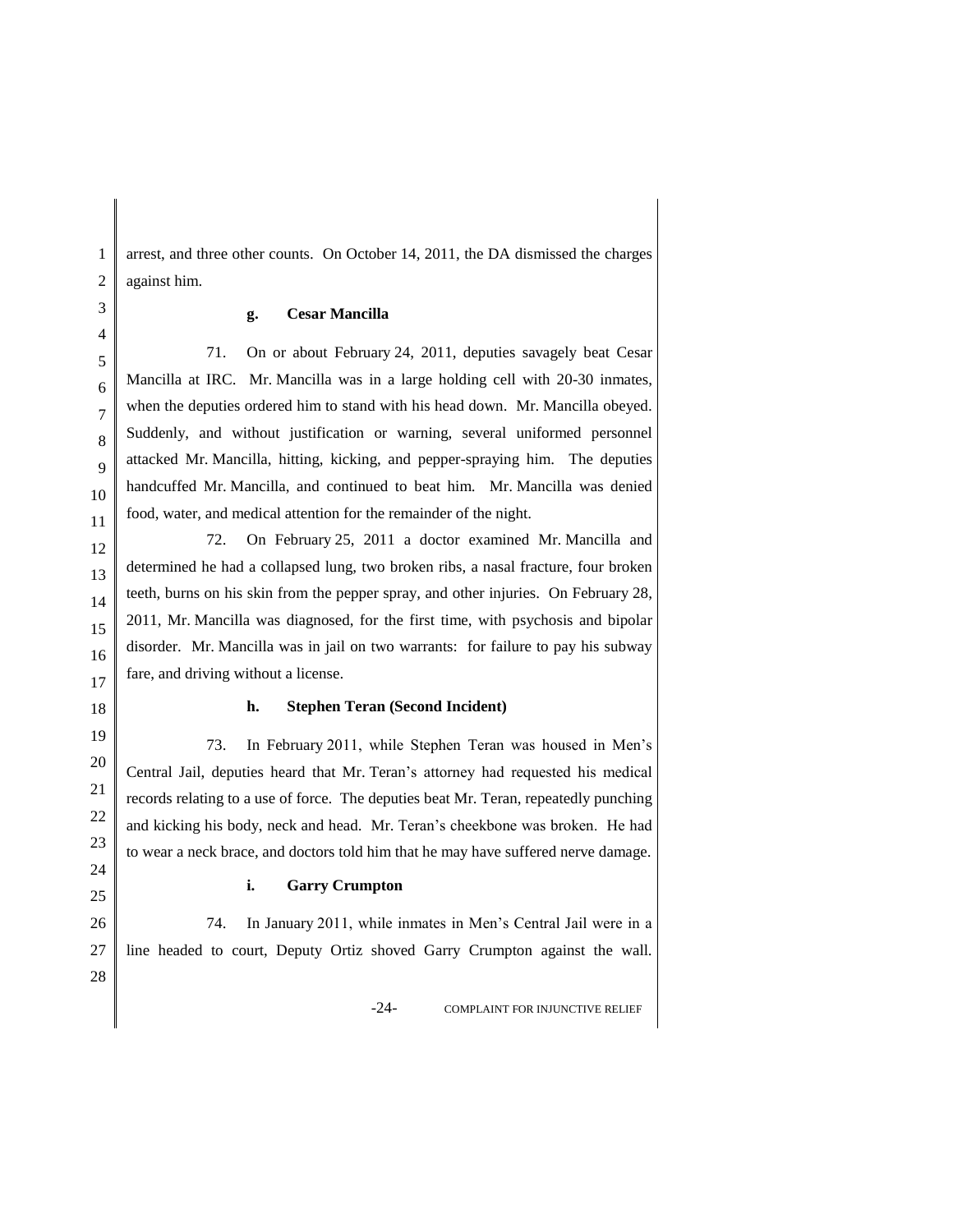1 2 3 4 5 6 7 8 9 Mr. Crumpton said, "You didn't have to do me like that." Deputy Ortiz then placed him in a painful chokehold. Even though Mr. Crumpton put his hands in the air in a show of non-resistance, Deputy Ortiz slammed him to the floor, knocking him unconscious. Another deputy instructed all the other inmates in line to face the wall. While Mr. Crumpton lay face-down and motionless on the ground, seven or eight deputies punched and kicked him. He was removed to a caged area in the jail. Deputy Ortiz came by to speak with him about the incident. Though Mr. Crumpton did not agree with the deputy's account, he assented to everything Deputy Ortiz said because he did not want to be assaulted again.

10 11

#### **j. Michael Cervantes**

16 75. In December 2010, Deputy Lyon noticed Mr. Cervantes's gang tattoo and began smacking the back of his head and taunting him. When Mr. Cervantes turned to look at Deputy Lyon, he punched Mr. Cervantes's left cheek, tackled him to the ground, sat on top of him, and punched his face and neck. Approximately eight other deputies rushed to join Deputy Lyon. The deputies bashed Mr. Cervantes's leg with a flashlight until he bled, kicked him in the stomach, and stunned him twice with a taser gun. When the attack was over, the deputies cautioned Mr. Cervantes not to tell the nurses "anything funny." Due to the severity of his injuries Mr. Cervantes was taken to the hospital and spent one week in the jail's medical ward. He continues to suffer dizzy spells.

## **k. Stephen Teran (First Incident)**

76. In December 2010, several deputies severely beat Stephen Teran while he was in the IRC.

77. While Mr. Teran was being searched, Custody Assistant Martinez repeatedly told him to hurry up. Martinez then grabbed Mr. Teran by the neck, choking him, and dragged him to a cell where he threw Mr. Teran to the

-25- COMPLAINT FOR INJUNCTIVE RELIEF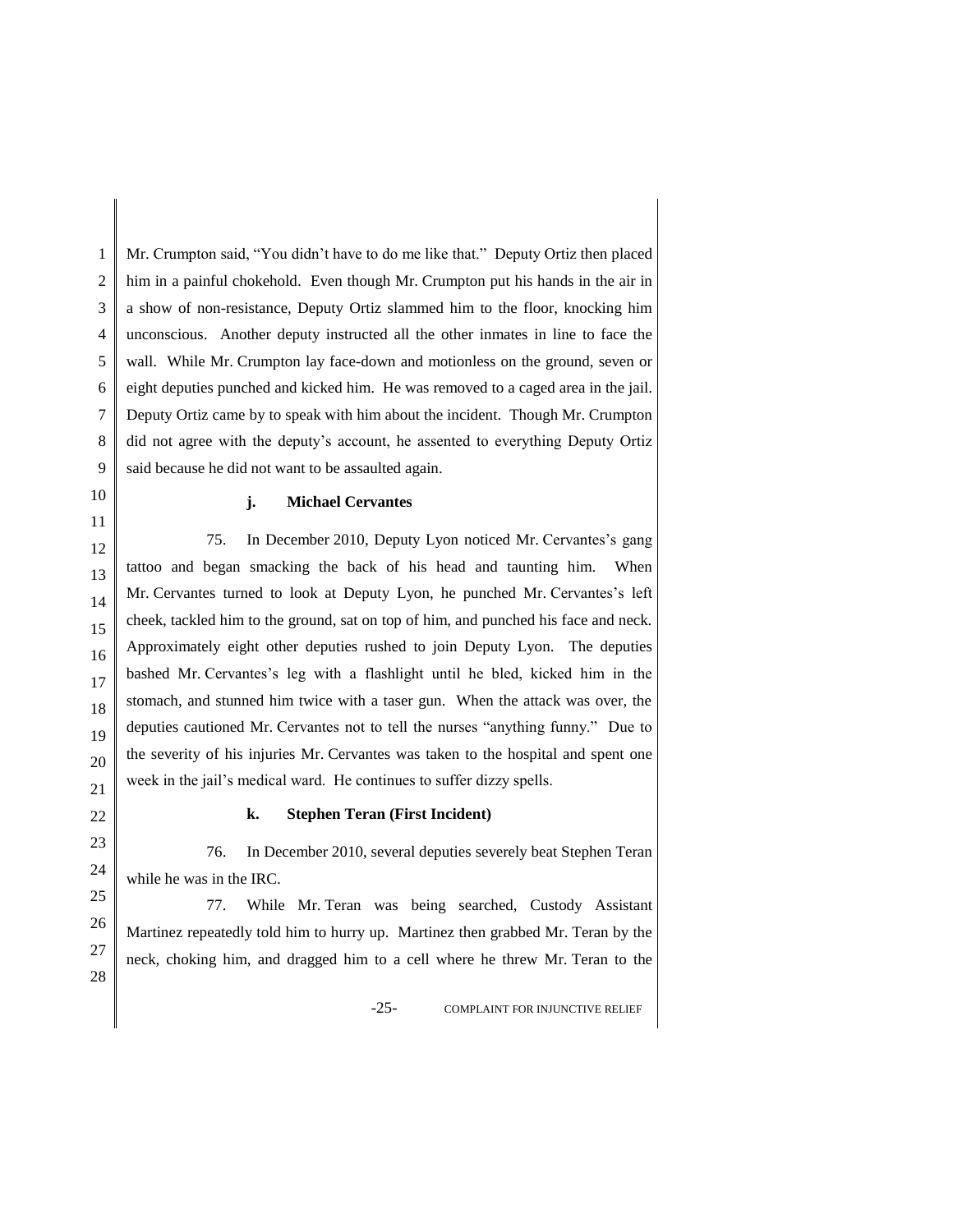1 2 3 ground. Martinez kicked him in the ribs two or three times. Deputy Sims, who was present during the attack, told Mr. Teran, "If you give us any problems we're going to put you in the hospital."

4 5 6 7 8 9 10 11 12 78. A few hours later, Mr. Teran was sent back to the processing line. While interviewing Mr. Teran for classification purposes, Deputy Sims dropped Mr. Teran's classification card on the floor next to him and told him to pick it up. When Mr. Teran did not pick up the card, Deputy Sims punched him in the face, knocking him over. Deputy Sims then threw Mr. Teran to the floor and repeatedly kicked him in the head and torso. Four to six other deputies, including Deputies Miller and Escobado, ran over and joined in the beating, punching, kicking, and striking Mr. Teran with their flashlights. As they were beating Mr. Teran, the deputies yelled, "Stop fighting! Stop resisting!"

13 14 15 16 17 18 19 79. After two or three minutes, the deputies dragged Mr. Teran to a cell and handcuffed him to the leg of a bench, forcing him to kneel on the floor. The deputies kicked Mr. Teran in the back several times. Mr. Teran saw blood pouring off his head and face, pooling on the ground beneath him. He heard the deputies say they did not want blood on their clothes. The deputies then they put a plastic bag over Mr. Teran's head, making it almost impossible for him to breathe. The deputies laughed as they left the cell.

20 21 22 23 80. The deputies returned about twenty minutes later and told Mr. Teran he would be interviewed on camera. They threatened to press charges if he said anything. Mr. Teran told the interviewer that he had fallen. Later, the deputies again threatened him and warned him not to talk about the incident.

### **l. Rashaad Pilgrim**

81. In July 2010, deputies in Men's Central Jail targeted Rashaad Pilgrim as he stood in line to receive his medication. The deputies instructed all of the inmates in line to face the wall. Deputy Reza approached Mr. Pilgrim from

-26- COMPLAINT FOR INJUNCTIVE RELIEF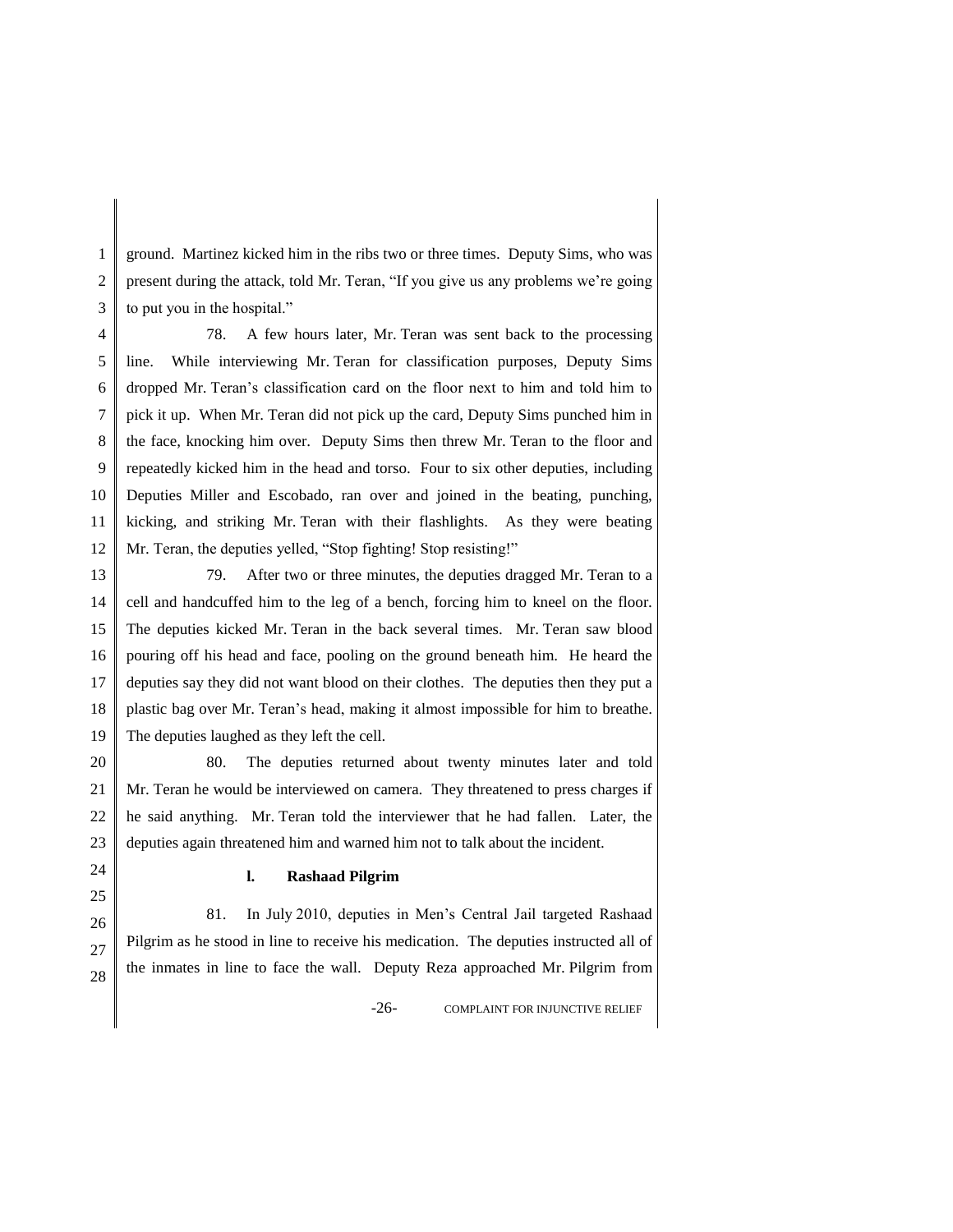1 2 3 4 5 6 7 8 9 10 behind and yelled at him before punching him twice in the face. When Mr. Pilgrim returned to his cell a few minutes later, he called his mother to report what happened. Not long after, Deputies Reza and Milpad ordered the inmates to line up and go to the day room, but instructed Mr. Pilgrim to stay behind and face the wall. One deputy spread his legs, as if to search him. Instead, the other deputies began to punch Mr. Pilgrim in the face and head. Mr. Pilgrim lost consciousness. When Mr. Pilgrim woke up, he was on the floor and the deputies were still punching him and yelling, "Stop fighting!" A deputy then slammed Mr. Pilgrim's face into the concrete floor, chipping his teeth. Later, doctors told Mr. Pilgrim he had fractures in his face, blunt head trauma, injury to his right ear, and a chipped tooth.

### **m. Alex Krehbiel**

82. In July 2010, a deputy approached Alex Krehbiel as he was returning from a visit with his attorney. Mr. Krehbiel had been trying to get back to his housing unit but the door was locked. The deputy ordered Mr. Krehbiel to face the wall and yelled in his ear, "This is my fucking house! Where do you think you are? This is my fucking house!" The deputy then slammed Mr. Krehbiel's forehead against the wall twice. A group of deputies approached, taunting Mr. Krehbiel, and one of them punched him in the face. The deputies pushed Mr. Krehbiel into the laundry room, knocked him to the floor, and punched and kicked his head, ribs and back. The deputies then pepper sprayed Mr. Krehbiel's eyes and mouth, and slammed his head into the floor. As a result of the incident, Mr. Krehbiel was given twenty-nine days in disciplinary segregation.

#### **n. Juan Diego Mares**

83. In June 2010, deputies beat Juan Diego Mares so violently that he suffered a fractured jaw, and required multiple eye surgeries and eight stitches in his ear. The incident began after deputies conducted a search of all the cells on

-27- COMPLAINT FOR INJUNCTIVE RELIEF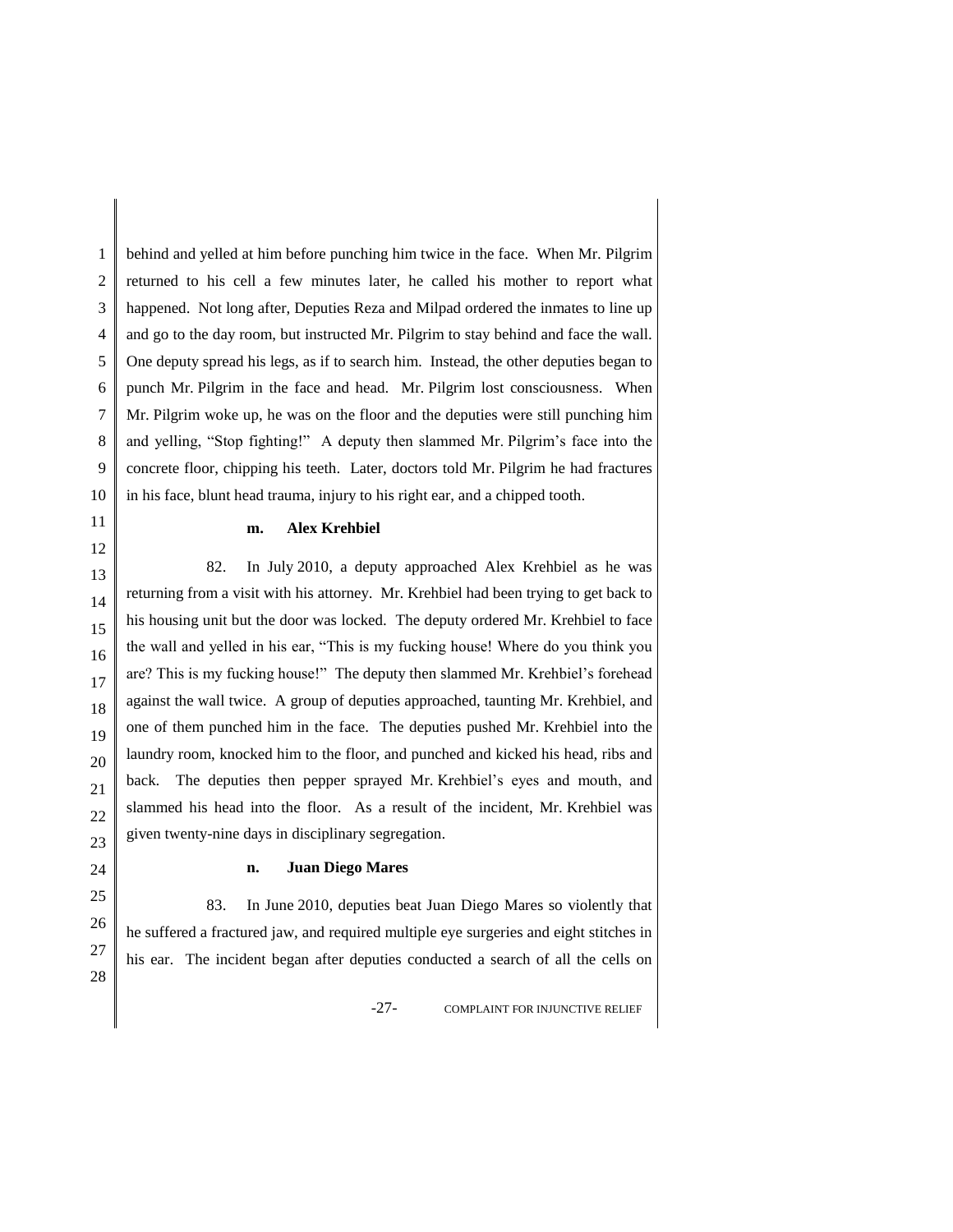1 2 3 4 5 6 7 8 9 10 11 12 Mr. Mares's row. Mr. Mares noticed that some of his property was missing, including items he had just purchased from the commissary. After Mr. Mares asked to speak with a sergeant about the missing property, Deputy Carefoot shoved him hard against a wall, slapped his ear, punched his face several times, and threw him to the ground. Once Mr. Mares was on the ground, Deputy Carefoot kicked him roughly ten times in the face, jaw, and back of his head, causing a large pool of Mr. Mares's blood to form on the floor. The deputy then kicked Mr. Mares's ear three times, an experience he described as more painful than when he was hit by a car. Following the attack, a senior deputy questioned Mr. Mares about the incident and said to him, "You know you're going [back] to the same module once they're done cleaning you up." Mr. Mares interpreted this as the senior deputy threatening him not to report the incident.

## **o. Santiago Sanchez**

84. In June 2010 a deputy assaulted Santiago Sanchez following a visit from Mr. Sanchez's girlfriend and mother. The deputy grabbed the back of Mr. Sanchez's shirt and swung him into a steel pole. The deputy proceeded to place Mr. Sanchez into a stress position, twisting both of his arms behind his back so his fingers were pressed between his shoulder blades. The deputy then slammed Mr. Sanchez's head down on top of the metal counter in the visitation room. The deputy held Mr. Sanchez in that position for a minute or two while verbally harassing him.

#### **p. Jimmie Knott**

85. In June 2010, while waiting in line for his hepatitis shot, Jimmie Knott asked Senior Deputy Sanchez if he could get some new shoes, as his had a split in them. Senior Deputy Sanchez told Mr. Knott to get out of line and to strip down. Mr. Knott complied and stripped to his boxers. Senior Deputy Sanchez then

-28- COMPLAINT FOR INJUNCTIVE RELIEF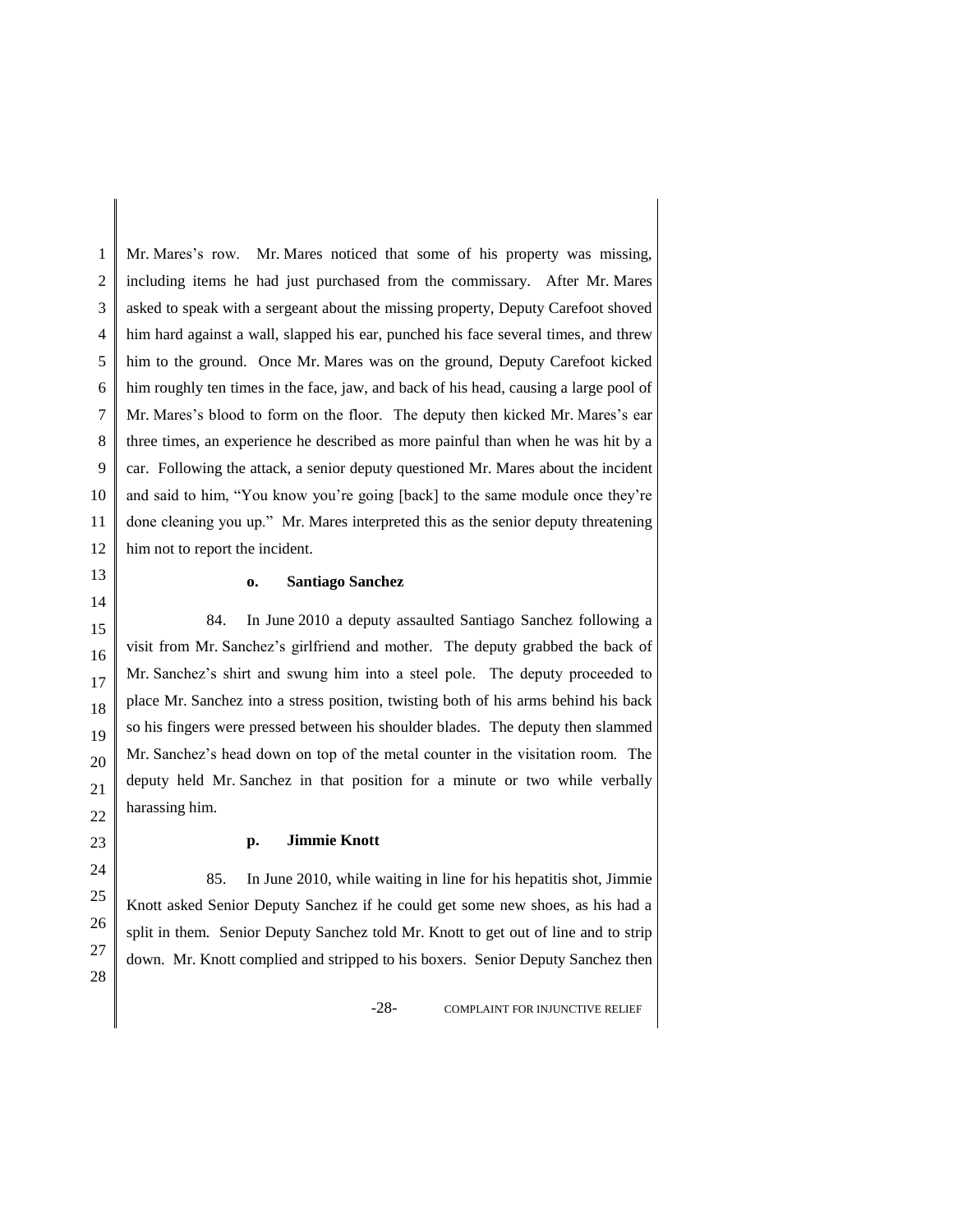1 2 3 4 5 6 7 8 9 10 told him to get on his knees, and as Mr. Knott was bending to the floor, Senior Deputy Sanchez hit him in the temple, causing his head to bleed. Other deputies then came over and began hitting, kicking and kneeing him. Mr. Knott curled into a fetal position and waited for the violence to subside. After two or three minutes, the deputies stopped hitting him and took him to medical. On the way to medical, the deputies told him to say that he fell down the stairs. Mr. Knott complied, because he was afraid of being beaten again. Mario Love witnessed the attack and verified Mr. Knott's account. Mr. Love described the deputies involved as being like "a pack of wolves." Later, while Mr. Love was waiting to talk to the ACLU, deputies pulled him aside and interrogated him in a threatening way.

## **q. Joseph Hager**

13 14 15 16 17 18 19 20 21 22 23 24 25 26 27 86. In June 2010, deputies took Joseph Hager out of his cell and placed him in handcuffs to go to the law library. At the library, a deputy shoved Mr. Hager up against the wall and kicked his ankle so forcefully it bled. The deputy then dragged Mr. Hager, who was still handcuffed, back to the tier, where he slammed Mr. Hager's face into the edge of a door frame. Mr. Hager blacked out. When Mr. Hager regained consciousness, he was on the ground and Deputies Chavez and Gonzalez were kicking and punching him in the head and face. Even though Mr. Hager was handcuffed, the deputies repeatedly yelled, "Stop resisting!" When the beating subsided, Deputy Chavez told him, "I tried to kill you. You are lucky you are still breathing." The beating caused a fracture in Mr. Hager's face, a black eye, swelling in his ears, and bleeding in his mouth. When staff members interviewed Mr. Hager on camera, he said that he had slipped in the shower, out of fear of what the deputies would do to him if he revealed that they had beaten him. After the beating, Mr. Hager was sent to disciplinary segregation and told he was being charged with assault on a deputy.

28

11 12

-29- COMPLAINT FOR INJUNCTIVE RELIEF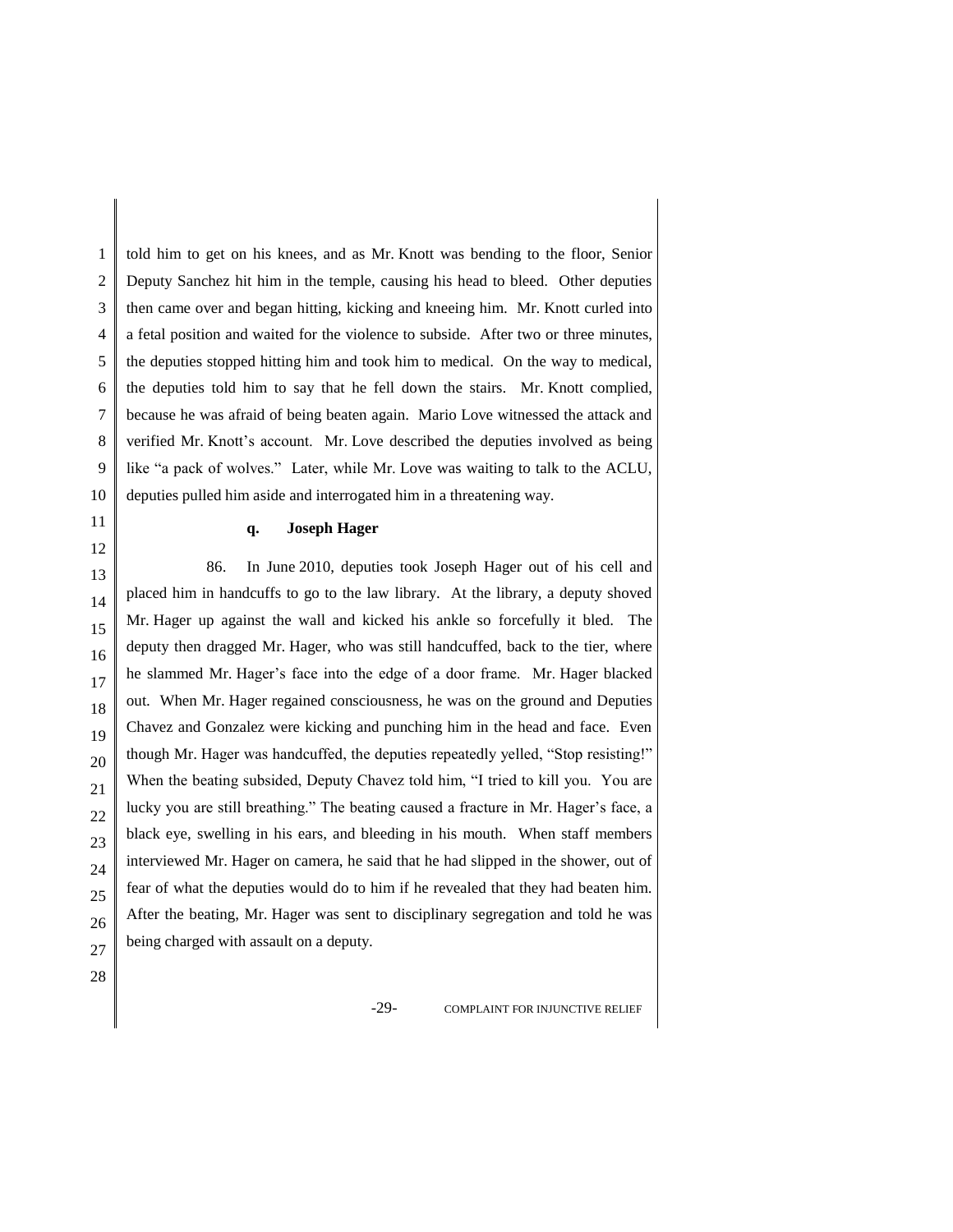#### **r. Matthew Gjersvold**

87. On May 28, 2010, while housed in Twin Towers, Matthew Gjersvold slept through a deputy's call for a head count because of the sleep medication he was taking. Another inmate woke up Mr. Gjersvold, who is a former police officer, but the deputies noticed that he was late. Deputy Van Du told Mr. Gjersvold to stand facing the stairs, and then forcefully shoved him onto the metal steps. Deputy Van Du then handcuffed Mr. Gjersvold and escorted him back to his cell. At the cell, Deputy Van Du pulled violently on the handcuffs, causing Mr. Gjersvold to fall backwards and break his wrist.

#### **s. Luis Bueno**

88. In May 2010, Luis Bueno was on his way to the church in Men's Central Jail. Deputies told Mr. Bueno to turn around and return to his cell. As Mr. Bueno was walking back to his cell, a deputy shoved him against the wall and asked him if he wanted to get "fucked up." As other deputies arrived, the first deputy forced Mr. Bueno to spread his legs and put his hands behind his back. The deputy then aimed his mace at Mr. Bueno's face. When Mr. Bueno turned his head to avoid the spray, another deputy punched him in the neck. Three other deputies joined in and began violently punching Mr. Bueno in the head and body. Mr. Bueno was knocked to the floor, where the beating continued. When the beating subsided, deputies took Mr. Bueno to the medical center, where he was told he had a fractured nose, a torn ligament in his ankle, a swollen artery in his brain, and possible rib fractures. Mr. Bueno is now afraid to attend church for fear of encountering the deputies who attacked him.

**t. Walter Morales**

27 28 -30- COMPLAINT FOR INJUNCTIVE RELIEF 89. For about a week in May 2010, deputies in Men's Central Jail beat Walter Morales twice a day with flashlights about his head and body.

1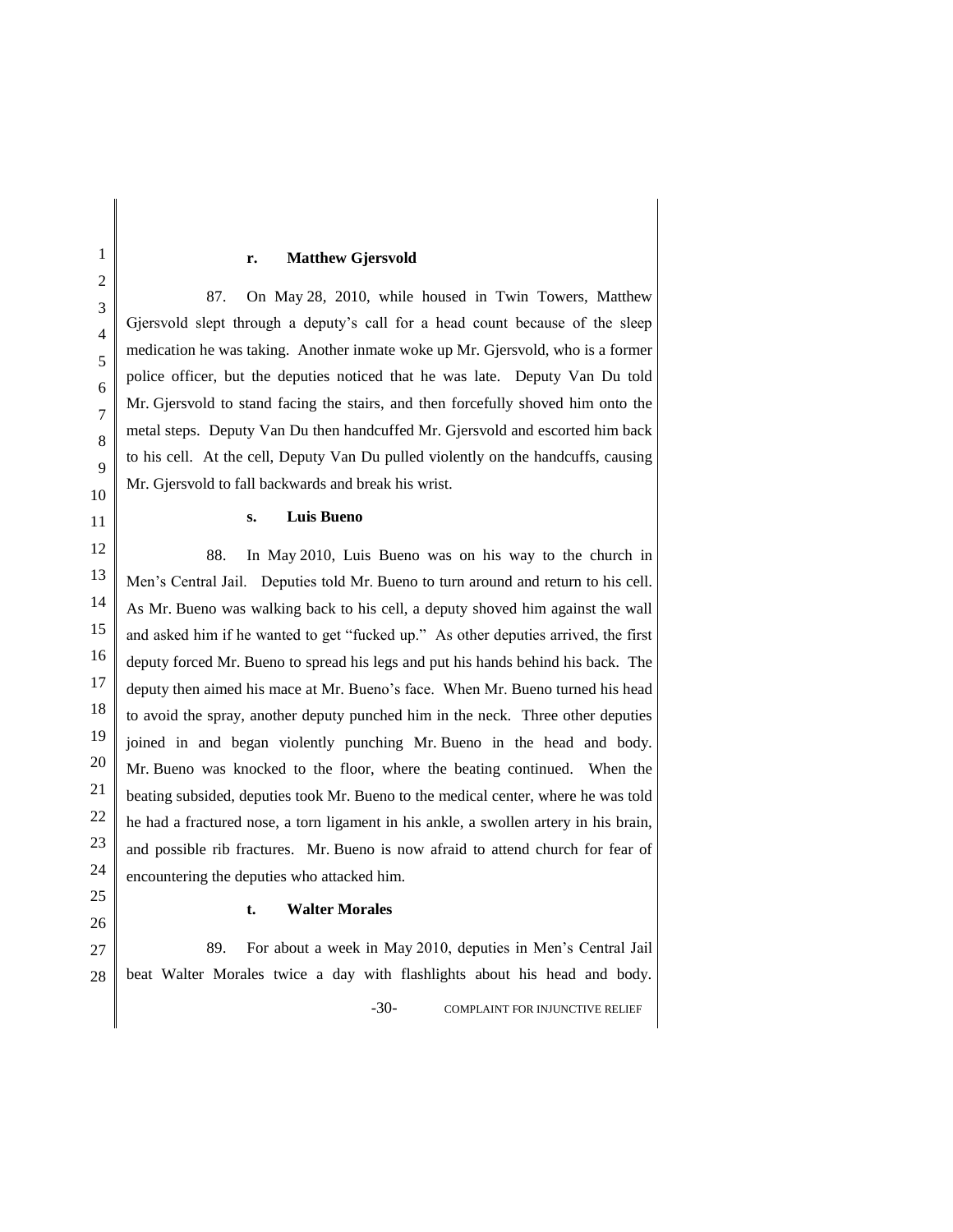Mr. Morales believes the deputies beat him because he was arrested for allegedly firing a gun at police officers. A group of deputies came into Mr. Morales's cell and punched and hit him with flashlights. Mr. Morales has a scar above his eye as a result. Later, a second shift of deputies beat Mr. Morales while he was restrained in waist chains and handcuffs.

## **u. Michael Holguin**

90. In October 2009, deputies beat Michael Holguin so severely that he was hospitalized with a broken leg, stitches on his face, and staples in his head. The incident occurred as Mr. Holguin was on his way to the showers. A deputy told him to go back to his cell, preventing him from using the showers. Mr. Holguin asked him why, because he had not received a shower in weeks. The deputy told him to turn around and placed Mr. Holguin in handcuffs. The rest of the beating is a blur to Mr. Holguin; all he remembers is being punched in the face by Deputy Luviano and pepper sprayed. When the beating was over, Deputy Rico said, "That's why you don't say why, just do what you're told." When Mr. Holguin returned from the hospital, he was sent to disciplinary segregation for "attacking a deputy."

## **v. Gordon Grbavac**

91. In August 2009, deputies in Twin Towers handcuffed Gordon Grbavac, took him into an attorney room, and slammed his head into a thick glass wall more than half a dozen times, leaving blood on the window. When a sergeant entered the room and asked Mr. Grbavac what had happened, he said the deputies had assaulted him. The sergeant said he would be right back. While he was gone one of the deputies who had assaulted Mr. Grbavac threatened him, saying, "Are you fucking kidding me? You motherfucker! You better change your story or we are going to show you what we do to fat asses. You better say you did this to

-31- COMPLAINT FOR INJUNCTIVE RELIEF

1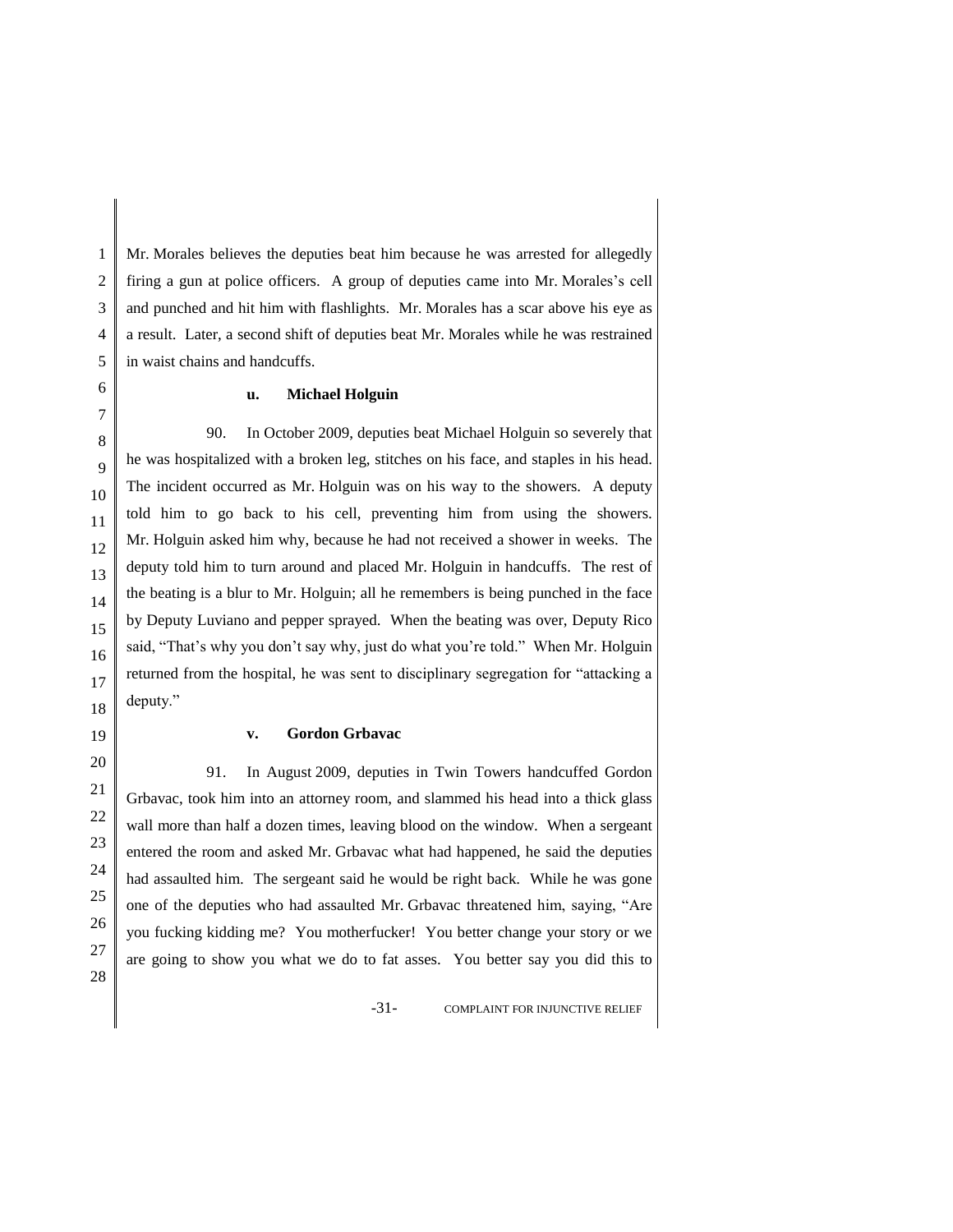1 2 3 4 5 6 7 yourself." Mr. Grbavac thought that the deputies might kill him if he disobeyed, so he agreed to tell the sergeant that his injuries were self-inflicted. When the sergeant returned with a video camera to interview Mr. Grbavac, one of the deputies who assaulted him was in the room, and the sergeant did not ask him to leave. Because of the deputy's threats, Mr. Grbavac altered his story and said he had banged his own head against the window. Mr. Grbavac was released after spending approximately a week in jail, when the charges against him were dismissed.

#### **w. Darrell Garrett**

16 92. In June 2009, a group of deputies assaulted Darrell Garrett in Men's Central Jail while he was restrained in waist chains. Deputies shoved Mr. Garrett from behind, causing him to tumble down concrete stairs. Deputies then kicked Mr. Garrett in the face and head, while another deputy held him down. As the beating continued, they hit him in the head with a plastic milk crate, ground his face into the concrete floor, and emptied two cans of mace into Mr. Garrett's mouth, ears, nose and eyes. The beating caused Mr. Garrett to bleed profusely and to defecate. Mr. Garrett blacked out as deputies transported him to medical. In the aftermath of the beating, deputies have threatened and taunted Mr. Garrett, saying they are "going to get him."

## **x. Mr. C**

93. In May 2009 in Men's Central Jail, a deputy told Mr. C to face the wall and said, "Who's the fucking punk now? Put your fucking nose to the wall." The deputy punched him in the temple, causing Mr. C to fall to the floor. After Mr. C received a second blow to the top of his head, he tried to crawl away but was stopped by other deputies. The deputies ripped off Mr. C's pants and shot him with a taser. Just before Mr. C lost consciousness, he looked down and saw blood pooling on the floor. As a result of the beating, Mr. C suffered four fractured

-32- COMPLAINT FOR INJUNCTIVE RELIEF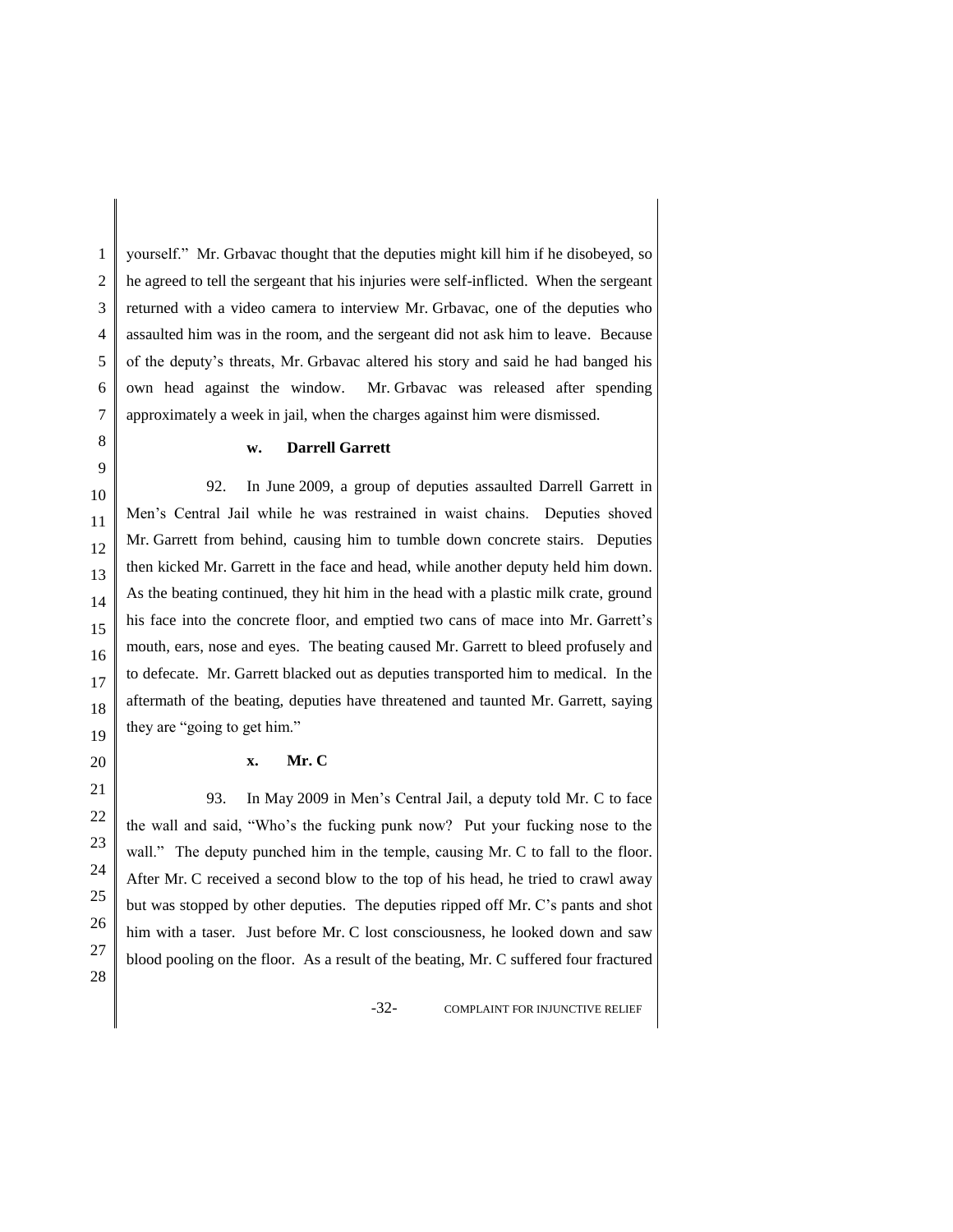1 2 vertebrae, a shattered right shoulder, a broken rib, and two severely sprained ankles, and was relegated to a wheelchair. He also received five staples on the top of this head and twelve stitches on his face. Since the beating, deputies have routinely threatened Mr. C to prevent him from asking for help or reporting the abuse to someone outside the jail.

## **y. Mr. D**

94. Deputies assaulted Mr. D on a number of different occasions. In 2009 in Men's Central Jail, ten to fifteen deputies came into Mr. D's cell and assaulted him for allegedly "disrespecting" one of the other deputies. They dropped Mr. D to the floor and pummeled his head and body with kicks, punches, and blows with their flashlights. Even after the deputies had Mr. D fully restrained on the floor with his hands behind his back, they repeatedly shot him with a taser. One deputy said to Mr. D, "Man, I was trying to kill you." The deputies threatened Mr. D after the attack and told him not to tell anyone what had happened. Mr. D still has scars on his face and head from the beating.

# **C. Numerous Additional Incidents of Deputies Using Force Against Non-Resisting Inmates**

95. Additional incidents of deputies using force against nonresisting inmates include the following:

96. On December 13, 2011, Custody Assistant Martinez tasered 52 year old inmate Mr. E in Twin Towers, and a number of deputies, punched, and kicked him before they handcuffed him. At the time they used force against him, Mr. E was lying on the ground face down and was not attempting to fight or resist the deputies in any way. Although Mr. E had been in an altercation with another inmate shortly beforehand, he was not resisting when Custody Assistant Martinez tasered him, or when deputies rushed in and began kicking and punching him. Mr. E was subsequently sent to the hole for 18 days without a disciplinary hearing;

-33- COMPLAINT FOR INJUNCTIVE RELIEF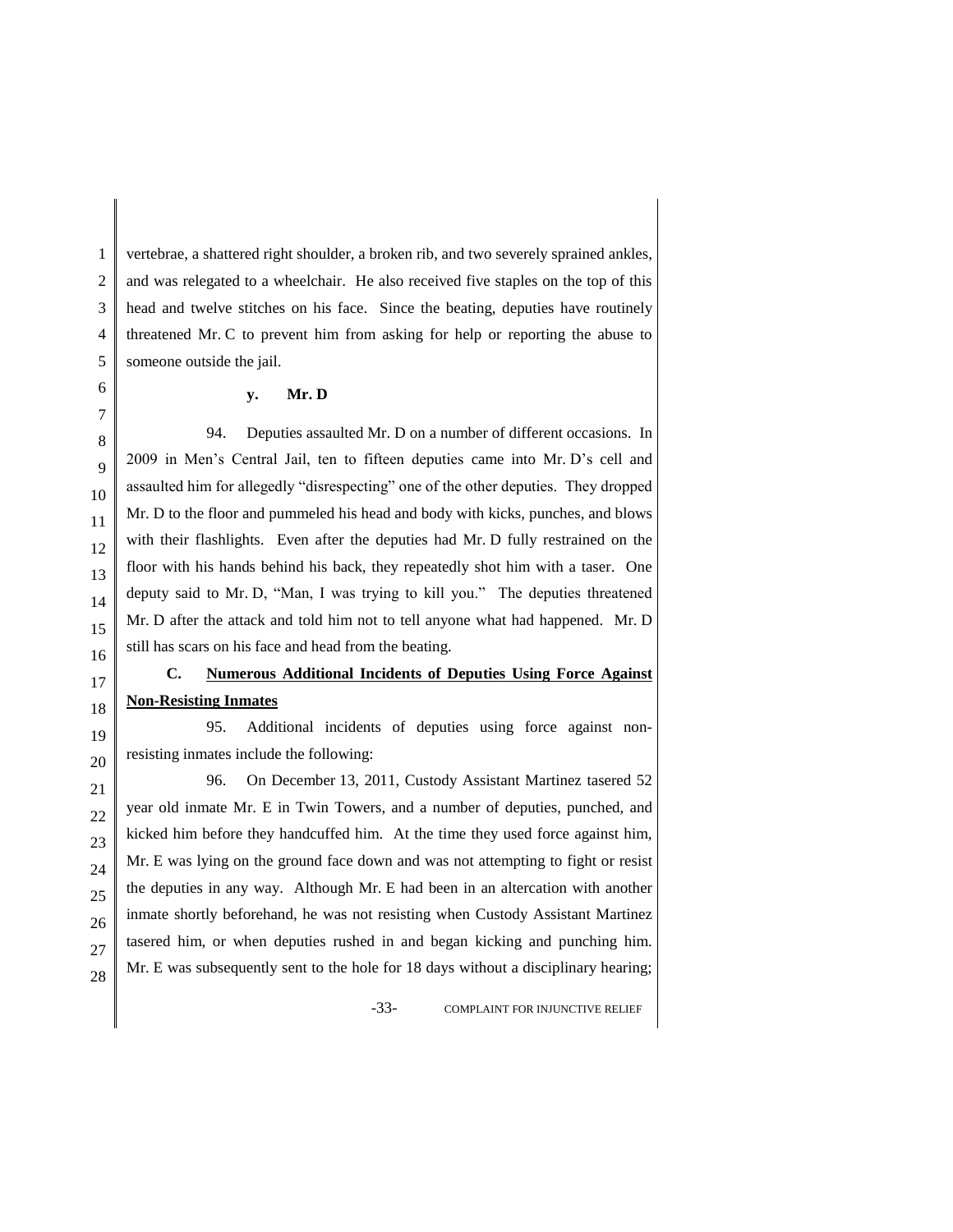1 2 however, deputies presented him with paperwork that stated that he had had a disciplinary hearing.

3 4 5 6 7 8 9 10 11 12 13 14 97. On December 6, 2011, Mr. F was punched in the face by a deputy while being escorted out of a courtroom with his hands cuffed behind him. The deputy, who was 6 feet tall and approximately 250 pounds, grabbed the 5'8" and 160 pound Mr. F by the left arm tightly and then punched Mr. F, hitting his left eye so hard that it knocked Mr. F to the floor. With blood dripping from a long gash in his face onto the floor, Mr. F was taken to the hospital in an ambulance. Although a doctor stated that Mr. F needed stitches, two deputies told the doctor that Mr. F was fine and Mr. F left the hospital without the stitches. A sergeant video recorded Mr. F's injuries when he initially boarded the ambulance, and later interviewed him on camera about the beating. The sergeant informed Mr. F that he could file a lawsuit, but that it would be a "waste of time." Mr. F still has difficulty seeing out of his left eye.

15 16 17 18 19 98. In August 2011, deputies grabbed Anthony Brown, then 52 years old, by his windpipe, slammed him to the ground, and repeatedly punched and kicked him all over his body, including in his teeth. Deputies also shot pepper spray into Mr. Brown's face. The deputies repeatedly yelled "Quit resisting" at the non-resisting Mr. Brown.

20 21 22 99. On July 12, 2011, a deputy in Twin Towers slammed Charles Celestine against a wall while searching his cell. The impact caused Mr. Celestine's prosthetic eye to pop out.

23 24 100. On June 25, 2011, a deputy in Men's Central Jail punched Mr. G, a 57 year old inmate who uses a wheelchair, in the eye and the mouth.

25 26 27 28 -34- COMPLAINT FOR INJUNCTIVE RELIEF 101. On June 20, 2011, Deputy Jimenez caused Clydell Crawford's bad shoulder to dislocate from its socket by shoving his arms upward forcefully while they were handcuffed behind his back. Immediately before, Mr. Crawford had asked Deputy Jimenez to be careful because one of his shoulders had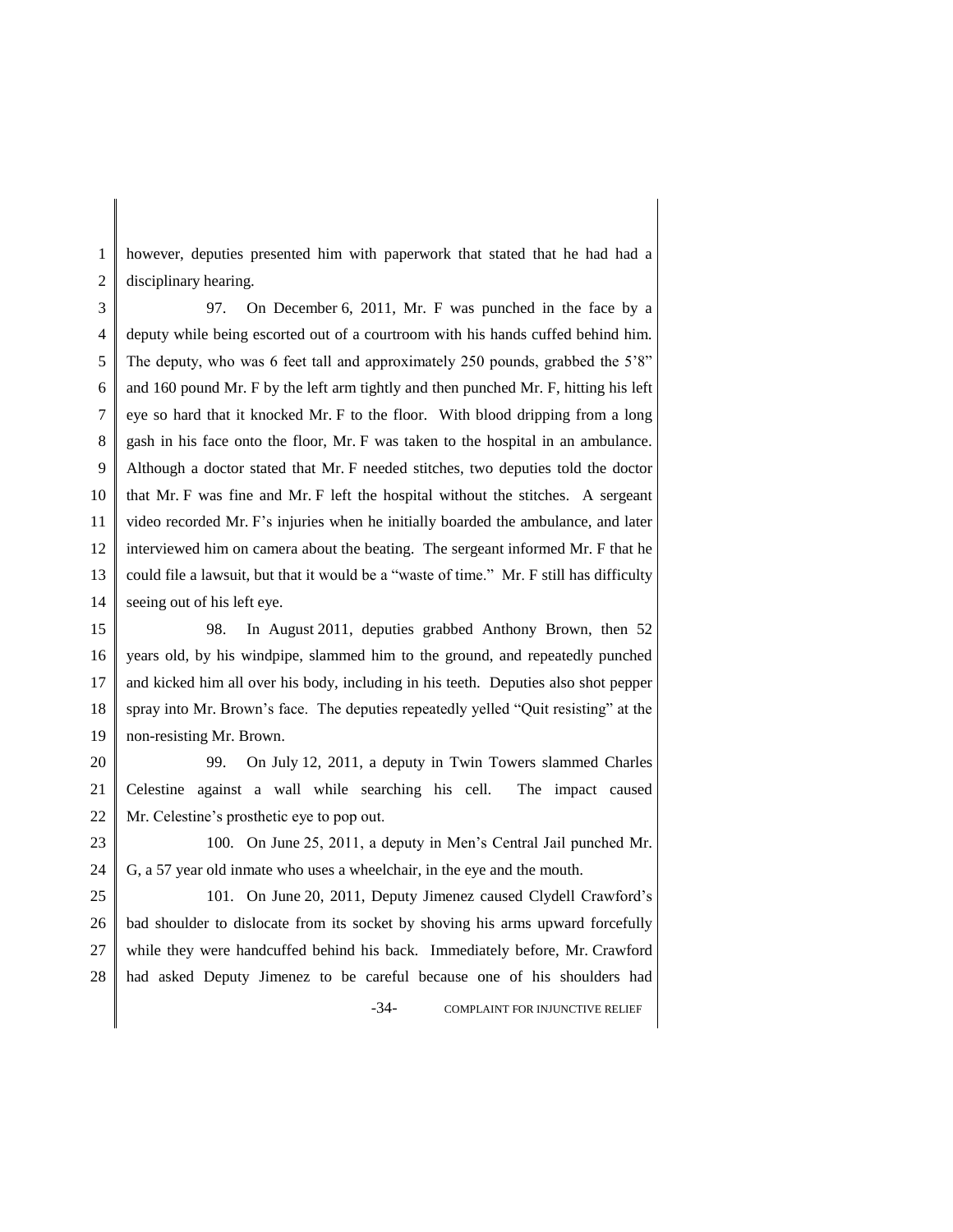1 previously dislocated.

2 3 4 5 6 102. In April 2011, a deputy in Men's Central Jail asked Mr. H why he was in jail before repeatedly punching his head, face, and ribs. Another deputy kicked Mr. H's ribs. The beating lasted 30-45 seconds. Subsequently, one or more deputies cranked open Mr. H's cell, allowing three inmates to come into the cell and assault him.

7 8 103. In April 2011, a custody assistant kicked, hit, and elbowed Carlos Cacique in Twin Towers.

9 10 11 12 13 14 104. In March 2011 in Men's Central Jail, Deputy Smith knocked a tray of food from Alberto Carreras's hands and twisted his arms behind his back. Deputy Johnson then slammed Mr. Carrera's face against a wall. Deputies hit Mr. Carreras on his face, head, and legs, while yelling "Shut up you fucking faggot" at him. Mr. Carreras had a catheter, and the blows to his legs caused tremendous pain and led him to bleed from his penis.

15 16 17 105. In March 2011, a deputy in Twin Towers dug her nails into Anthony Penmik's skin, leaving marks. Another deputy hit and kicked Mr. Penmik in the legs and buttocks.

18 19 20 21 106. On February 18, 2011, Mr. I witnessed seven or eight deputies beating up a non-resisting inmate in Men's Central Jail. During the beating, one deputy was pushing the inmate's neck to the floor with a flashlight, while other deputies were yelling "stop resisting."

22 23 24 25 26 27 107. In February 2011 at Twin Towers, Deputy Hernandez forcibly searched Rodney Smith's buttocks with a flashlight, placing the flashlight half an inch into his rectum. Mr. Smith's rectum later bled and became painful, which he attributed to the flashlight's being pushed into his rectum. Mr. Smith also witnessed deputies take away another inmate and apparently attack him; that inmate suffered extensive injuries.

28

-35- COMPLAINT FOR INJUNCTIVE RELIEF 108. In February 2011, Deputy Walker attacked Mr. J in Men's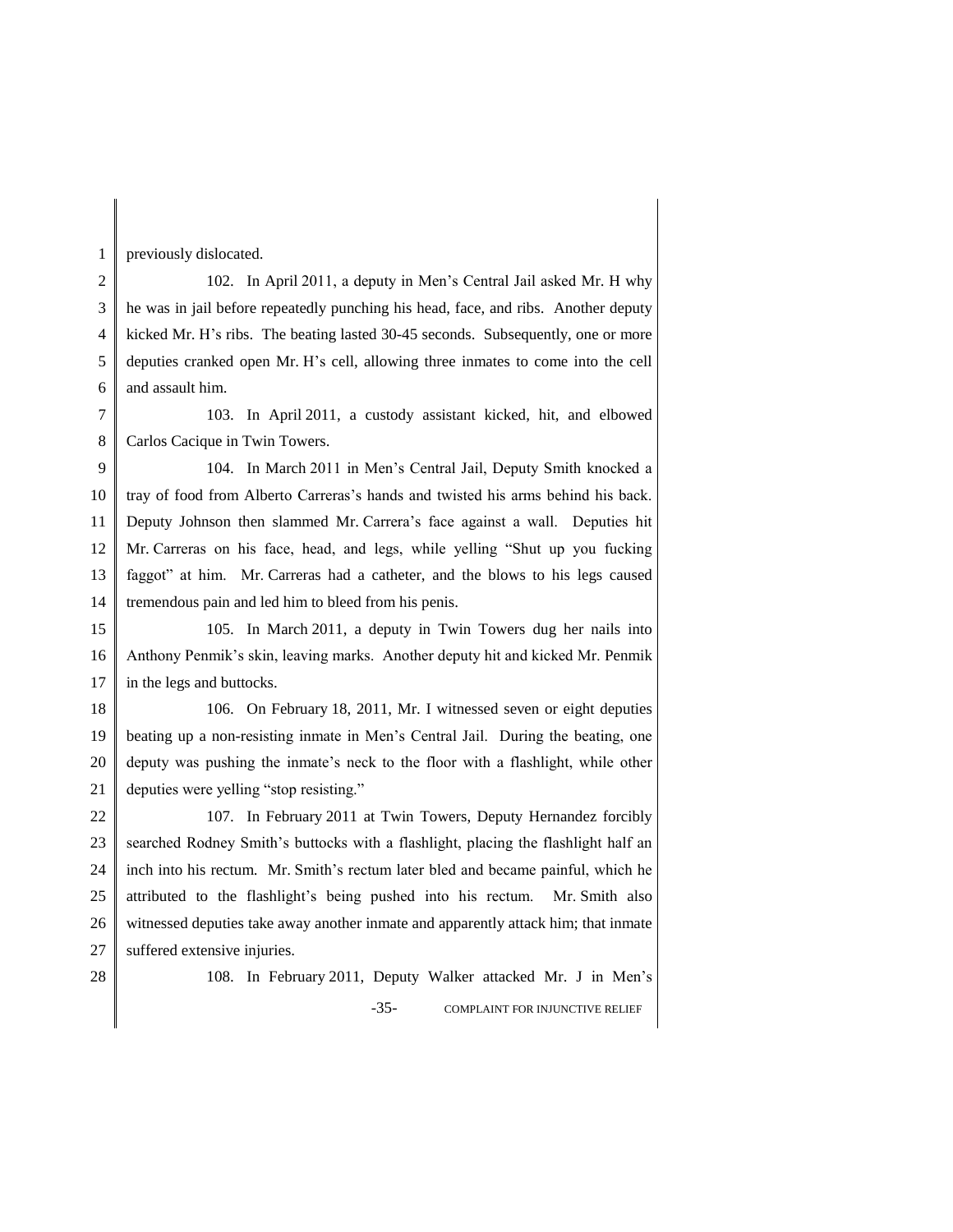1 2 Central Jail after he woke up late for the morning count, causing a cut that required forty stitches.

3 4 5 109. In January 2011, a deputy shoved Mr. K against the wall, roughly twisted his hands and arm, and slammed him to the floor. Once Mr. K was on the floor, several deputies punched and kicked him.

6 7 8 9 110. In January 2011, Christopher Brown witnessed two deputies in Twin Towers punching a non-resisting inmate who fell to the floor, apparently unconscious. The deputies then kneed and punched the motionless inmate in the face and head and repeatedly shot the inmate with a taser.

10 11 12 13 14 111. On December 29, 2010 in Men's Central Jail, Deputy Gomel tripped Mr. L while he was handcuffed, and then slammed his head against the ground, leaving blood all over the floor. Deputy Gomel then repeatedly punched Mr. L in the head while Deputy Rodriguez pepper sprayed his eyes, triggering his asthma.

15 16 17 18 19 20 112. In December 2010, Deputy Vasquez pushed Michael Campbell's injured back and punched his head multiple times while Mr. Campbell had his hands behind his back and his fingers interlaced. While Deputy Vasquez was punching Mr. Campbell, another deputy had him in a chokehold. Mr. Campbell suffered extensive bruising and pain in his head, neck, and back. Mr. Campbell was 60 years old at the time of the beating.

21 22 23 24 25 26 27 28 113. On November 26, 2010, Deputy Pontonantos punched Erik Camacho in the back of the head while he was in his wheelchair. Two other deputies also hit Mr. Camacho. Then, after Mr. Camacho's wheelchair collapsed in the midst of the beating, the deputies dragged him along the floor in the collapsed wheelchair, while Deputy Gomez kicked him. Shortly thereafter, Deputy Pontonantos took one of Mr. Camacho's shoes, which had come off as he was being dragged along the floor, slapped him across face with it, and kicked him in the testicles.

-36- COMPLAINT FOR INJUNCTIVE RELIEF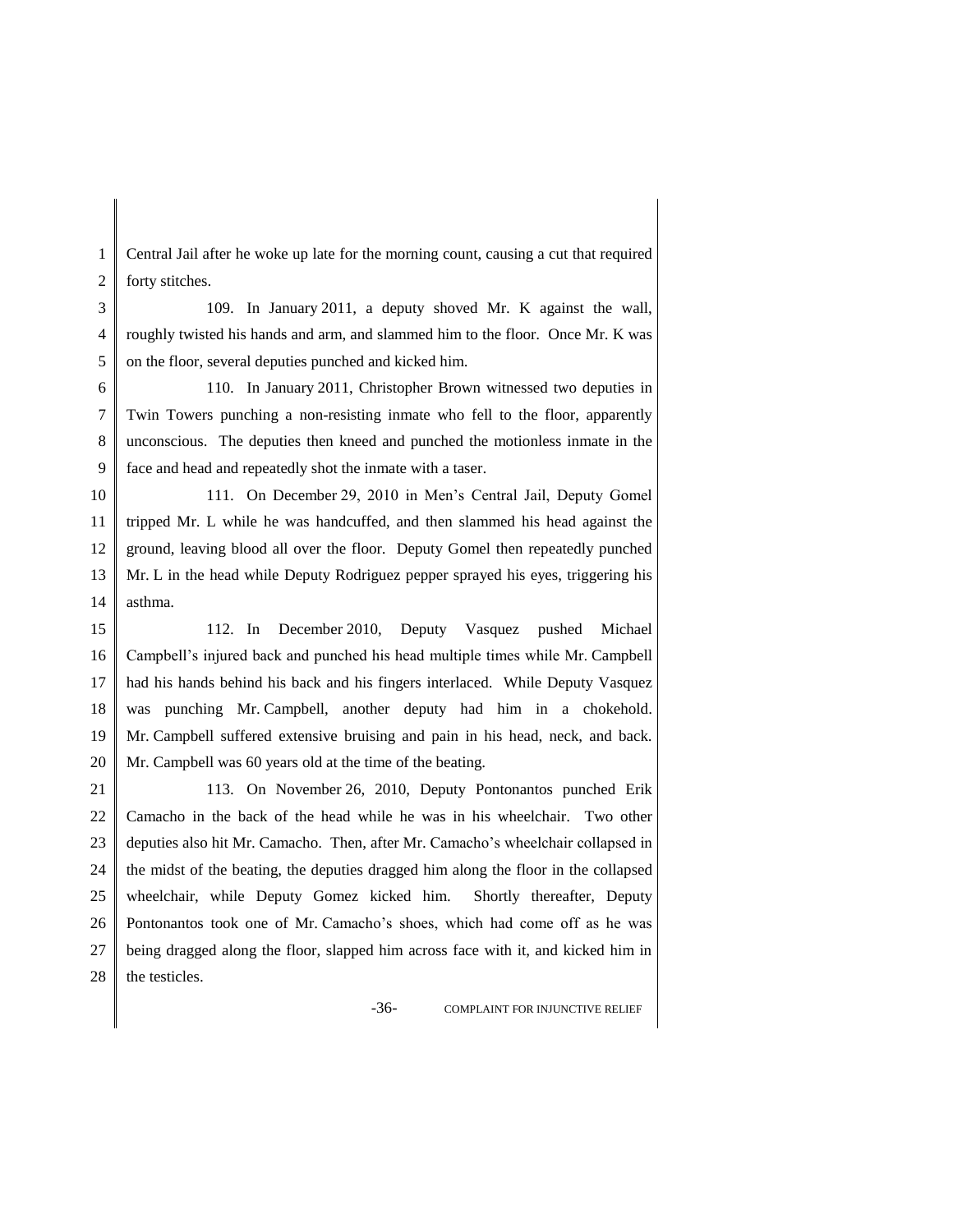1 2 3 4 5 114. On November 18, 2010 in Men's Central Jail, multiple deputies hit, kicked, and kneed Jonathan Dunlap. One deputy then shot pepper spray in Mr. Dunlap's face. Mr. Dunlap required stitches on his eyelid and suffered extensive bruising. Mr. Dunlap was later sent to the hole for twenty days for supposedly assaulting a deputy.

6 7 8 115. In November 2010, while on an LASD transport bus to court, Deputy Stevenson repeatedly punched and then forcefully pushed Darrell Rauls, causing him to fall.

9 10 11 12 13 14 15 116. In November 2010, deputies in Twin Towers beat Mr. M after he protested Deputy Ochoa's decision to deny him dinner. Deputies Ochoa, Paket and several others beat him so savagely for complaining that he suffered a fractured nose, bruised kidneys and ribs, a two-centimeter gash on his forehead, and a swollen right eye. LASD then had him charged with battery against a peace officer and resisting a peace officer, although he had not committed any battery or offered any resistance.

16 17 18 117. In or about November 2010, a deputy in Men's Central Jail grabbed Mr. N's arm and pulled him off his bunk onto the floor. The deputy then stepped on Mr. N's fingers, causing swelling and bruises.

19 20 21 22 23 24 118. In October or November 2010, Steven Moore heard deputies, including Deputy Roberts, beating another inmate in the laundry room near his cell in Men's Central Jail. Moore stated, "I will never forget this incident because the inmate's terror and pain were so obvious in his screams." Shortly thereafter, Mr. Moore saw deputies carrying a seemingly unconscious inmate, who was bleeding from his head, out of the laundry room.

25 26 27 28 119. In August 2010 in Men's Central Jail, when Keith Nichols refused to discuss his legal case with a deputy, the deputy repeatedly kicked him in the lower back and kidneys with his boot-clad foot, causing intense pain. The deputy then punched Mr. Nichols in the head and yanked his leg, causing his knee

-37- COMPLAINT FOR INJUNCTIVE RELIEF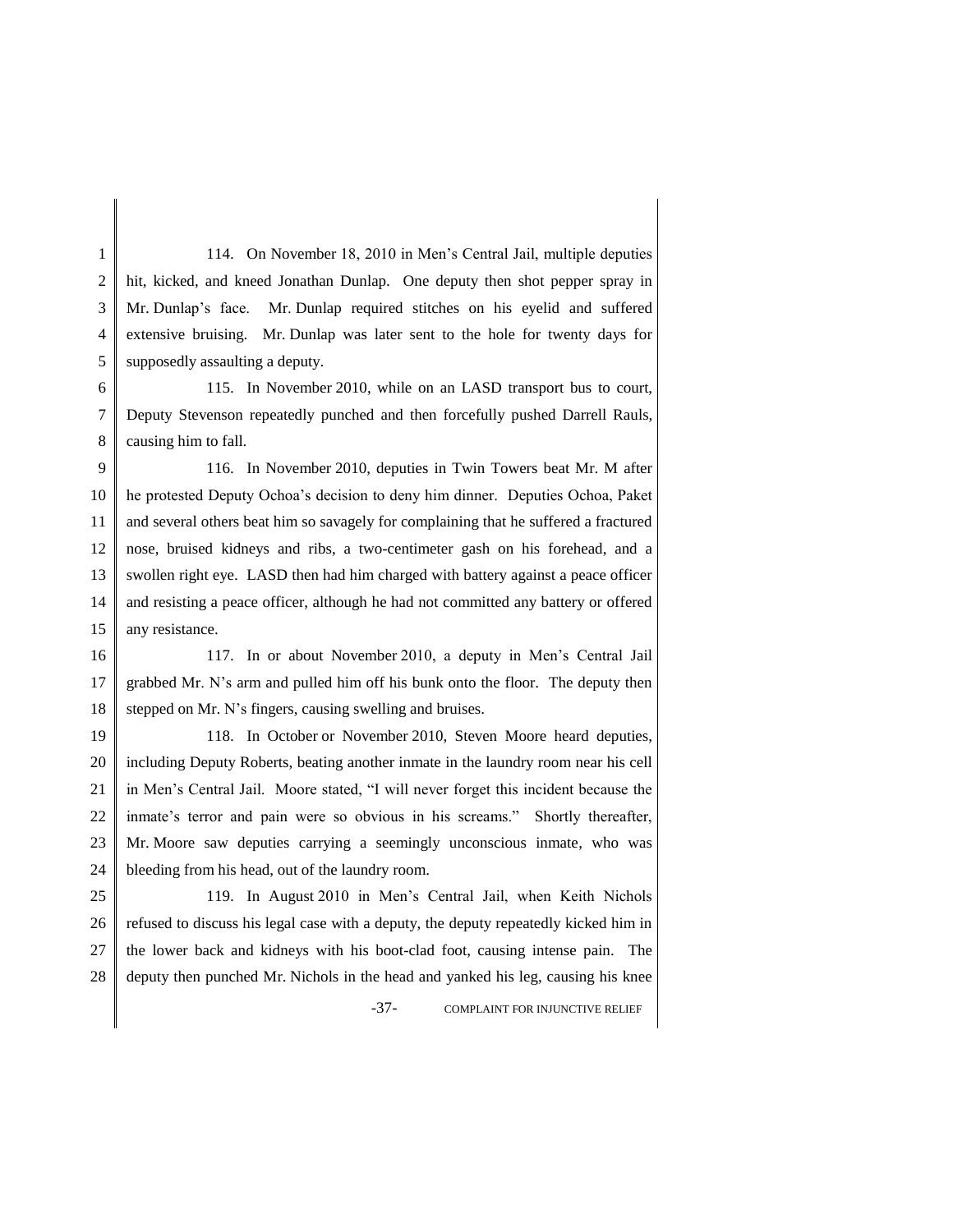to pop out of position.

2 3 4 5 6 7 8 120. In July 2010 in Twin Towers, Custody Assistant Bernadino punched Cedric Smith in the neck and slammed him into the wall. The deputy then kicked Mr. Smith's feet, even though Mr. Smith had just had his toenail surgically removed. This was not Mr. Smith's first beating by deputies. In 2004, deputies brutally attacked Mr. Smith, punching his face and kicking his stomach, causing him to defecate. The 2004 attack left Mr. Smith with a severe stomach hernia and a scar over his eye.

9 10 11 121. In April 2010, in Twin Towers, Deputy Bryant angrily pushed Mr. O after he complained to the ACLU about a lack of medical treatment, and Deputy Holland struck Mr. O in the back near O's existing wounds.

12

1

## **D. Racially Motivated Deputy Violence**

13 14 15 16 122. Many deputies have assaulted inmates while taunting them with racial epithets. In August 2011, after choking inmate Mr. P and repeatedly slamming his head and face into a metal bar and a wall in Men's Central Jail, Deputy Valdez yelled, "I hate you motherfucking monkeys. Damn nigger!"

17 18 19 20 21 22 123. In July 2011, inmate Mr. Q witnessed a deputy on the 3000 floor in Men's Central Jail grab a non-resisting African-American inmate, kick his legs, and yell, "All you blacks! When you mess with my trustees, this is what's going to happen to you." Numerous deputies then joined the attack, and began kicking, punching, and hitting the inmate with flashlights. After the attack, Mr. Q saw trustees cleaning blood off the floor and wall.

23 24 25 26 27 124. In June 2011, a deputy in Men's Central Jail said of inmate Michael Jefferson, who is African-American, "This nigger can't fucking listen and face the wall." A deputy then smashed Mr. Jefferson's face into the wall. Shortly thereafter, Deputy Quintana punched Mr. Jefferson in the face while he was escorting him back to his module.

28

-38- COMPLAINT FOR INJUNCTIVE RELIEF 125. In October 2009, deputies performing cell searches in Men's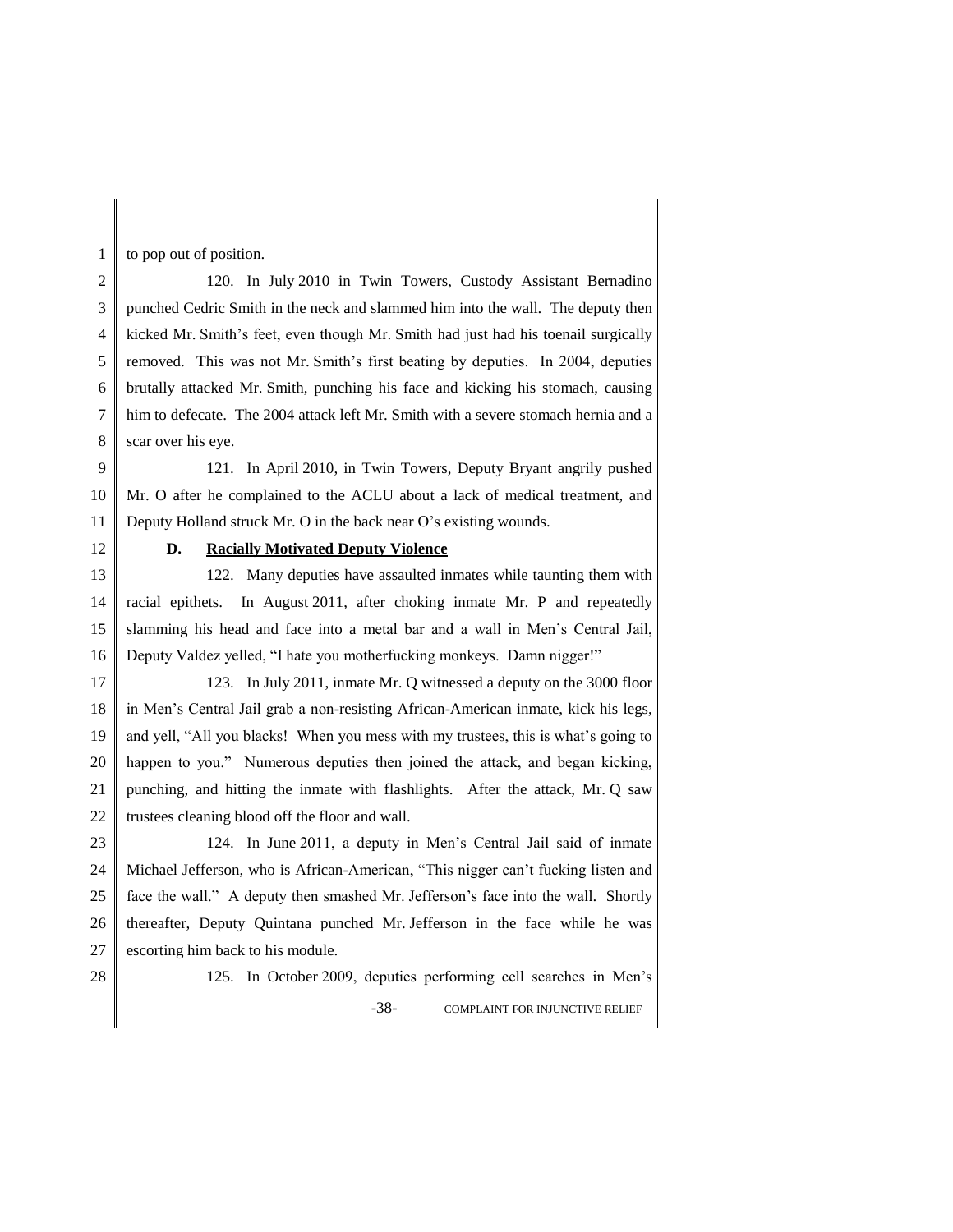1 2 3 4 5 6 7 Central Jail took Mr. R's commissary items. When he complained, a deputy asked Mr. R, who is African-American, "What's your problem, Monkey?" The deputy told Mr. R to face his cell and forcefully shoved him into the bars of the cell door. Later that day, after ACLU monitors visited Mr. R's row, deputies threatened all of the inmates with a bean bag canister gun that contains pepper spray pellets. A deputy said, "We don't give a fuck about the ACLU. This is our house. They don't fucking live here."

8 9 10 11 12 13 14 15 16 17 18 19 126. In July 2009, Deputies Delgado, Aviles, Rivera, Thompson, Ortega, Snyder and others severely beat inmate Evans Tutt on the 3000 floor in Men's Central Jail, while calling Tutt a "fucking nigger." During the beating, the deputies handcuffed Mr. Tutt, and then tasered him, beat him with flashlights, and kicked him. The deputies broke Mr. Tutt's nose in multiple places, injured his ribs, head, face, knee, and leg, chipped his tooth, and left bruises all over his body. The deputies then wrote false reports that prompted the Los Angeles County District Attorney to file criminal charges against Mr. Tutt for resisting a peace officer. The charges were eventually dismissed. Three of the deputies involved in the incident have been identified as members of the 3000 Boys, and two of them were involved in the 2010 Christmas Brawl at a banquet hall in Montebello, described in paragraph 41.

20

## **E. Deputy Violence Against Mentally Ill Inmates**

21 22 23 24 25 26 27 127. In June 2010, Mr. S, who was suicidal, walked out of his cell with a strip of bed linen tied around his neck and threatened to kill himself. Mr. S had repeatedly asked deputies to see the psychiatrist, but they had mocked him and denied him access to mental health care. Custody Assistant Gonzalez shoved Mr. S back into the cell, turned to his cellmate, Gary Sanchez, and ordered Mr. Sanchez to "regulate" Mr. S. Mr. Sanchez understood this to mean the deputies wanted him to keep Mr. S in line by beating him.

-39- COMPLAINT FOR INJUNCTIVE RELIEF 128. In October 2009, while in the IRC, inmate Jonny Johnson saw

<sup>28</sup>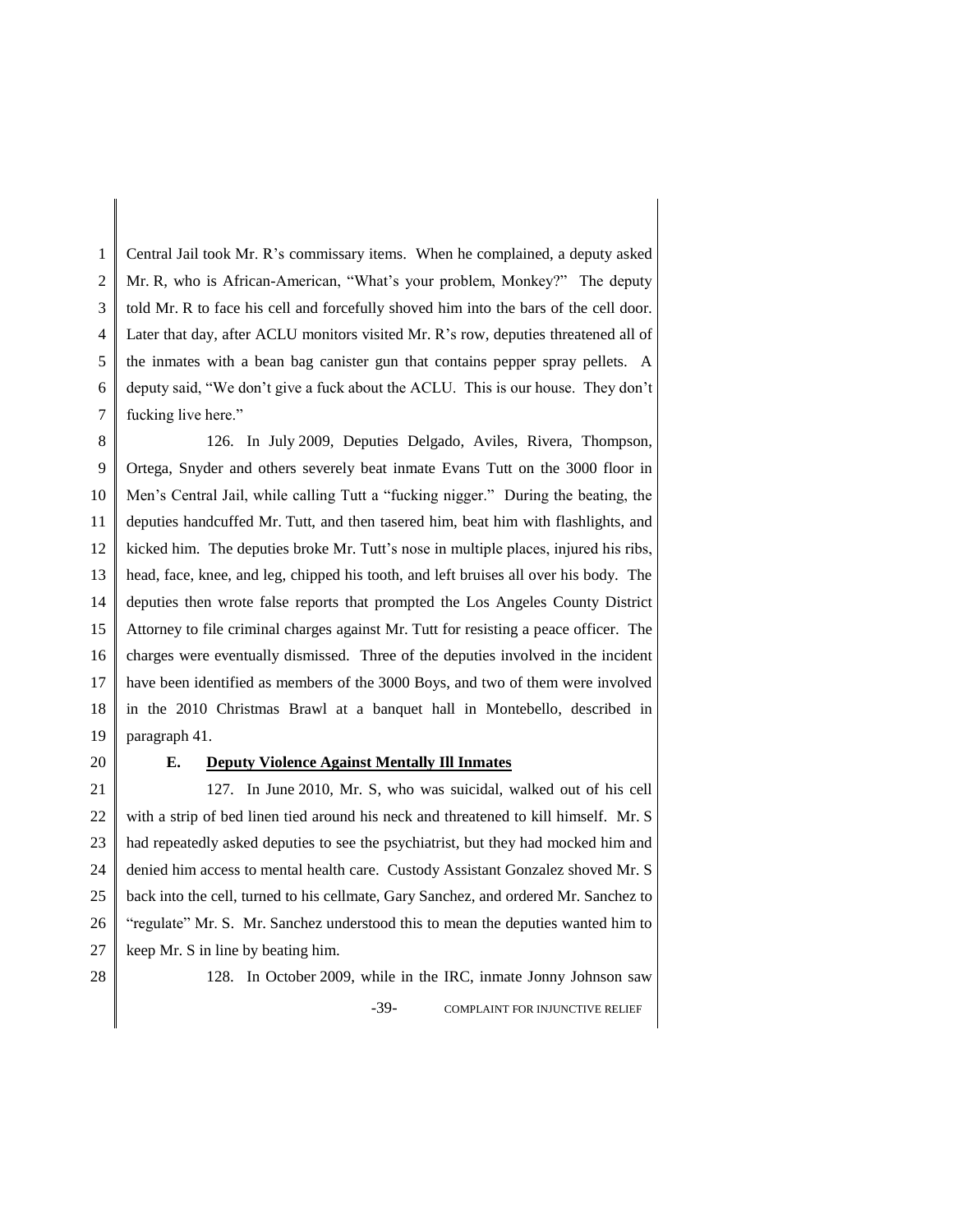1 2 3 4 5 6 7 8 9 10 deputies verbally abusing an elderly man who was visibly mentally ill. The man was unable to follow the deputies' directions. The deputies began to taunt the man and threw a sandwich at him, hitting him in the head. Mr. Johnson came to the man's defense and told the deputies to stop picking on him. A group of deputies then took Mr. Johnson out of the holding cell. One deputy shoved Mr. Johnson's head against the wall, while two others began punching him in the torso, knocking the wind out of him. The deputies then took Mr. Johnson to an area where other inmates were handing out bedding and ordered him to help. The deputies told Mr. Johnson that as he handed out the bedding, he had to say to each inmate, "I'm a faggot and the deputies are the bomb."

11 12 13 14 15 16 17 18 19 20 21 22 23 129. In September 2009 in Men's Central Jail, Deputy Navarro stopped Eefrom Jones as he returned from an attorney visit. Mr. Jones is on psychotropic medication due to a mental illness. Deputy Navarro pulled Mr. Jones to the ground and sat on him as he punched him. Other deputies came over and joined in the beating, breaking Mr. Jones's shoulder. The deputies shot Mr. Jones with a taser and repeatedly pepper sprayed him in the face, although he told them he had asthma. Approximately two weeks later, after a lieutenant interviewed Mr. Jones about the incident, Deputy Navarro came to Mr. Jones's cell to escort him to the psychologist. In the hallway, Deputy Navarro ordered Mr. Jones to strip naked and bend over. Deputy Navarro yelled that this was his floor, and he would do whatever he wanted. Deputy Navarro shone his flashlight at Mr. Jones's rear and another deputy put his finger in Mr. Jones's anus, as other deputies looked on and laughed. After these incidents, Mr. Jones reported feeling suicidal.

24 25 **F. Deputy Assaults Against Inmates For Rules Infractions Or Perceived Slights**

26 27 28 130. Deputies often beat inmates for minor rules infractions or perceived slights. In December 2010, a deputy in Twin Towers savagely beat Derek Griscavage after Mr. Griscavage showed the deputy his middle finger. First,

-40- COMPLAINT FOR INJUNCTIVE RELIEF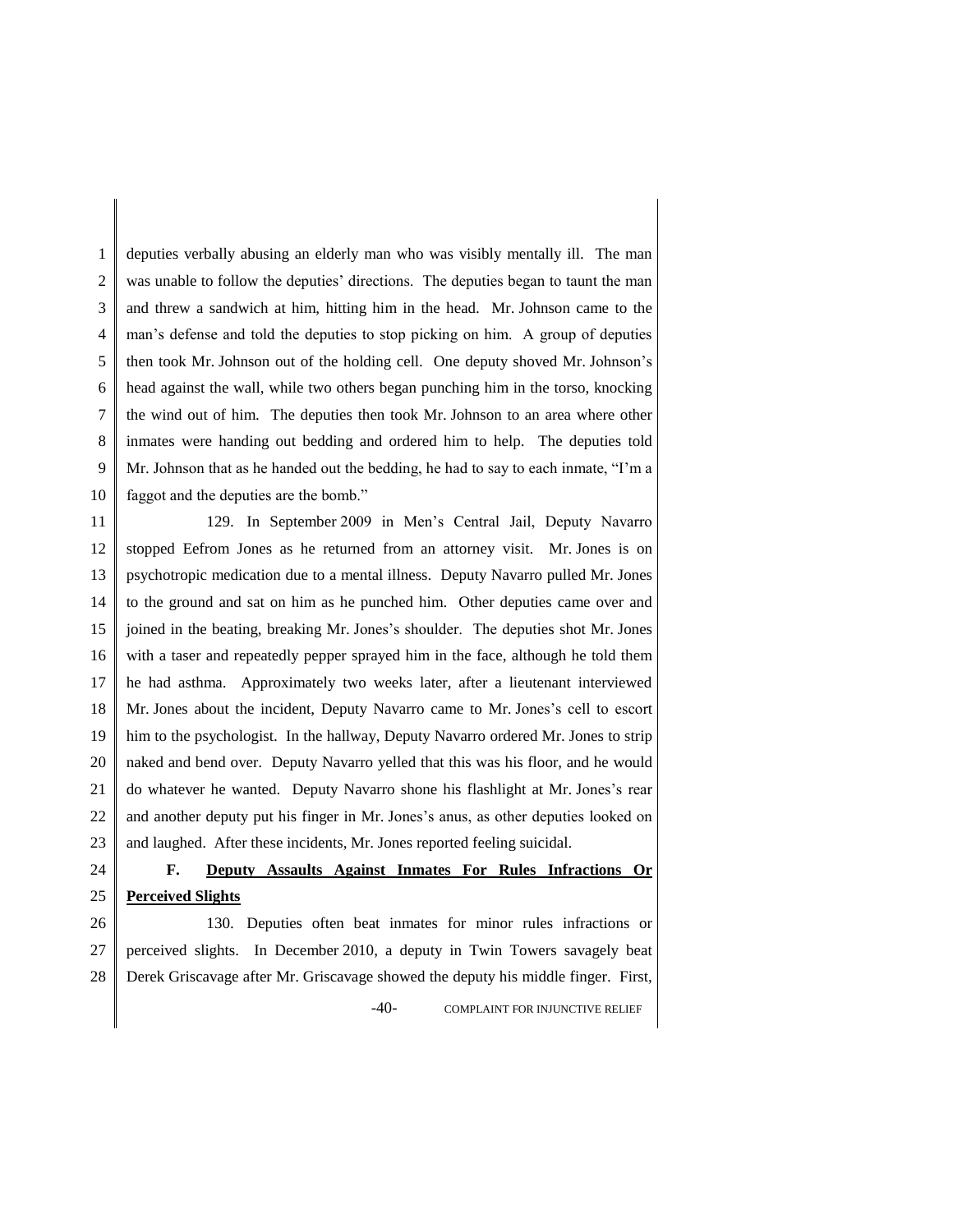1 2 3 4 5 6 7 8 Deputy Jackson kicked Mr. Griscavage and contorted his shoulders in a manner that caused him pain. Deputy Jackson then handcuffed Mr. Griscavage and led him away from the pod. Shortly thereafter an eyewitness saw a deputy push Mr. Griscavage causing him to fall down. Then at least four deputies began to beat him. The deputies knocked Mr. Griscavage unconscious, and he woke up in the hospital with severe lacerations, a broken nose, a chipped tooth, and bruises on his head. Three days later, deputies moved Mr. Griscavage to the disciplinary segregation unit for alleged "assault on a deputy."

9 10 11 12 13 14 15 16 17 18 19 20 21 22 23 24 25 131. In February 2010, deputies in the jails' Correctional Treatment Center attacked Devon Mannings, an inmate who suffers from a seizure disorder. Mr. Mannings told the deputy he "didn't have a date since high school." The deputy returned with Deputy Campos and slammed Mr. Mannings to the ground. The deputies threw Mr. Mannings's personal letters, pictures, and legal paperwork into the toilet. One deputy stomped on Mr. Mannings's hand with his boot, shattering his knuckle. The deputies repeatedly kicked Mr. Mannings's body while yelling, "Stop resisting," even though he was not resisting in any way. The deputies handcuffed Mr. Mannings and continued to kick his body and face. The deputies then shot pepper spray into Mr. Mannings's face and used a taser on him, which caused Mr. Mannings to have a seizure. When Mr. Mannings regained consciousness after the seizure, he saw blood around him on the floor. As a result of the beating, Mr. Mannings suffered extensive bruises and required surgery on the shattered knuckle. He was interviewed on camera and a senior deputy told Mr. Mannings the incident would be investigated. Although Mr. Mannings was supposed to be allowed to present his version of events at his disciplinary hearing, he was not permitted to do so.

#### 26 27 28 **G. Deputies' Use Of Inmates As Pawns To Inflict Violence On Other Inmates**

-41- COMPLAINT FOR INJUNCTIVE RELIEF 132. Deputies regularly pit inmates against other inmates, using them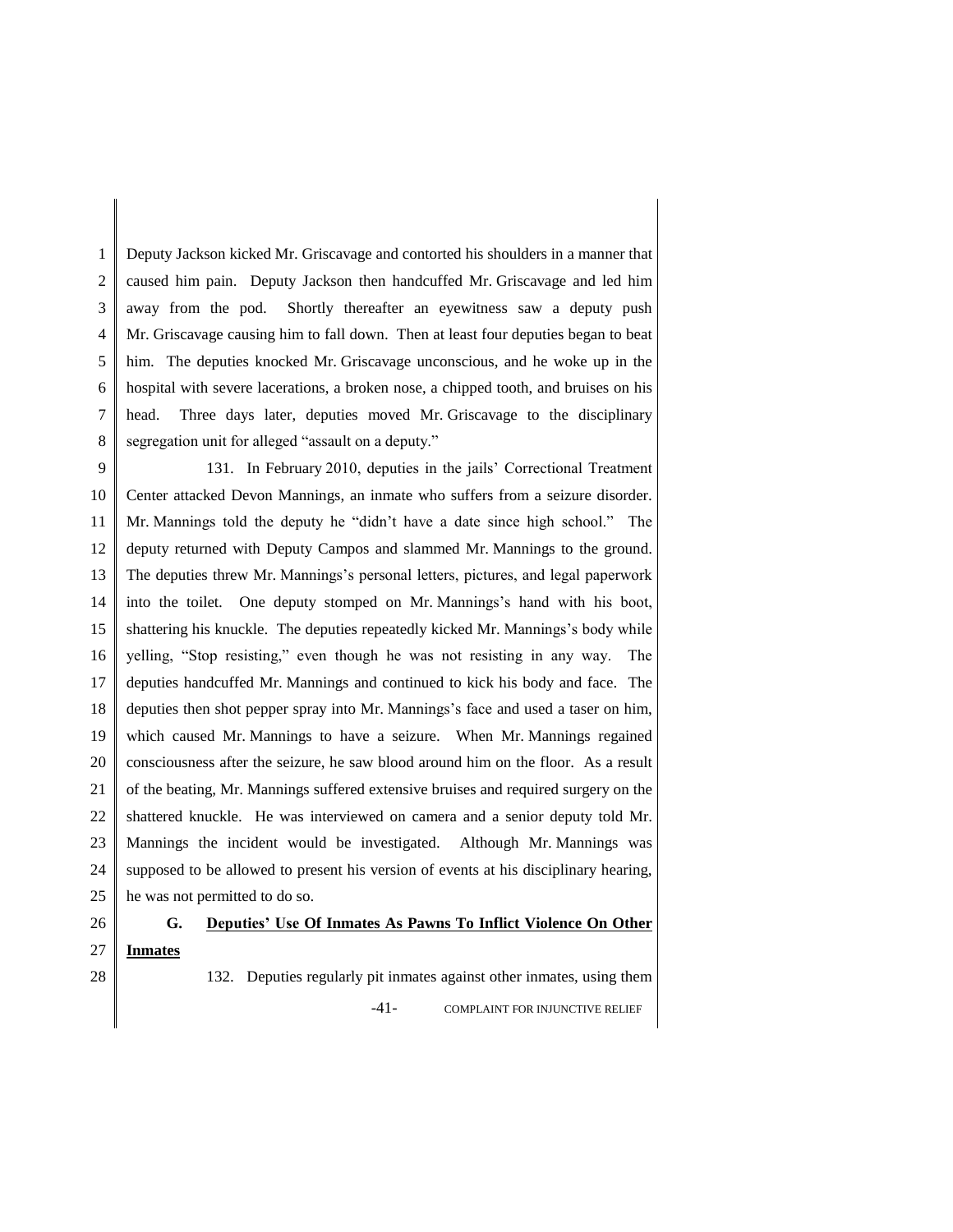1 2 3 4 5 6 as pawns to carry out acts of violence. Deputies sometimes instigate violence between inmates by allowing inmates from rival gangs to have physical access to each other (for example, by opening up their cell doors from the deputy control booth), or by fomenting discord (for example, by mentioning an inmate's gang affiliation to inmates from a rival gang, or stating in front of other inmates that an inmate is a sex offender).

7 8 9 10 11 12 13 14 15 16 17 18 133. In March 2011, four inmates beat and sexually assaulted another inmate after an LASD custody assistant opened the door to the victim's cell. The controls to open cell doors are located inside a locked control booth accessible only to deputies and custody assistants. After the cell door was opened, two inmates went inside and began punching the victim. An inmate witness heard the victim screaming for several minutes. Later that evening, the witness heard an inmate say that the victim was going to be sexually assaulted with a broomstick. The victim's cell door was once again opened and four inmates entered, one of them carrying a broomstick. The witness heard the victim screaming and saw a broomstick handle with blood on it sticking out of the cell. Later, the witness saw the victim being escorted away from the cell by a deputy; there was a large amount of blood on the victim's pants.

19 20 21 22 23 24 25 26 27 28 134. Deputies in Men's Central Jail allowed other inmates to assault Donald Shorts. Mr. Shorts is a former gang member and was frequently the target of assaults from members of his former gang. In June 2010, two inmates who were housed in a different module approached Mr. Shorts's cell. The only way they could have appeared at this cell is if deputies opened the gates. One of the inmates then yelled to the deputies to open Mr. Shorts's cell door. The deputies complied, and the two inmates entered the cell and assaulted Mr. Shorts, beating him with their fists and cutting his face and chest with a shank (a homemade knife). The next day, deputies charged Mr. Shorts with possession of a shank, fighting, and insubordination to staff.

-42- COMPLAINT FOR INJUNCTIVE RELIEF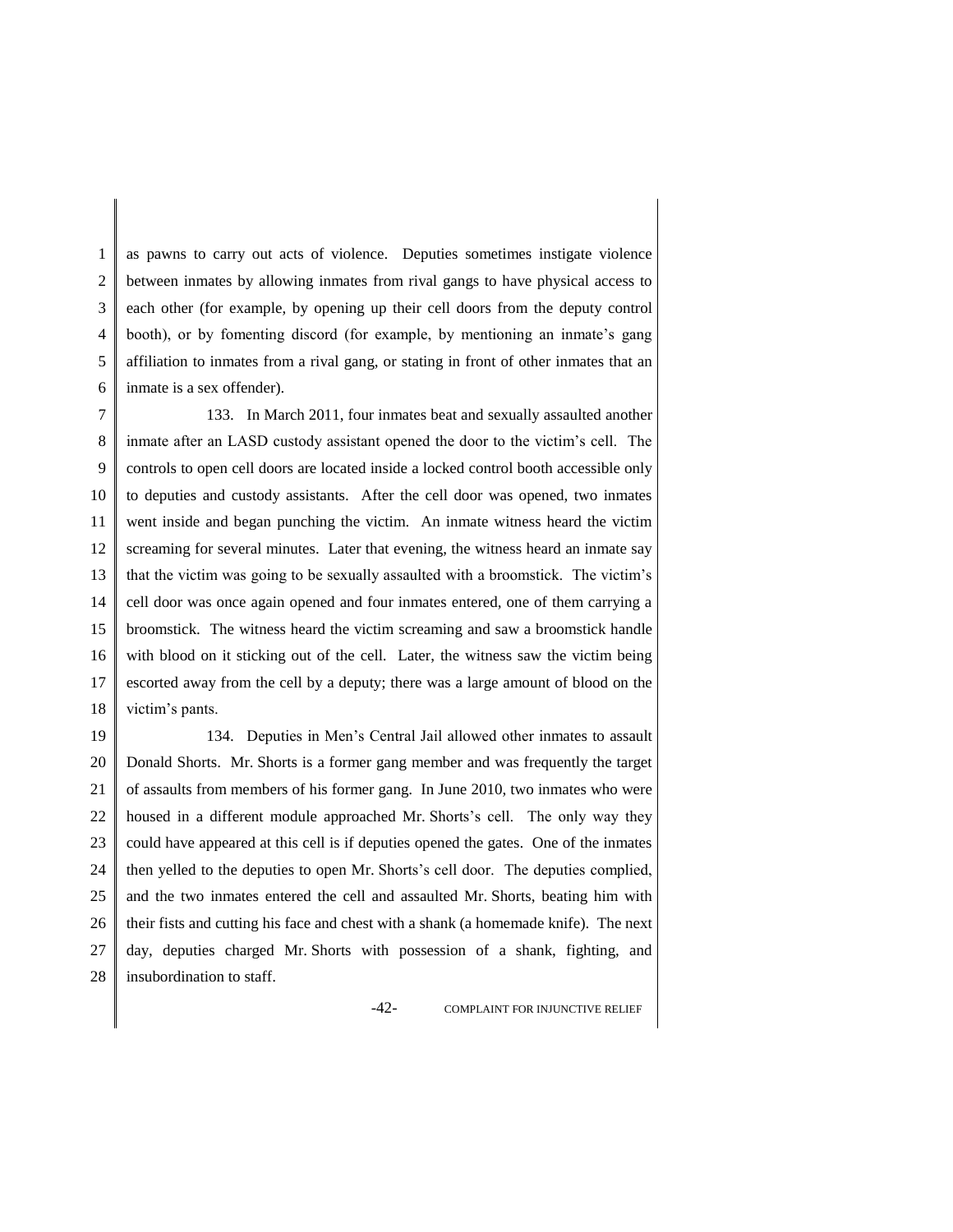1 2 3 4 135. In March 2011, a deputy marched Jeremiah Wilkerson past members of a rival gang, telling them, "This is a Norteno. If the door's 'racked' [opened] you know what to do." Mr. Wilkerson believed the deputy was trying to make him a target for an attack in retaliation for an earlier altercation.

5 6 7 8 9 10 11 12 13 136. Cameron Saul, a former inmate who now works as a drug treatment counselor, served as a "house mouse" (a liaison between inmates and deputies) for part of his time in Men's Central Jail, and reported to the deputies about inmates who were causing problems. On several occasions, deputies told Mr. Saul that inmates should "handle the problem," and that Mr. Saul should line up at least two inmates to say that the problem-causing inmate had "slipped in the shower," in case that inmate complained following the attack. Mr. Saul later witnessed other inmates take so-called problem inmates to the back of the module and attack them, without deputies intervening to prevent the attack.

14 15 16 17 137. A deputy placed Mr. T, an inmate who had been in protective custody, in the general population tank, where he was viciously attacked by other inmates. Mr. T suffered contusions on his head, a busted lip, blurry vision, a swollen ear, and severe emotional trauma.

18 19 20 21 22 138. Michael Topete heard someone yelling, "Help, they're killing me!" while someone else was yelling "Shut the fuck up!" The next morning, Mr. Topete heard other inmates say, "They killed the rapist." In an unrelated incident, deputies placed Mr. Topete, who had previously been in protective custody, in the general population, where he was attacked by other inmates.

23 24 25 139. On several occasions, deputies placed Rodolpho Mendoza, who was in protective custody, with inmates from the general population, who attacked him.

26 27 140. In 2009, Therin McGuire witnessed deputies ordering two inmates to beat up a third inmate in MCJ.

28

**H. Even Civilians Have Witnessed Deputy Violence Against Inmates**

-43- COMPLAINT FOR INJUNCTIVE RELIEF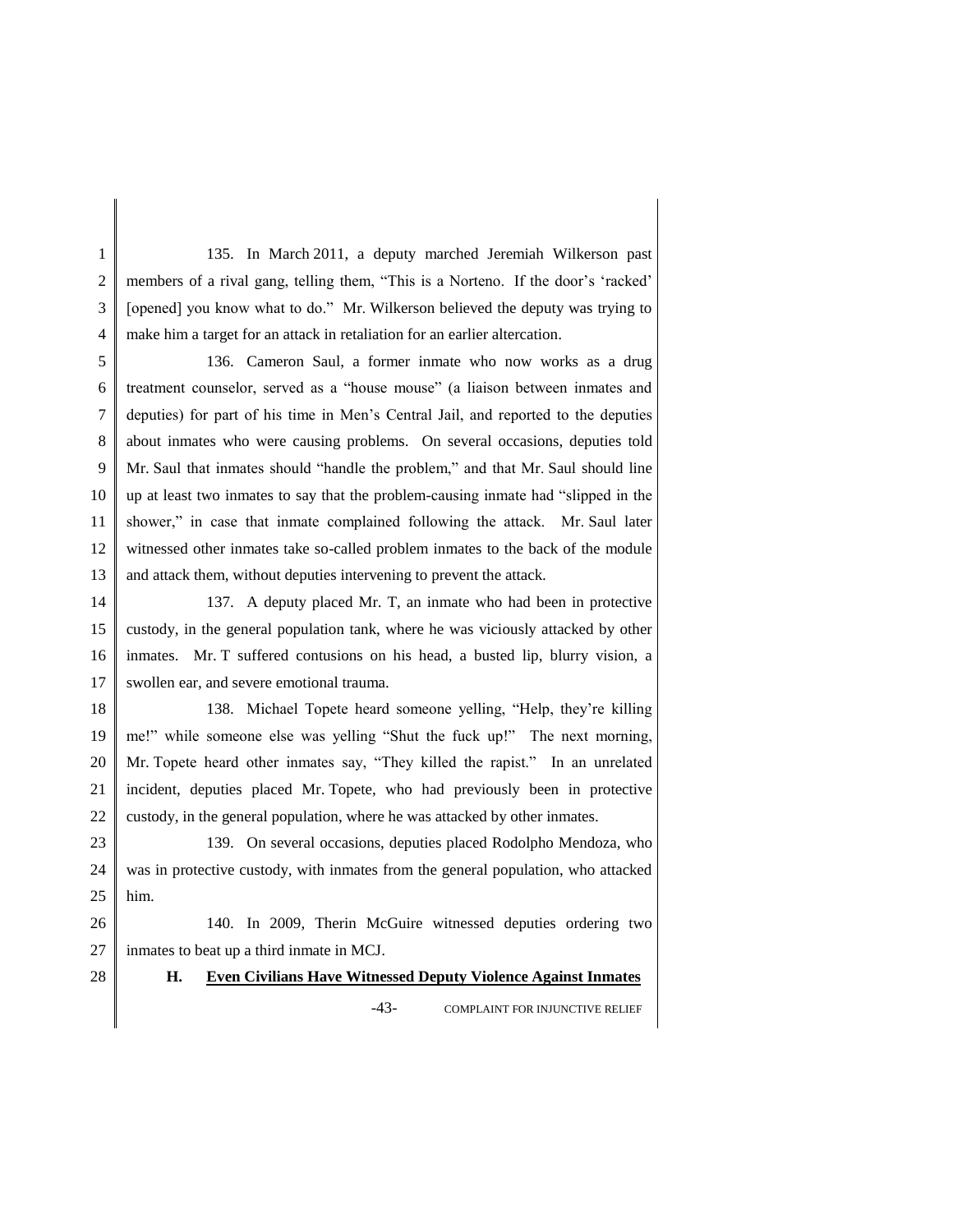1 2 3 4 5 6 7 8 141. Unchecked deputy-on-inmate violence in Men's Central Jail and Twin Towers has become so pervasive and routine in recent years that deputies carry out savage attacks even in the presence of civilian eye witnesses. Thomas Parker, former Assistant Special Agent in Charge of the FBI's Los Angeles Field Office noted that the phenomenon of deputies beating inmates in areas visible to civilians suggests that "the culture of deputy violence in the Jails has become so hardened and pervasive that deputies feel emboldened to carry out their attacks even in non-secluded areas."

9 10 11 12 13 14 15 16 17 18 19 20 142. In February 2009, Jails Chaplain Paulino Juarez witnessed a beating on the 3000 floor in Men's Central Jail**.** Chaplain Juarez was visiting inmates as part of his ministry, when he heard the sounds of someone being beaten. When he walked towards the noises, he saw three deputies, including Deputies Ramirez and Aguilar, in a hallway pounding the face and body of an inmate who stood with his back to the wall. The inmate appeared to be handcuffed; he was neither raising his hands to protect himself, nor resisting in any way. The deputies punched the inmate until he collapsed face-first on the ground, at which point they began kicking him in the head and body. Until this point, the inmate had implored the deputies to stop. On the ground, he fell silent. Though the inmate was apparently unconscious, deputies continued to punch and kick him, and yelled, "Stop fighting!"

21 22 23 24 25 26 143. A deputy finally noticed that Chaplain Juarez was watching the attack and made signs to the others to stop the beating. But a call had gone out to other deputies to join in the attack, and two more deputies entered the hallway and began to kick the motionless inmate. One deputy stomped on the inmate's back. Those deputies who had noticed Chaplain Juarez motioned to the other deputies to alert them to his presence.

27 28 144. At the end of the beating there was a puddle of blood some two feet in diameter around the inmate's head. Chaplain Juarez was overwhelmed with

-44- COMPLAINT FOR INJUNCTIVE RELIEF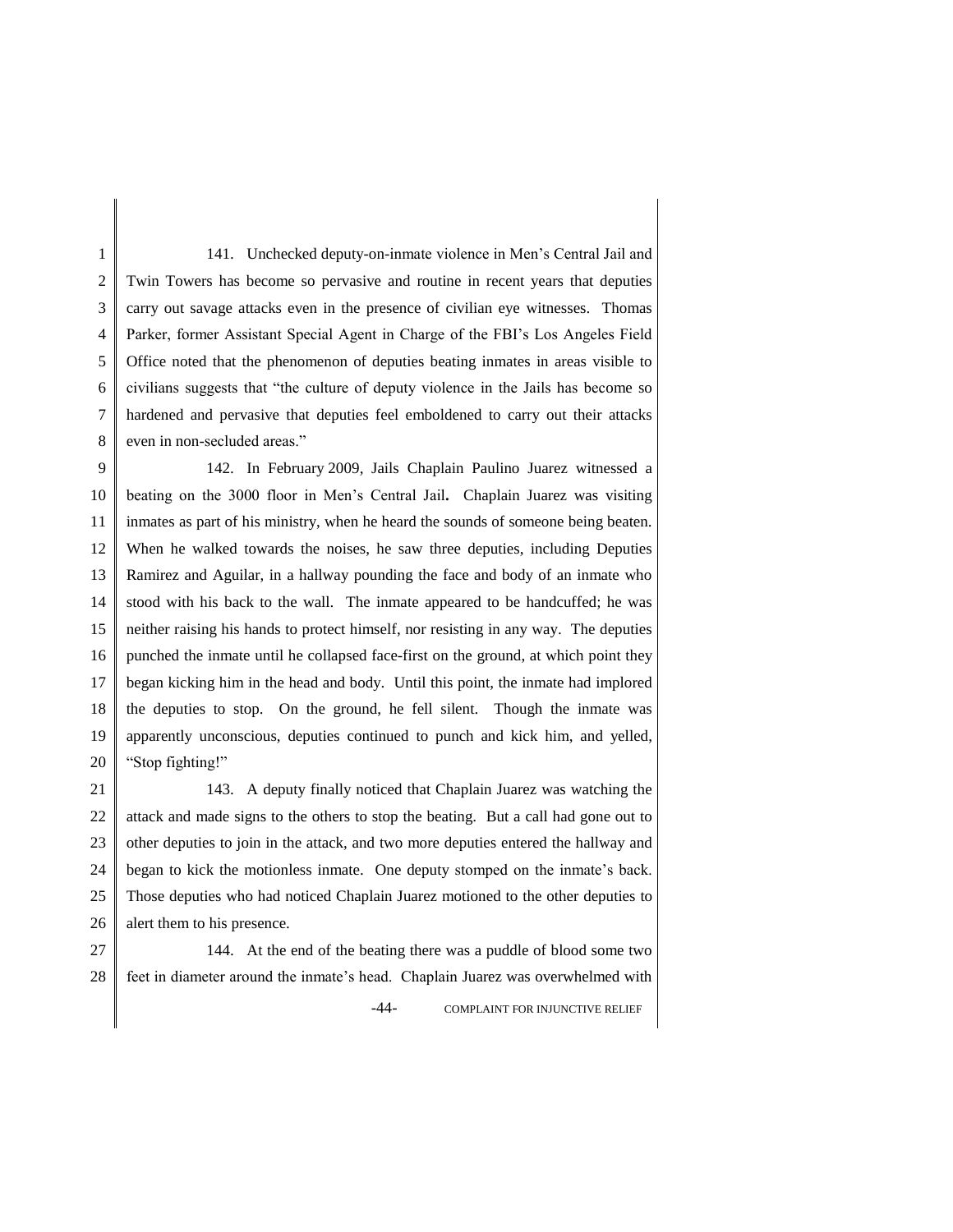1 2 3 fear, worried deputies would harm him. Several eyed him in a threatening way. Some said "rat" and "motherfucker" when he passed them in the jail over the next few days.

4 5 6 7 8 9 10 11 145. Chaplain Juarez wrote a detailed report of the incident, which he gave to a sergeant and his supervisor at the archdiocese, and he was interviewed by the LASD. Two years passed before he heard anything from the LASD about the beating. In a June 2011 meeting among employees of the archdiocese and personnel from OIR, Chaplain Juarez was told that the case had been resolved internally, and that news of the beating had never reached Sheriff Baca. After the meeting with OIR, a representative of Sheriff Baca's office contacted the Catholic chaplains to set up a meeting with the Sheriff.

12 13 14 15 16 17 18 19 20 21 146. In July 2011, Sheriff Baca told Chaplain Juarez that the detailed report Chaplain Juarez had written and delivered to the LASD was not included in the LASD's file on the incident. The file that Sheriff Baca read aloud from described Chaplain Juarez as "exaggerating" the details of the beating. The description of the attack in the LASD file from which Sheriff Baca read aloud seemed to describe a totally different incident from the one Chaplain Juarez had witnessed: the file said the inmate was schizophrenic and deputies had to strike him a few times with their fists to get him into his cell. Sheriff Baca seemed unconcerned, stating simply that "punches are allowed but kicks are not allowed in my department."

22 23 24 25 26 27 28 -45- COMPLAINT FOR INJUNCTIVE RELIEF 147. In February 2011, another Jail Chaplain, Chaplain Doe, was walking towards the chaplain's office on the third floor of Men's Central Jail, when he saw four or five deputies repeatedly kicking an inmate. The inmate lay motionless, face-down on the ground. His hands appeared to be tucked behind his back, where they remained throughout the attack. The inmate pleaded with the deputies to stop, yelling, "Help me!" After the deputies continuously kicked the inmate for between two and three minutes, the deputies ordered Chaplain Doe to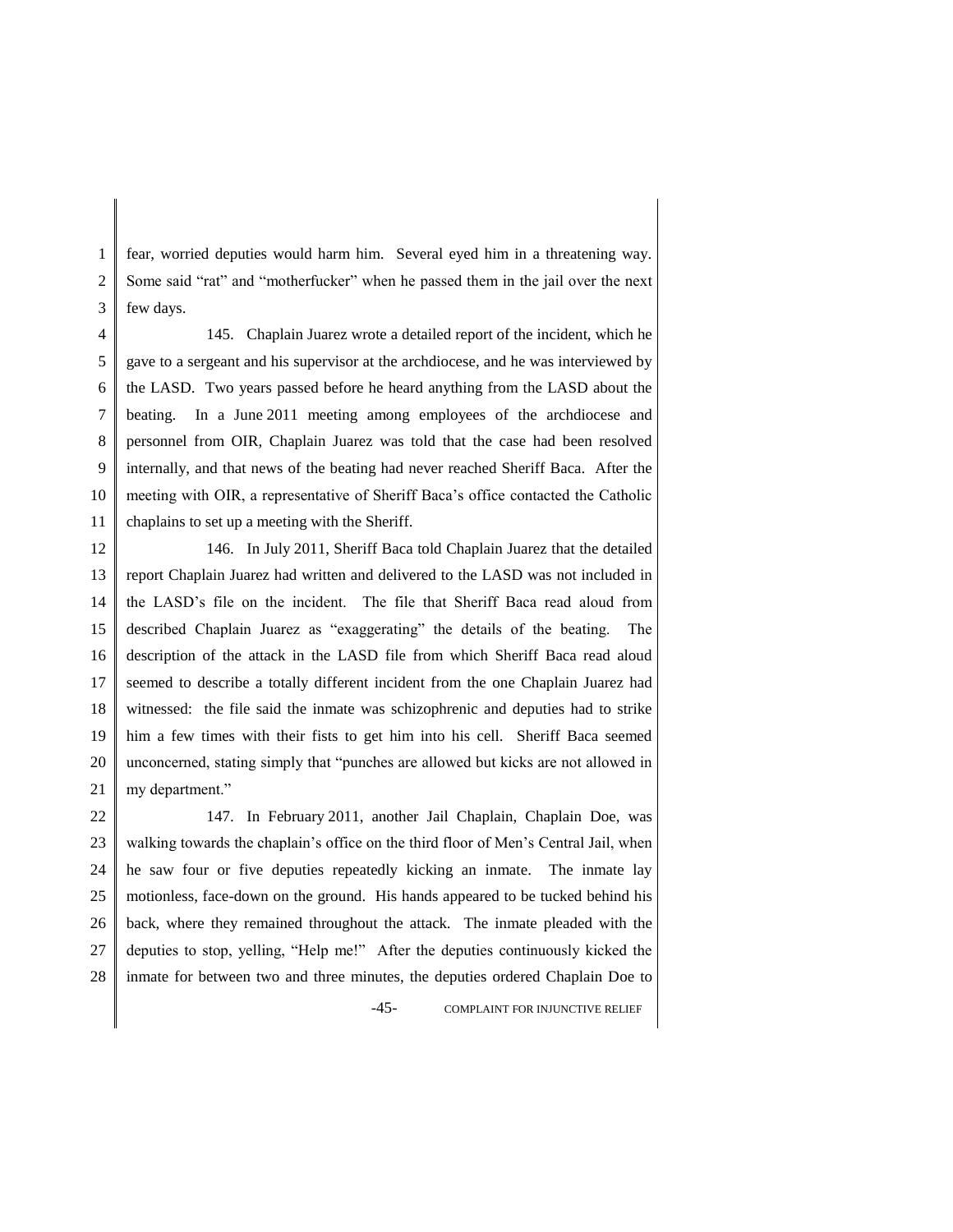1 2 3 4 5 6 7 leave the scene. Chaplain Doe was afraid that if he tried to stop the beating or even asked the deputies to stop, they would hurt him. Although Chaplain Doe could no longer see the beating at this point, he could still hear the "thumping" sounds of the deputies kicking the inmate, and the inmate's cries for help. Eventually the inmate fell silent but the kicks continued for about another minute. Neither LASD nor the OIR ever questioned Chaplain Doe about the incident, even though a sergeant and numerous deputies were aware that he was an eyewitness to the beating.

8 9 10 11 12 13 14 15 16 17 18 19 148. On January 24, 2011, Esther Lim, the ACLU Jails Project Coordinator, witnessed the savage beating of an immobile, seemingly unconscious inmate in Twin Towers. At the time, Ms. Lim was meeting with another inmate in the facility's attorney room. When she heard what sounded like a fight in the Staging Area, she looked through the windows dividing the attorney room and the Staging Area and saw the attack in progress. Deputies Ochoa and Hirsch repeatedly punched and kneed an inmate who lay face-down and inert on the floor. The inmate was so still that Ms. Lim thought he looked like "a mannequin that was being used as a punching bag." But the deputies persisted in their attack, with one of them shocking the inmate again and again with a taser gun. Although the inmate never moved from his spot on the ground, the deputies repeatedly yelled, "Stop fighting!" and "Stop resisting!"

20 21 22 149. Scott Budnick, a civilian volunteer who mentors young inmates, witnessed five deputy-on-inmate beatings at Men's Central Jail over a three-year period.

23 24 25 26 150. In early 2007, Mr. Budnick witnessed an incident in which approximately seven deputies used a taser gun repeatedly on an inmate who was lying on the ground motionless. When Mr. Budnick told a deputy what he had seen, the deputy replied, "Yeah, we fuck these guys up all the time."

27 28 -46- COMPLAINT FOR INJUNCTIVE RELIEF 151. In 2008, while Mr. Budnick waited outside the classroom where he taught inmates, he saw a deputy pull an inmate out of a line, strip search him in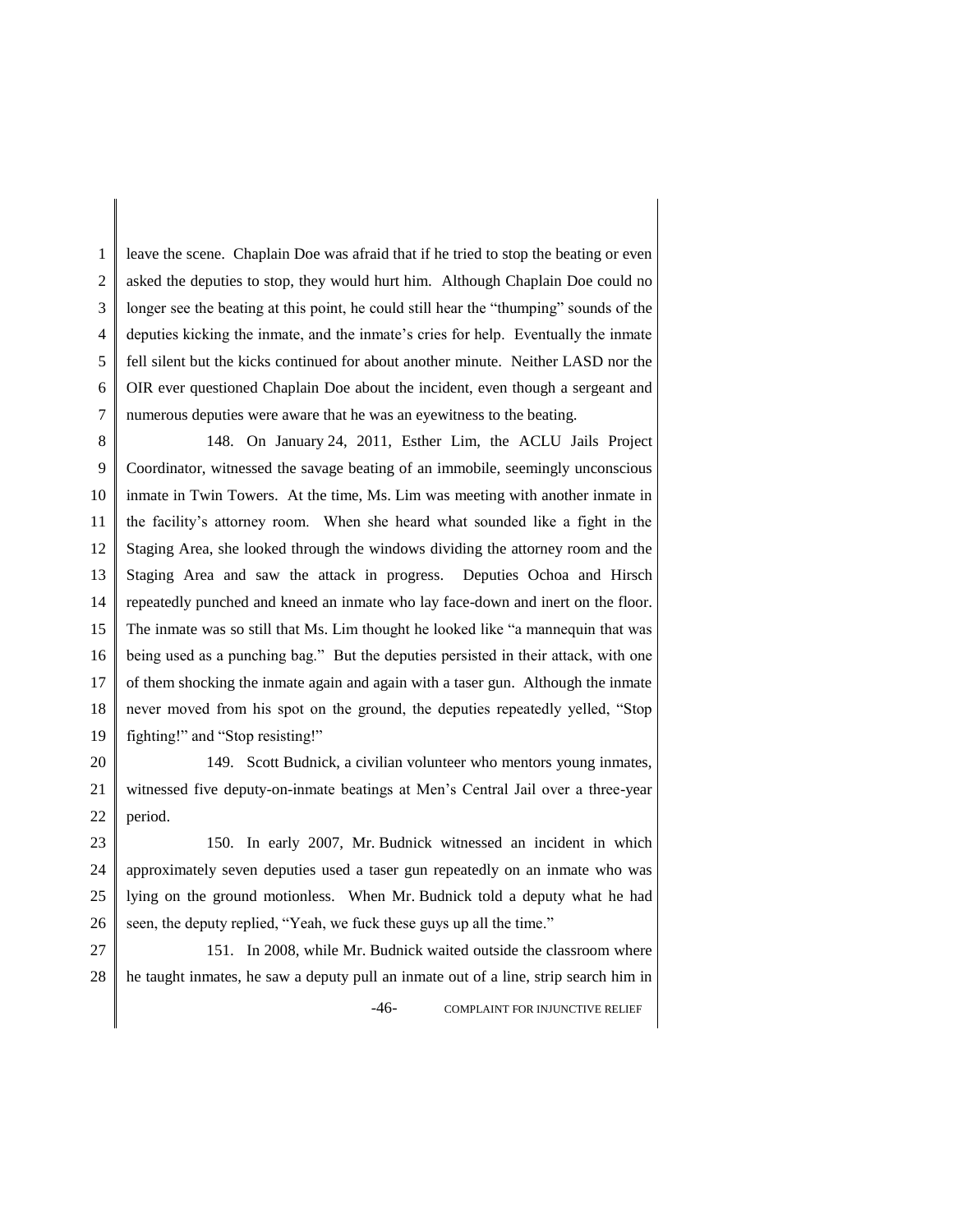1 2 3 full view of numerous people, and then smash his head into the wall with such force that Mr. Budnick heard a loud crack. The inmate had not attacked or threatened the deputy in any way before the attack.

4 5 6 7 8 152. In December 2008, again while standing outside his classroom, Mr. Budnick saw three deputies stop and strip search an inmate who was walking down the hall. The deputies forcefully twisted the inmate's arm behind his back and shoved him to the ground. The inmate had not attacked or threatened the deputies in any way.

9 10 11 12 153. In or about July 2009, Mr. Budnick saw several deputies taunt an inmate who asked them for directions to the inmate's module. The deputies then twisted the inmate's arm behind his back, grabbed the inmate's head and put it against the wall, and then pushed the inmate's face into the wall.

13 14 15 16 17 154. In 2009, Mr. Budnick witnessed three deputies kicking and punching an inmate. When the inmate fell down, the deputies continued attacking him while he lay on the floor. The deputies repeatedly yelled "Stop resisting!" – even though Mr. Budnick could see that the inmate was not moving, much less resisting.

18 19 20 21 22 23 155. Several chaplains cautioned Mr. Budnick not to report one incident of abuse that he witnessed, telling him that if he reported the incident, he would no longer be allowed to volunteer. The chaplains said that they refrained from reporting incidents of abuse out of fear of losing their jobs. Several civilians also said that they were afraid to intervene in the deputy-on-inmate attacks they witnessed, for fear if they tried to stop the attacks, deputies would assault them.

24 25 26 27 28 156. Mr. Budnick did report the July 2009 incident to Sergeant Renfro, who promised to "get into this immediately." Mr. Budnick, however, was never interviewed about what he had observed. He never heard back from the sergeant, or anyone else at the LASD or OIR, about an investigation into his allegations of deputy violence.

-47- COMPLAINT FOR INJUNCTIVE RELIEF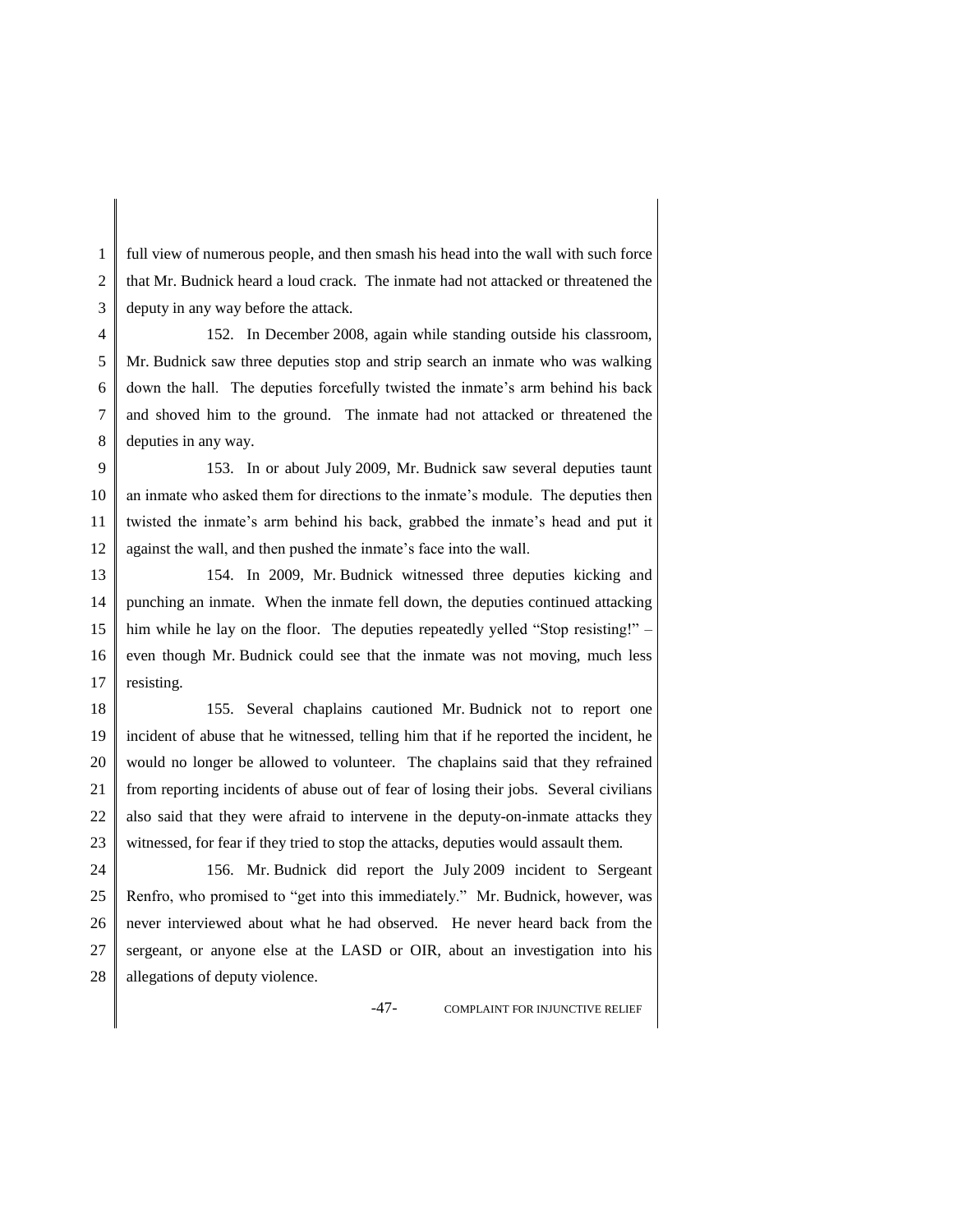# **I. The Pattern Of Deputy-On-Inmate Violence In The Jails Has Been Ongoing For At Least A Dozen Years.**

3 4 5 6 7 8 9 10 11 157. In July 2009, after Phillip Westby got into an argument with another inmate in Twin Towers, deputies pulled him out of his cell and slammed his head into the wall. Deputy O'Hardy handcuffed Mr. Westby and then slammed his head into the wall two more times. Deputies O'Hardy and Sandoval then led Mr. Westby into the Outdoor Recreation area where they repeatedly punched him in the head, neck and back, and then threw him to the ground. Mr. Westby worried that his ribs were broken, but did not seek medical help because he feared retaliation from the deputies. It took Mr. Westby's bruises almost two weeks to heal.

12 13 14 15 16 17 18 19 20 21 22 23 158. In October 2008, Deputy Cinderelli handcuffed Drequinn Johnson to transport him to a legal visit. Deputy Cinderelli stopped Mr. Johnson in the hallway, near Deputy Grant, who was considered a "rookie" deputy. Deputy Cinderelli said to Deputy Grant, "This is training, this is when you get your first force," meaning his first use of force incident. Deputy Cinderelli then shoved Mr. Johnson against the wall and began punching him. Mr. Johnson, who was still handcuffed, fell to the ground, and Deputy Grant joined Deputy Cinderelli in punching and kicking him. Two other deputies came over and joined the melee. The deputies shot Mr. Johnson with a taser twice in the arm. After the incident, Mr. Johnson was unable to see out of his left eye for about two weeks. When deputies interviewed Mr. Johnson about the incident, he said he did not remember what had happened, because he was afraid the deputies would hurt him again.

24 25 26 27 28 159. In February 2008, after Peter Johnson, who uses a wheelchair, complained about jail conditions, Deputies Ochoa, Reynoso, and Saldivar pulled him off his bed and kicked and kneed his ribs, back, and neck. The deputies later shot pepper spray into Mr. Johnson's face and caused him to fall out of his wheelchair. The assault occurred in the wheelchair module in Men's Central Jail.

-48- COMPLAINT FOR INJUNCTIVE RELIEF

1 2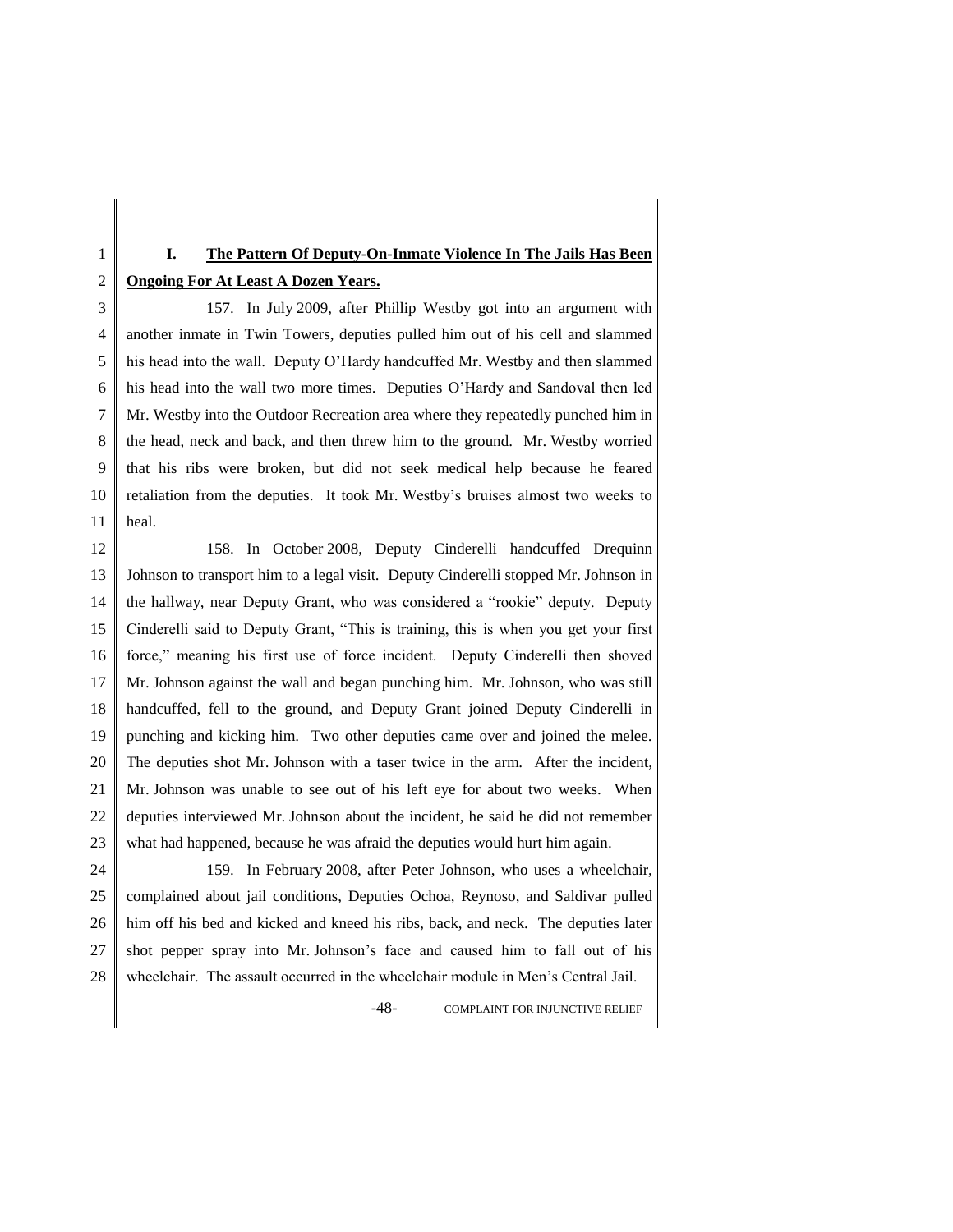1 2 3 160. On or about December 30, 2007, a deputy repeatedly slammed Robert Powell's head into the wall, scratching and bruising his forehead, and left him outside in the cold. At the time, Mr. Powell was 58 years old.

4 5 6 7 8 9 10 11 12 13 14 15 16 17 18 19 20 21 161. In June 2006, a deputy assaulted and raped Frank Mendoza, a gay inmate, in Twin Towers. Earlier in the day, the same deputy was escorting a line of inmates including Mr. Mendoza and said to them "you all walk like girls." When Mr. Mendoza said to another inmate in the line, "There's a male who's unsure of his masculinity," the deputy grabbed Mr. Mendoza, shoved him against the wall, and threatened him stating, "You better watch it. I will show you my masculinity. I will come get you." Later that day, when the inmates returned to their pod, Mr. Mendoza's cell door was left open. Shortly after the deputy in the tower outside the pod left his post, the deputy who had previously threatened Mr. Mendoza forced him into his cell, tore off his clothes, threw him to the ground, shoved a gag in his mouth and raped him. After the rape was over, Mr. Mendoza lay shivering and naked in his cell until another deputy found him and asked what had happened. After Mr. Mendoza reported that he had been raped, the deputy responded, "I do not see anything wrong with you." No LASD personnel has ever interviewed Mr. Mendoza about the incident, nor taken any forensic evidence to investigate whether he had been raped. Mr. Mendoza had been arrested for public drunkenness and was being held in LA County jail on a warrant for failure to appear that later proved to have been issued in error.

22 23 24 25 26 27 28 -49- COMPLAINT FOR INJUNCTIVE RELIEF 162. Mario Rocha is a 31 year old who is now pursuing his B.A. at George Washington University in Washington, D.C. On October 10, 2003, he was in jail on a charge that ultimately resulted in a reversed conviction. Mr. Rocha was in a holding cell being processed for entry into the jail, when he observed a man in his late 50's or early 60's, who appeared to be mentally ill, on his hands and knees. Mr. Rocha saw a deputy race over, kick the man in the head, and start punching him. Almost immediately, about four or five other deputies came over and joined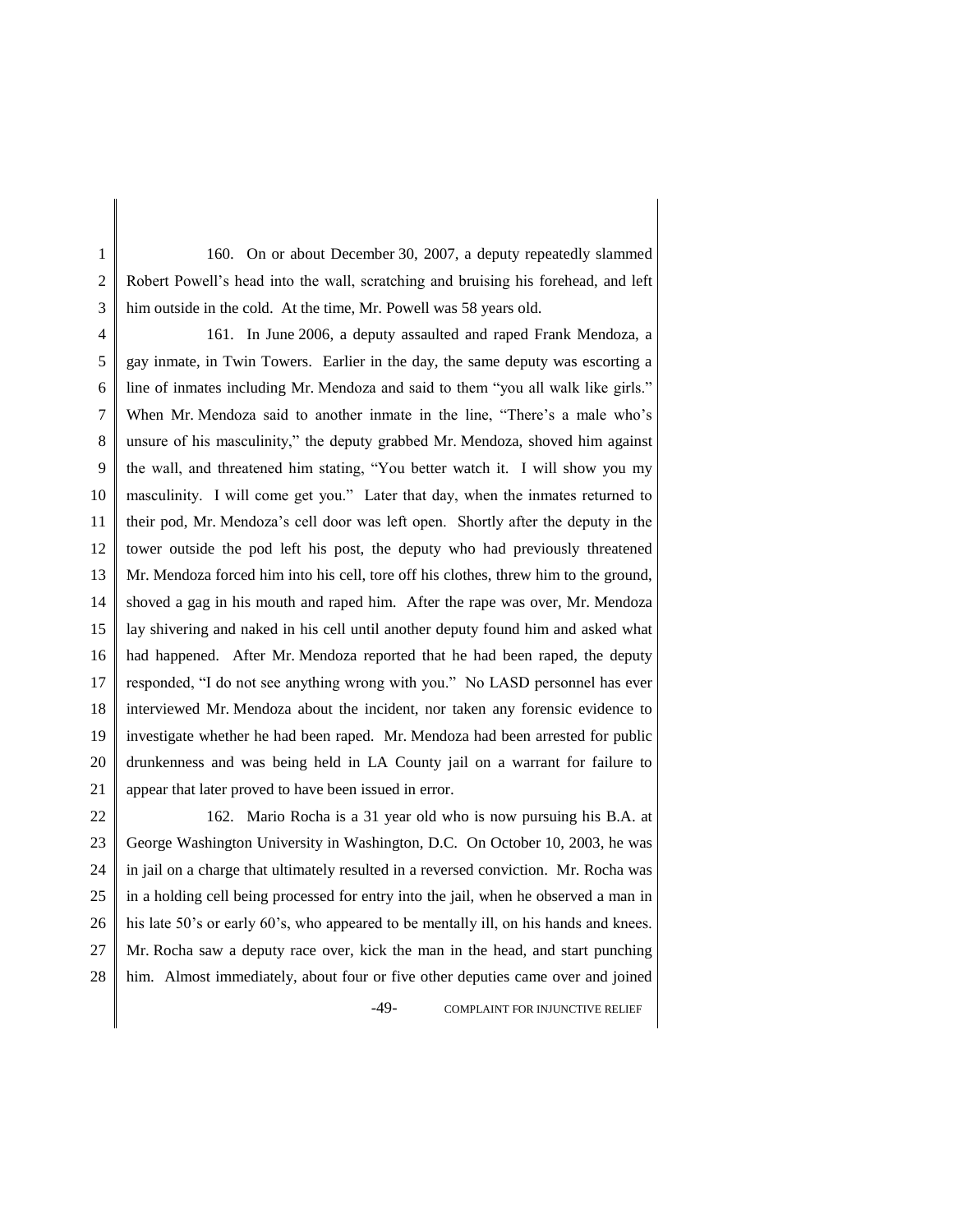1 2 3 4 in the assault, punching, stomping, and kicking the man while he lay on his stomach on the floor, not resisting and not even trying to shield himself from the deputies' blows. The assault left the man bleeding from his face and the top of his head, with one of his eyes swollen shut.

#### 5 6 **J. Victims Of Deputy Abuse Experience Intimidation And Retaliation**

7 8 9 10 11 12 13 14 15 163. There is a widespread fear among inmates at Men's Central Jail and Twin Towers of reporting deputy misdeeds to the ACLU, or anyone else, because deputies regularly retaliate against those who lodge complaints. When inmates complain about mistreatment, deputies respond with punishment: strip searches, body cavity searches, destructive cell shake-downs, confiscation of their belongings, or solitary confinement. If inmates complain of being beaten, the Sheriff's Department will likely bring false disciplinary charges against them for assault against the deputies who beat them, and in some cases hand them over for criminal prosecution on the bogus charges.

16 17 18 164. In March 2011, after Mr. U told a nurse that a deputy had earlier refused to take him to his medical appointment, the deputy said to Mr. U, "I can make it that you slip in the shower next time and need serious medical attention."

19 20 21 22 165. In January 2011, two deputies verbally and physically assaulted Shawn Meyers in an elevator for his interactions with ACLU representatives. The deputies slammed Mr. Meyers, who uses a wheelchair, against the wall, and said, "That's your warning."

23 24 25 26 27 166. In January 2011, Deputy Carbajal overheard inmate Mani Sadri complain about being threatened by another deputy. Deputy Carbajal warned Mr. Sadri not to complain any more to ACLU, and threatened to have other inmates kill him. Deputy Carbajal said, "Don't complain to anyone if you want to make it out of here alive."

28

-50- COMPLAINT FOR INJUNCTIVE RELIEF 167. In November and December 2010, in the Twin Towers, deputies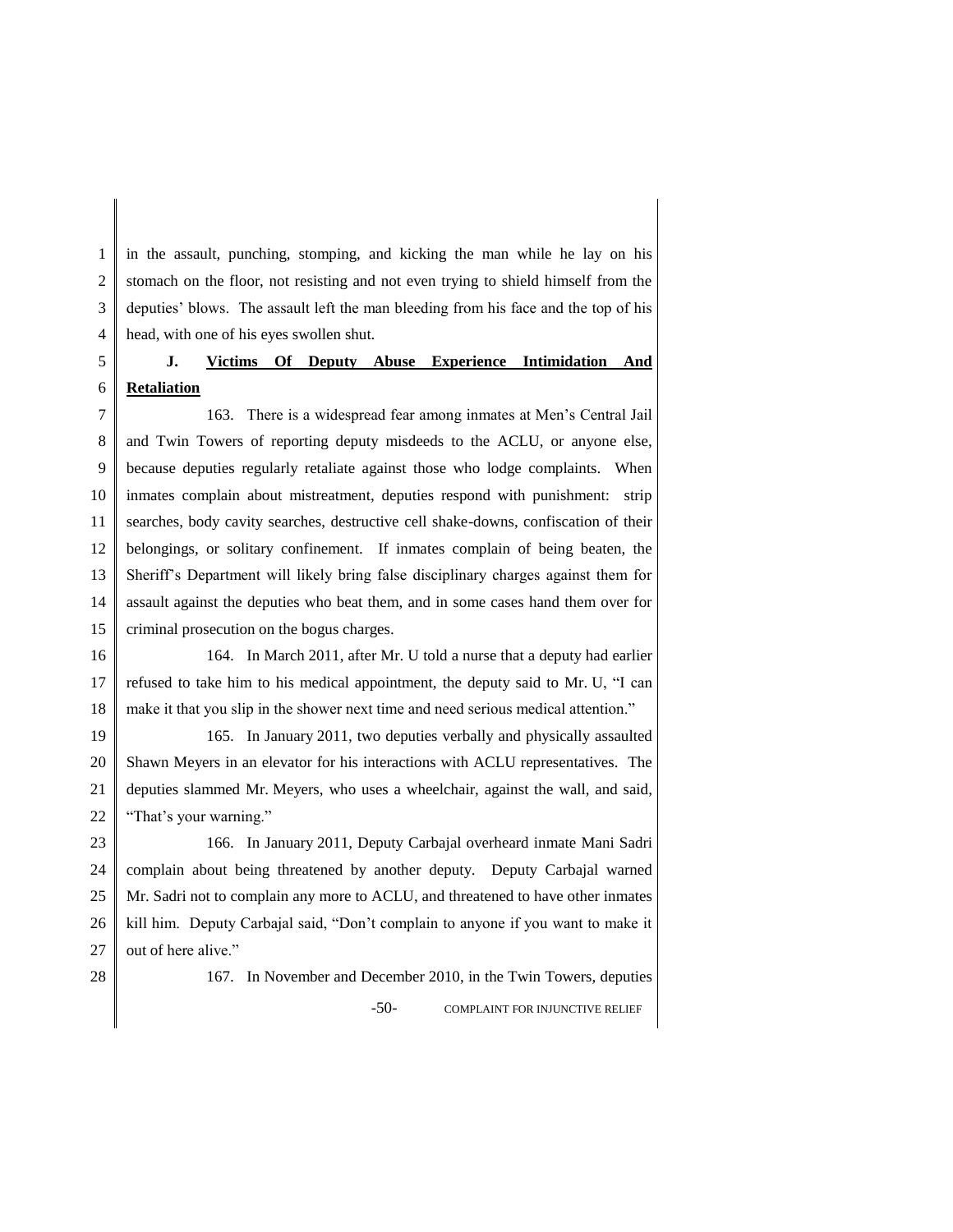1 2 3 4 5 6 7 8 9 10 11 repeatedly threatened Mr. V, whose criminal case had received extensive media coverage. On one occasion, a module officer refused to give Mr. V a blanket, saying he did not "give them to murderers." Another deputy told him, "[S]o you're [Mr. V]. I can't wait to get you to my floor." When Mr. V was transferred to Men's Central Jail, Deputies Ibarra and another deputy repeatedly asked him what he was in jail for, and punched his ribs until he answered. They called Mr. V a "piece of shit," told him he would not receive basic necessities such as food, and said they would turn him over "to the Southsiders," which Mr. V understood as a threat to turn him over to the Southsiders gang. Deputy Ibarra told him not to complain about the incident, or the deputy would "go in your cell and beat you up personally."

12 13 14 15 16 17 18 168. In June 2010, after Robert Dragusica spoke with the ACLU about violence inside Men's Central Jail, deputies began threatening and intimidating him. The behavior of the deputies caused Mr. Dragusica to refuse two opportunities to speak with the ACLU again, because he was scared of what the deputies might do. After eventually speaking with the ACLU a second time, deputies sent Mr. Dragusica to disciplinary segregation for a fabricated contraband charge.

19 20 21 22 23 24 169. Deputies sent another inmate to beat Emmanuel Benson in May 2009, after he reported that a guard had assaulted him the day before. A deputy opened the door to Mr. Benson's cell in Men's Central Jail and allowed the other inmate to enter. The inmate punched Mr. Benson twice in the face and told him he was sent because Mr. Benson reported the deputy's attack. Mr. Benson did not request medical treatment in fear of further retaliation.

25 26 27 28 170. In March 2009, deputies severely beat Daysuan Rushing in retaliation for his speaking to the ACLU. After Mr. Rushing spoke with an ACLU representative who visited his row, deputies delayed him as he returned from a court appearance. Mr. Rushing, who was restrained in waist chains, was forced up

-51- COMPLAINT FOR INJUNCTIVE RELIEF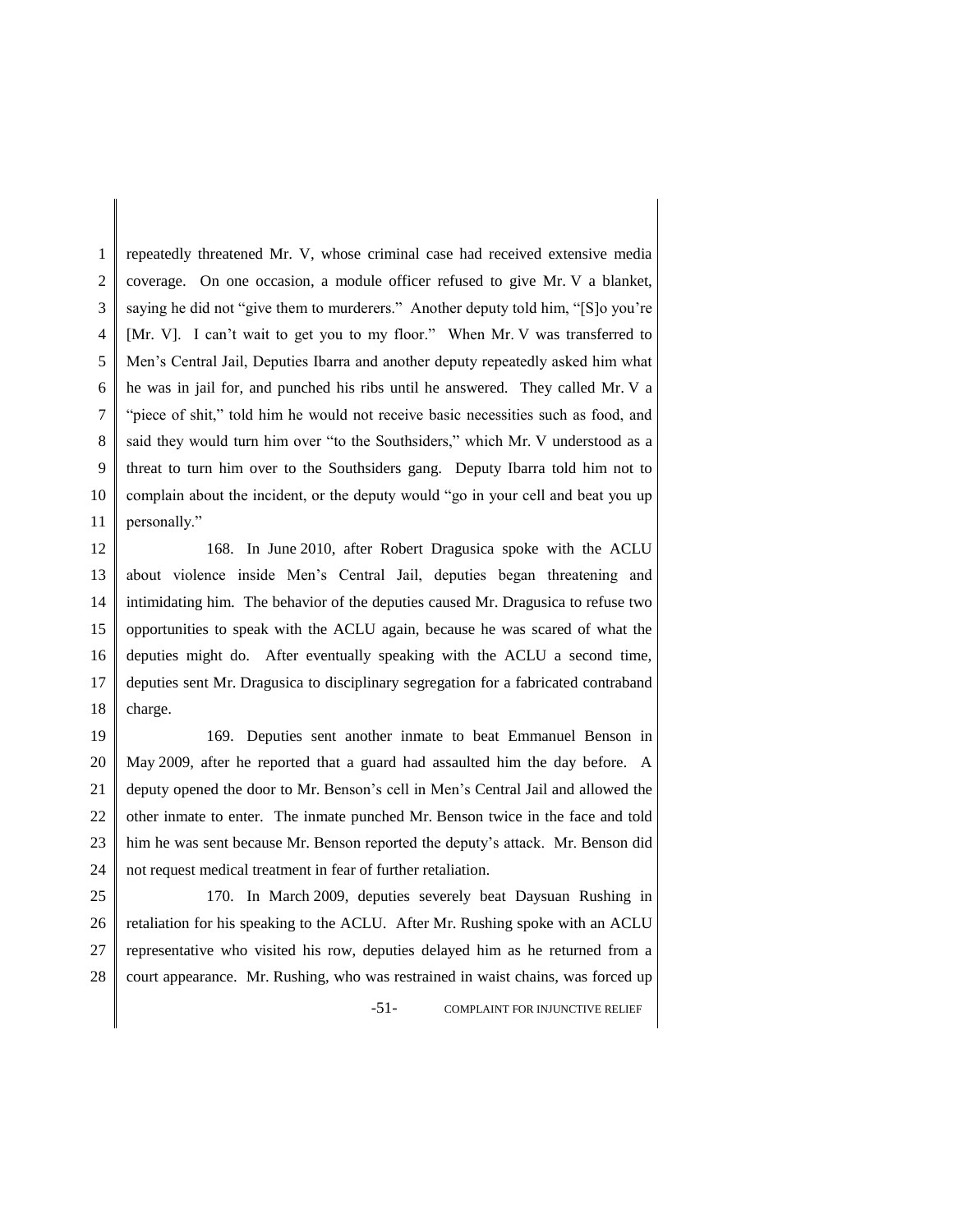1 2 3 4 5 6 7 8 against a wall with his legs spread. Deputy Zuniga slapped the back of his head twice and then kicked Mr. Rushing's leg, causing him to fall to the ground. Deputy Zuniga and another officer began punching and kicking Mr. Rushing, and hit him repeatedly in the face and knees with a flashlight. The deputies then pepper sprayed Mr. Rushing in the face and threw him down a flight of stairs. While Mr. Rushing was laying on the ground bleeding, Deputy Zuniga said, "You fucking whiners, tell this to the ACLU, I dare you." As a result of the beating, Mr. Rushing received stitches on both sides of his face.

9 10 11 171. Deputies beat Mr. W in Men's Central Jail and he was subsequently refused pain medication that he was supposed to receive, because he had complained to the ACLU.

12 13 14 15 16 17 18 19 20 21 22 23 24 25 172. Defendants Sheriff Baca and Chief Burns have long been aware of the Department's practice of retaliating against inmates, including a pattern of arresting the victims of staff beatings and initiating their prosecution for assault, without any meaningful internal investigation of the facts surrounding the incident. In 2010, the ACLU filed in *Rutherford* a motion for a protective order asking that Defendants and their agents be enjoined from retaliating against inmates for speaking with the ACLU. That motion was accompanied by numerous declarations attesting to incidents of retaliation, including retaliation in the form of physical abuse. Despite this knowledge, Defendants have denied that retaliation is a significant problem and have failed to adequately investigate the problem. Instead, they have tolerated and encouraged staff to continue to arrest and request prosecution of inmates beaten in the jails. Their continued acquiescence in this practice manifests deliberate indifference toward the rights of the Plaintiffs and all other inmates in the Jails.

26 27 28 -52- COMPLAINT FOR INJUNCTIVE RELIEF 173. In a November 2010 declaration, Chief Burns made a categorical statement under oath that "every allegation of retaliation" that the ACLU had brought to LASD's attention that the Department had investigated "has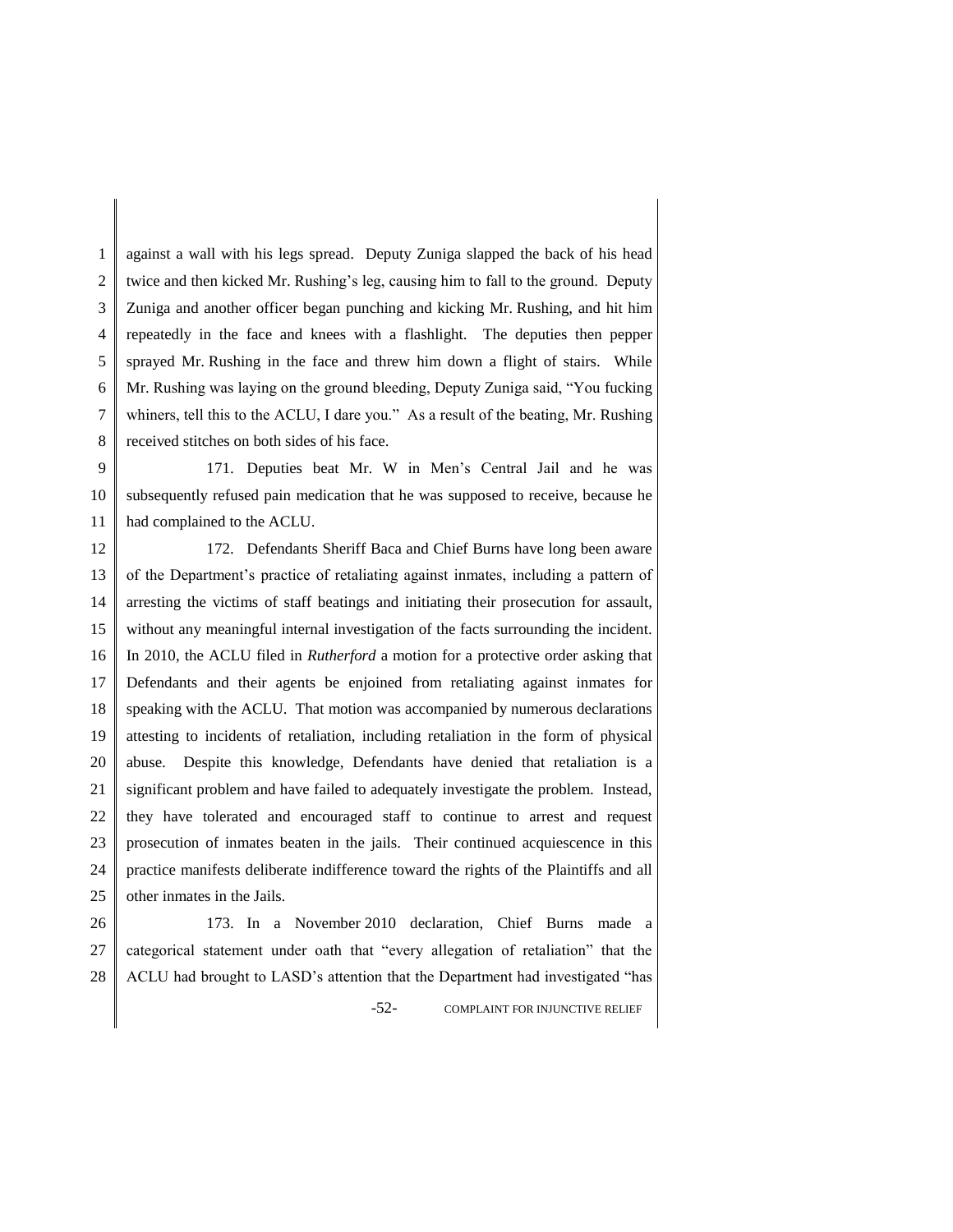1 2 3 4 5 6 7 8 9 10 11 12 13 14 15 16 17 18 19 20 21 22 23 24 25 26 27 28 -53- COMPLAINT FOR INJUNCTIVE RELIEF been determined to be **without merit**. … [T]he Department takes allegations of retaliation and other deputy misconduct extremely seriously and such claims are always thoroughly investigated.<sup> $40$ </sup> On information and belief, this statement was false and Chief Burns knew it was false at the time he made it. 174. On information and belief, Plaintiffs allege that Undersheriff Tanaka is also aware of this pattern of retaliation. 175. In its October 2011 report, the OIR stated that expectations that custody personnel will not engage in retaliation and the use of excessive force is not "consistently reinforced up the chain of command": "[T]he key to preventing questionable force incidents and ensuring the fair treatment of inmates is in the hands of line-level supervisors. If sergeants do not actively engage with those they supervise, deputies and custody assistants too easily can lose sight of the expectations the Department places on them and engage in the type of abusive, retaliatory conduct inmates frequently complain of. The Department has not always staffed the jails sufficiently to provide the necessary level of supervisory involvement, and its expectation of sergeants is not consistently reinforced up the chain of command.<sup>41</sup> **K. Supervisory Officials Have Condoned A Pattern Of Inadequate Investigations And Cover-Ups** 176. The LASD brushes aside most inmate reports of violence. The Department's apparent indifference to such complaints gives deputies a sense of unchecked autonomy in the way they perform their jobs. Incidents of deputy-oninmate violence, after nominal or no investigation by LASD, are routinely reported by deputies as an unprovoked inmate-on-deputy assault, and if an inmate complains of being beaten or injured by jail deputies, those complaints are almost universally <sup>40</sup> Decl. of Chief Dennis Burns, Nov. 5, 2010, at ¶ 3, filed in *Rutherford v. Baca*, 75-cv-04111-DDP, 2006 WL 3065781 (C.D. Cal. 2006) (No. 245) (emphasis in original). <sup>41</sup> Los Angeles County Office of Independent Review, *supra* note 31, at 10.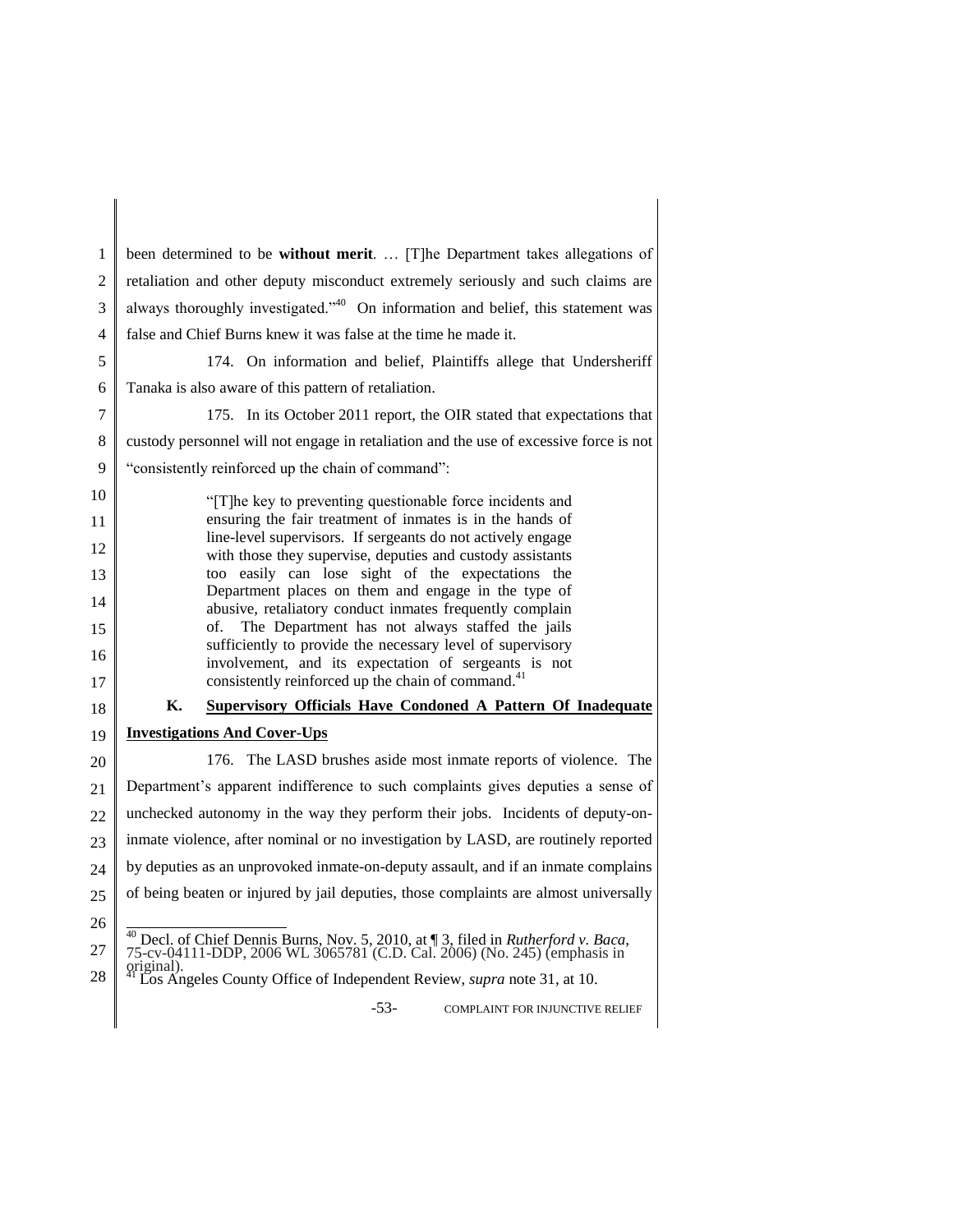1 2 declared unfounded. Most of these complaints get "resolved" at the lowest levels in the LASD. Proper reporting procedures are routinely ignored.

3 4 5 6 7 177. Corrections expert Toni V. Bair reviewed the investigative procedures and policies of the Los Angeles County Jails and found them to be "grossly substandard."<sup>42</sup> For example, during the investigation of Use of Force incidents the supervisor of the attacking deputies often interviews the inmate victim, rather than an independent supervisor.<sup>43</sup>

8 9 178. This practice is permitted by LASD policy, even though it is considered unacceptable and unprofessional by corrections experts.

10 11 12 13 14 15 16 17 179. Moreover, LASD sergeants and lieutenants often permit the very officers accused of assault to be present during the interview of the inmate for the use of force investigation, a tactic that has the purpose and effect of intimidating the inmate and impacting his testimony. *See, e.g.,* the August 2009 incident with inmate Gordon Grbavac, discussed in Paragraph 91 above. Mr. Bair declared that this practice is "unheard of in professionally conducted investigations and interviews," and stated that "It is no wonder that the prisoner frequently … alters his story so as not to implicate the officer(s) involved in the incident."<sup>44</sup>

18 19 20 21 22 180. Even though permitting a deputy who was involved in a force incident with an inmate to be present during the interview of the inmate is grossly unprofessional, LASD policy did not forbid this practice until the ACLU's 2011 report revealed how frequently involved deputies were present during inmate interviews.

23 24 25 181. The *Los Angeles Times* recently reported that according to an internal LASD memorandum, deputies were "were crafting narratives 'dramatized to justify' force and delaying using weapons such as pepper spray that could end

26

-54- COMPLAINT FOR INJUNCTIVE RELIEF

<sup>27</sup> 28 <sup>42</sup> Decl. of Toni V. Bair, Sept. 27, 2011, at 3, filed in *Rutherford v. Baca*, 75-cv-04111-DDP, 2006 WL 3065781 (C.D. Cal. 2006) (No. 294-13).<br><sup>43</sup> Id. ¶ 12.<br><sup>44</sup> <u>Id.</u> ¶ 16.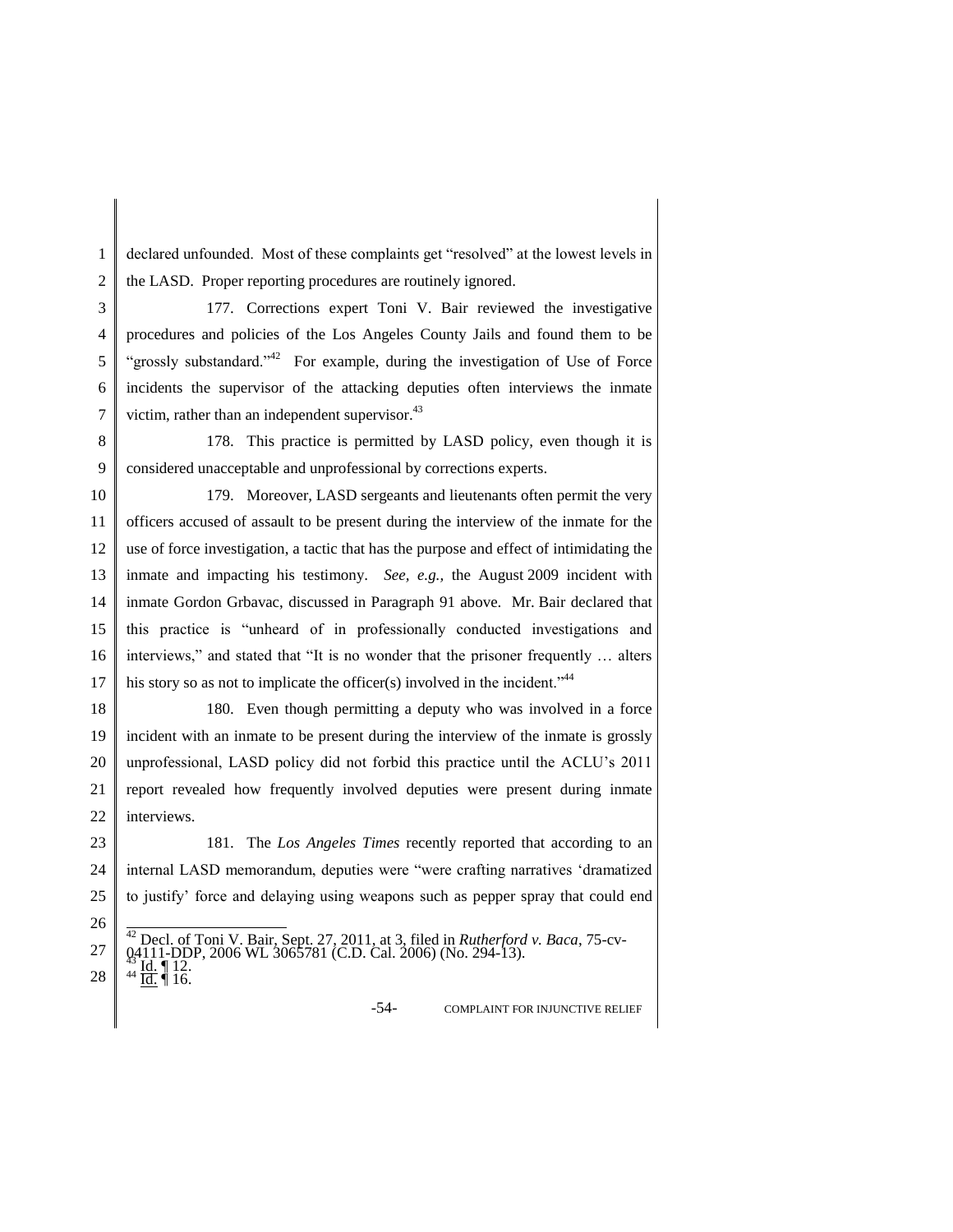1 fights 'to dispense appropriate jailhouse justice.'"<sup>45</sup>

2 3 4 5 6 7 8 9 10 11 12 182. In 2011, a correctional expert in an inmate's excessive force case against Sheriff Baca noted both false reports by deputies and the complete absence of an after-the-fact review of a serial cell extraction in Men's Central Jail, in which deputies injured a number of inmates.<sup>46</sup> The report stated, among other things, that with respect to the deputies' documentation of the use of force, "some crucial reports are missing, others are substantially incomplete and still other reports are inaccurate or false."<sup>47</sup> In addition*,* the report stated: "One of the most disturbing aspects of this incident is that there was apparently not so much as a cursory review of the situation, let alone a serious investigation" by supervisors of what led to the disturbance on the cell block and the response that culminated in the serial cell extractions.<sup>48</sup>

13 14 15 16 183. In its 2011 report, the OIR stated "too often we have found" that "the investigations of force incidents that result in less serious or no apparent injuries to the inmate" are "lackluster, sometimes slanted, and insufficiently thorough."<sup>49</sup>

17 18 19 184. Former FBI Executive Thomas Parker concluded that there are "systemic institutional actions to cover [] up" the longstanding pattern of unchecked deputy-on-inmate violence at the jails.

20 21 22 23 24 25 185. The institutional cover-ups often take the form of filing criminal charges against inmate victims of deputy violence. The odds are low of an inmate winning an acquittal against the sworn testimony of deputy witnesses. A criminal conviction of the inmate for his "assault" on the deputy – in reality, the deputy's <sup>45</sup> Robert Faturechi & Jack Leonard, *Sheriff Baca Was Warned about Jail Deputies Conduct, Retiree Says*, Los Angeles Times, Dec. 1, 2011, *available at* http://articles.latimes.com/2011/dec/01/local/la-me-jail-commander-20111201-1

-55- COMPLAINT FOR INJUNCTIVE RELIEF

<sup>26</sup> 27 Finance *Sheriff Baca Was Warned*].<br>
<sup>46</sup> Expert Report of Jeffrey Schwartz, Feb. 8, 2011, filed in *Ramirez v. Baca*, CV08-<br>
<sup>2813-DSF (C.D. Cal.) (No. 118).<br>
<sup>48</sup> Ld. at 15.<br>
<sup>48</sup> Ld. at 15.</sup>

<sup>28</sup> <sup>49</sup>  $\frac{1}{49}$   $\frac{1}{108}$  at 20.<br><sup>49</sup> Los Angeles County Office of Independent Review, *supra* note 31, at 4.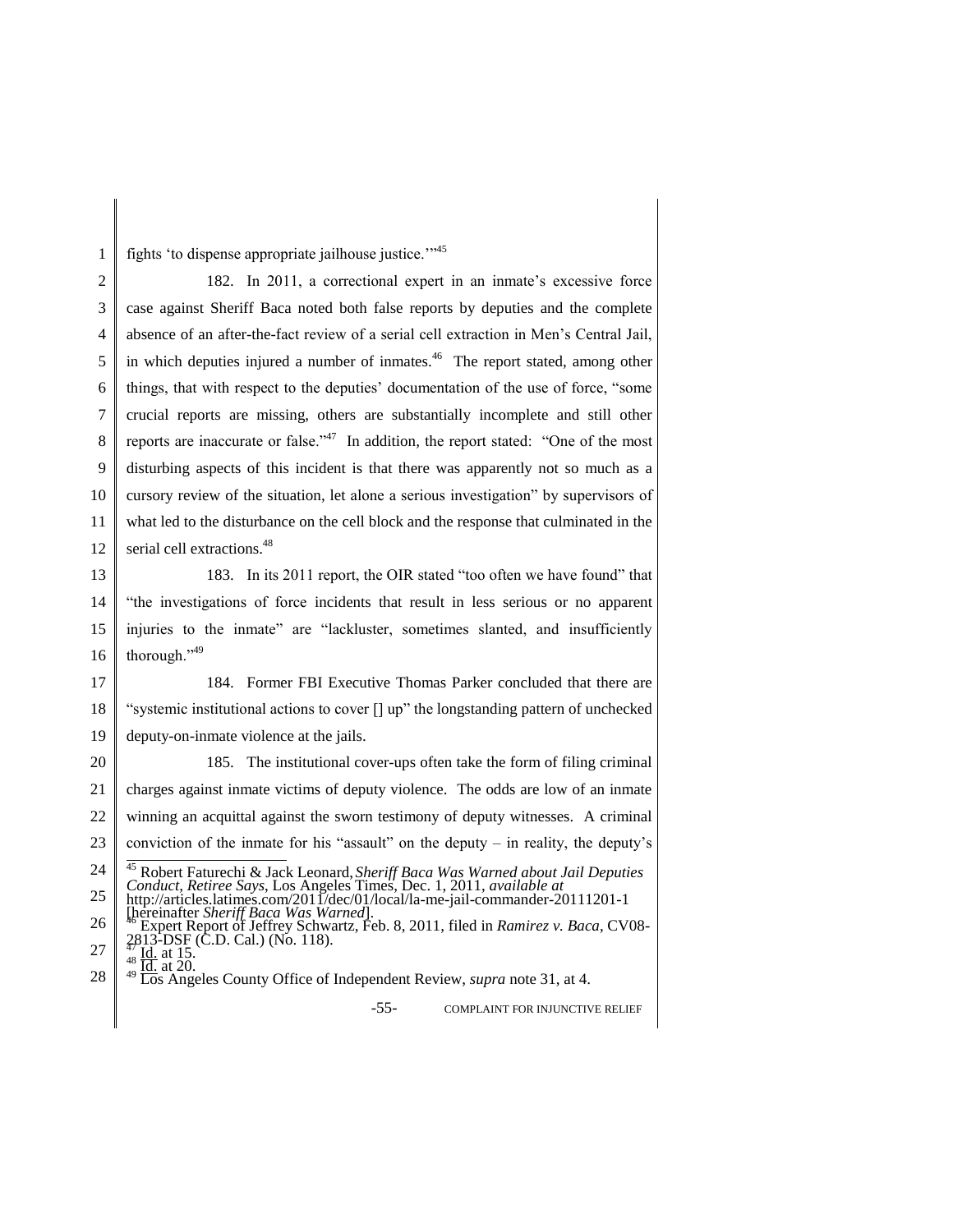1 2 assault on the inmate – results in a complete immunization of the deputy assailants and the Department for from civil liability for the assault.

3 4 5 6 7 8 186. In January 2011, James Parker, an inmate whom ACLU Jails Project Coordinator Esther Lim witnessed being brutally beaten and tasered by Deputies Ochoa and Hirsch, was subsequently charged with battery against a peace officer and resisting a peace officer. For additional examples of trumped-up charges filed against victims of deputy abuse, *see, e.g.,* Paragraphs 54 – 61 (Macario Garcia), 116 (Mr. M), and 126 (Evan Tutt) above.

9 10 11 12 13 14 15 187. The Department has even charged *visitors* to the Jails in this fashion. As discussed in Paragraph 70, Gabriel Carillo was assaulted by deputies while visiting his brother in Men's Central Jail in February 2011. In April, 2001, he was charged with resisting and officer and battery.<sup>50</sup> The District Attorney later dismissed the charges against him after the ACLU issued its 2011 Annual Report and the *Los Angeles Times* revealed that the FBI was investigating deputy-oninmate abuse in the jails.

16 17 18 19 20 21 22 188. In contrast, LASD frequently chooses not to forward to the District Attorney information about deputies who have been disciplined or even terminated for using excessive force against inmates. As the *Los Angeles Times* reported: "In several cases in recent years, deputies who were disciplined or even fired for abusing inmates escaped criminal scrutiny because Sheriff's Department officials chose not to give the evidence to the district attorney's office, opting to handle the cases internally."<sup>51</sup>

23

# **L. Defendants Have Actual Knowledge Of Deputy Violence And Have Failed To Take Reasonable Measures To Avert It**

24 25

## 189. Rampant violence at the Jails has resulted from a failure of

- 26 27 <sup>50</sup> *The People v. Gabriel M. Carillo*, BA381607 (Los Angeles County Superior
- 28 Jack Leonard & Robert Faturechi, *D.A. in the Dark on Jail Probes*, Los Angeles Times, Dec. 4, 2011, *available at* http://articles.latimes.com/2011/dec/04/local/lame-jails-da-20111205.

-56- COMPLAINT FOR INJUNCTIVE RELIEF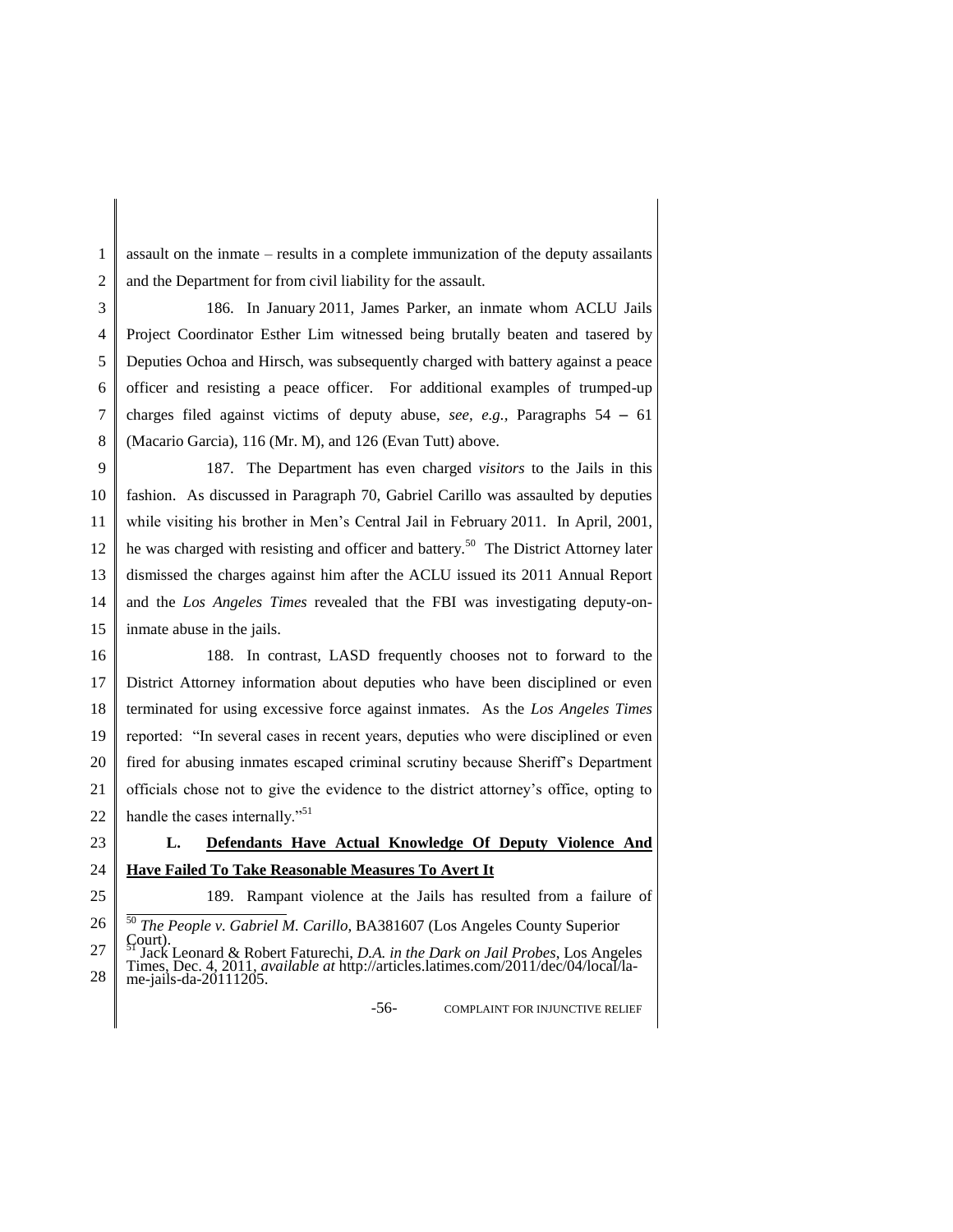1 2 3 4 5 leadership at the top level of the Department. Such a pervasive, deeply-entrenched, and notorious pattern of excessive force could not have continued unabated over a period of many years without a code of silence on the part of front-line and supervisory staff, combined with management staff's failure to require accountability, and their engaging in outright cover-up.<sup>52</sup>

6 7 8 9 10 11 12 13 14 15 16 17 190. Despite overwhelming evidence of the culture of deputy-oninmate violence, Sheriff Baca, Undersheriff Tanaka, and Chief Burns have stubbornly refused to acknowledge the problem. They and their spokespeople have publicly taken the position that victims' allegations have been investigated thoroughly and found to be false, and they have attacked the credibility of civilian witnesses to deputy violence. On information and belief, they have routinely dismissed inmates' complaints of staff beatings, even when the deputies allegedly involved had failed to report a use of force and the inmate was seriously injured; when the inmate's injuries were obviously more serious than the staff accounts of their actions would suggest; and when the same deputies reported essentially the same scenarios over and over to describe incidents in which different inmates were injured.

18 19 20 21 22 191. Sheriff Baca has failed or refused to hold accountable highranking supervisors in the face of significant nonfeasance and malfeasance by these supervisors and by the officers they oversee. Both Chief of Custody Operations Burns and Undersheriff Tanaka remain in the positions they held, or have been promoted, despite the epidemic of deputy on inmate abuse in the jails that Sheriff

- 23 Baca is aware occurred over the past years.
- 24

192. With rare exception, deputies whose misconduct is brought to

-57- COMPLAINT FOR INJUNCTIVE RELIEF

<sup>25</sup> the attention of supervisory personnel continue to work with inmates in

<sup>26</sup> 27 28 <sup>52</sup> "The only way in which an established pattern of inappropriate use of force can be maintained is through a combination of a code of silence on the part of front-line and supervisory staff and a management staff posture of lack of accountability or outright cover-up." Jeffrey A. Schwartz, *Fixing Use-of-Force Problems*, American Jails (2010).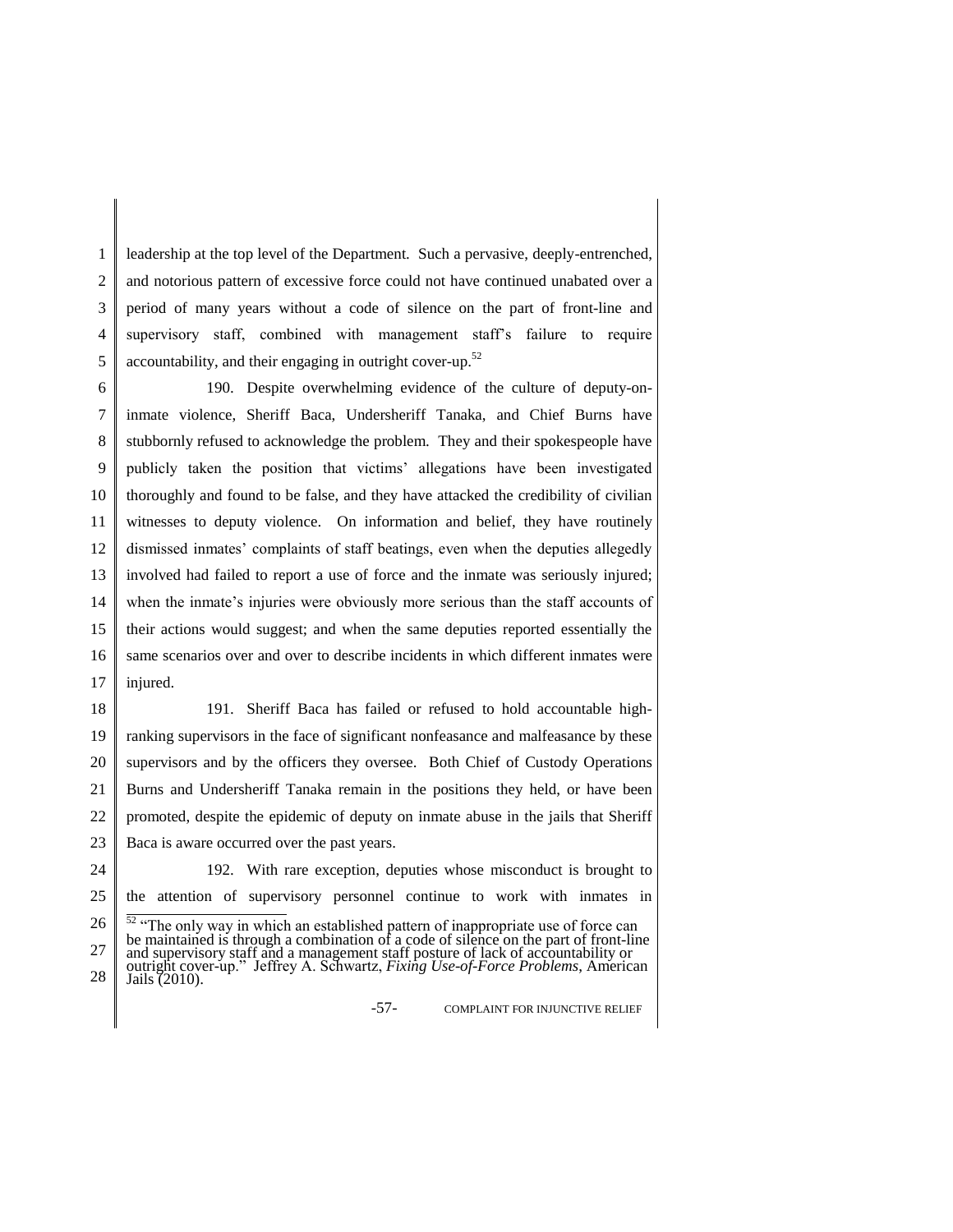1 2 Department-operated jails without any substantial disciplinary action being taken against them.

3 4 5 6 7 8 193. The fact that physical abuse by officers remains unchecked and unrestrained leads the staff to believe that inmates may be beaten with impunity. Sheriff Baca's actions and omissions have created the perception among highranking supervisors in the Sheriff's Department that a supervisor who turns a blind eye towards evidence of staff misuse of force and fails to investigate incidents in which inmates are injured by staff will suffer no damage to his or her career.

9 10 11 12 13 14 15 194. In September 2011, the release of the ACLU's annual report on the Los Angeles County Jails, detailing some seventy recent instances of extreme deputy violence against inmates and other serious abuse of inmates, and press reports of an FBI probe involving deputy violence in the Jails, set off a media storm. Sheriff Baca responded by dismissing any possibility of a systemic problem, and with wildly inconsistent and self-serving statements about his lack of awareness of the problem.

16 17 18 19 195. Sheriff Baca first flatly denied the existence of a systemic problem. Nicole Nishida, one of the sheriff's spokespersons, said that the department thoroughly investigated all complaints of abuse that it received and that most were unsubstantiated.<sup>53</sup>

20 21 22 23 24 25 196. As public criticism of Sheriff Baca continued to mount, and new allegations surfaced, the Sheriff acknowledged there were widespread problem but claimed that he had not been aware of its existence. As reported on October 10, 2011, Defendant Baca stated: "We are going to look into this and we welcome anyone to look into it as well." He contended that "[t]he widespread problem can't be defined until we know what all the issues are."<sup>54</sup>

-58- COMPLAINT FOR INJUNCTIVE RELIEF

<sup>26</sup> 27 <sup>53</sup> Jennifer Medina, *Report Details Wide Abuse in Los Angeles Jail System*, N.Y. Times, Sept. 28, 2011, *available at* http://www.nytimes.com/2011/09/28/us/aclusuit-details-wide-abuse-in-los-angeles-jail-system.html?\_r=1&pagewanted=all. <sup>54</sup> Jennifer Medina, *Pressed, Sheriff Agrees to Jails Inquiry*, N.Y. Times, Oct. 10,

<sup>28</sup> 2011, *available at* http://www.nytimes.com/2011/10/11/us/pressed-sheriff-agrees-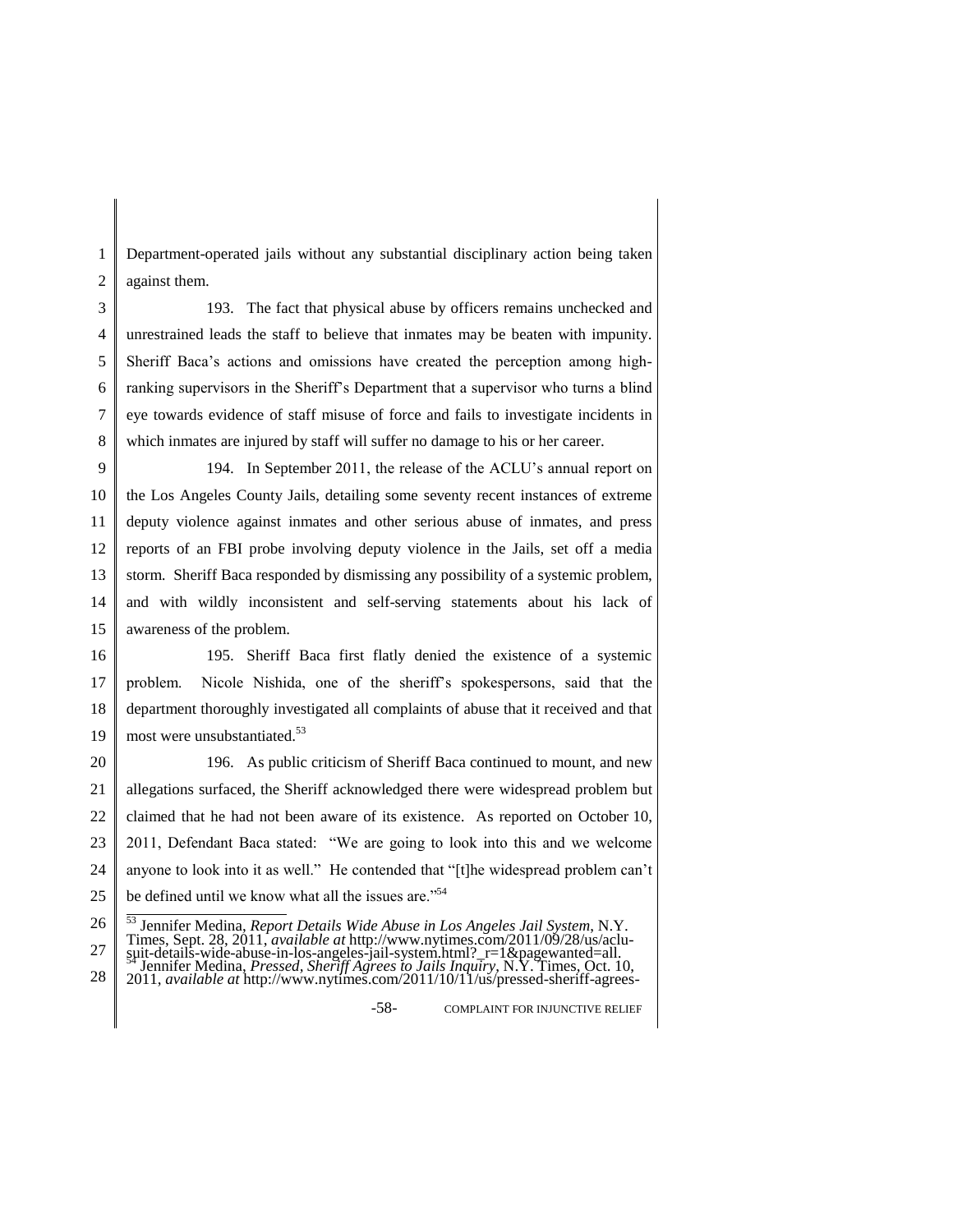1 2 3 4 5 6 7 197. On October 16, 2011, the Sheriff told the *Los Angeles Times* that his command staff occasionally left him in the dark about the Jails' problems. "I wasn't ignoring the jails. I just didn't know," Baca said. "People can say, 'What the hell kind of leader is that?' The truth is I should've known. So now I do know."<sup>55</sup> 198. Finally, in early December 2011, it came to light that Sheriff Baca and other senior officials in LASD had in fact known of the pattern of

8 9 10 11 widespread deputy violence in the Jails for years. Robert Olmsted, a retired top LASD official with supervisory authority over Men's Central Jail, had repeatedly informed Sheriff Baca of such problems. The *Los Angeles Times* reported on December 1:

A top commander in Los Angeles County's jail system said he warned Sheriff Lee Baca and other senior officials last year about deputies using excessive force against inmates but was ignored until the problems grew into a public scandal.

16 17 18 19 In an interview with The Times, Robert Olmsted said he tried to raise red flags about shoddy investigations that allowed deputies to escape scrutiny for using force. He also voiced concern about deputies forming aggressive cliques.

20 21 22 He alleged that two top officials rebuffed him, telling him it was impossible to change the deputy culture in the downtown L.A. lockup, an antiquated facility that houses some of the county's most dangerous inmates.

> Olmsted, a 32-year department veteran who retired late last year, had commissioned several confidential audits and internal memos that found serious problems with

26 27 28 l to-abuse-inquiry.html?\_r=1&scp=1&sq=margaret%20winter%20aclu&st=cse. <sup>55</sup> Jack Leonard & Robert Fateruchi, *Baca Says He Was out of Touch with County's Jails*, Los Angeles Times, Oct. 16, 2011, *available at* http://www.latimes.com/news/local/la-me-baca-jails-20111016,0,5570416.story

[hereinafter *Baca Says He Was out of Touch*].

23 24 25

-59- COMPLAINT FOR INJUNCTIVE RELIEF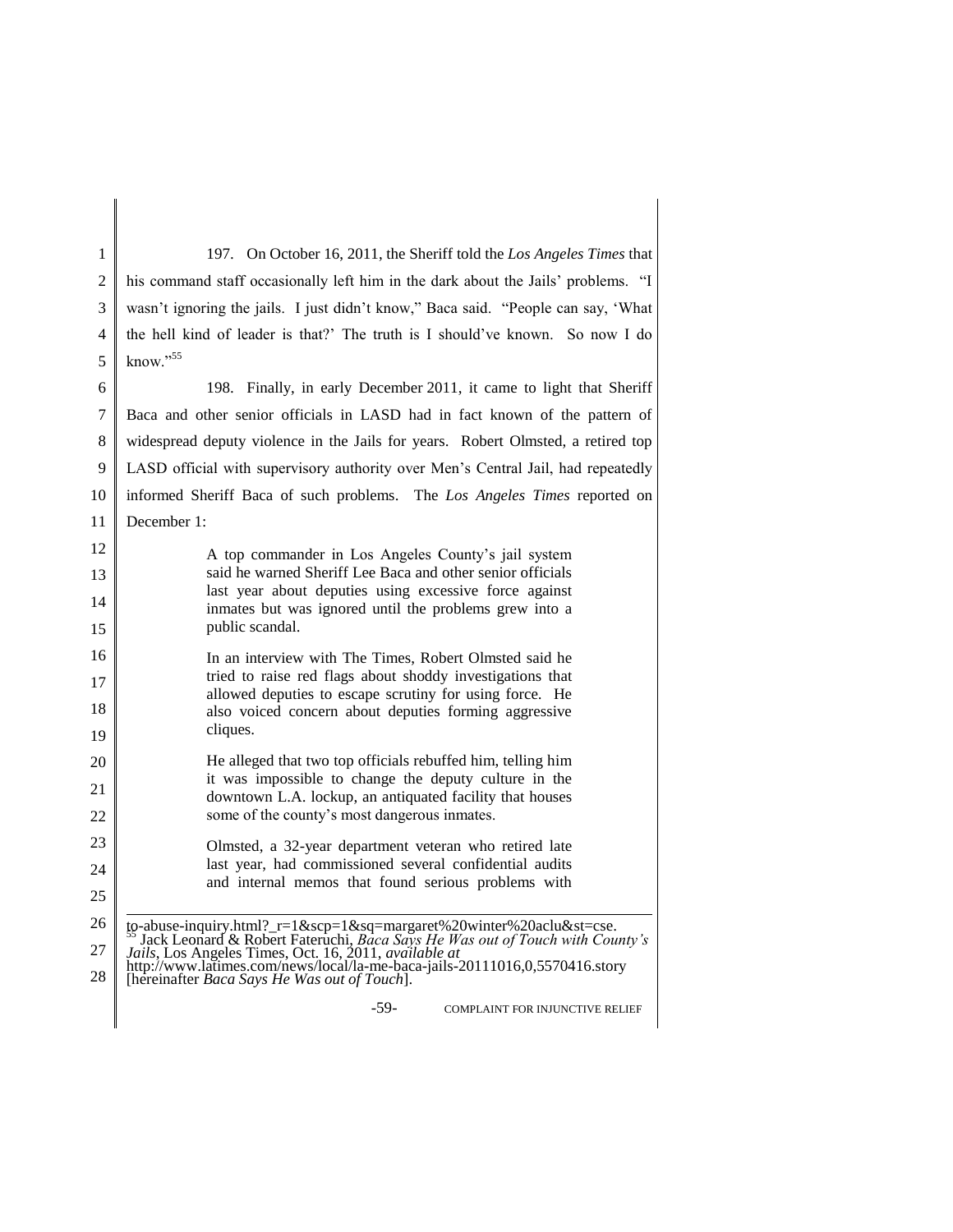| 1  | excessive force and inadequate supervision in the jail. He                                                             |
|----|------------------------------------------------------------------------------------------------------------------------|
| 2  | said top sheriff's officials seemed not to take his concerns                                                           |
| 3  | seriously.                                                                                                             |
| 4  |                                                                                                                        |
| 5  | "It's frustrating knowing that this never, ever needed to                                                              |
| 6  | have occurred," Olmsted said. "There was a systematic<br>failure of leadership."                                       |
| 7  |                                                                                                                        |
| 8  |                                                                                                                        |
| 9  | Olmsted said he twice approached Baca to discuss the<br>problems at Men's Central Jail. The first time was at a        |
| 10 | department barbecue. Baca, he said, told him he would<br>be in touch but never followed up.                            |
| 11 |                                                                                                                        |
| 12 | Months later, Olmsted said, he spoke to the sheriff at a<br>charity food giveaway. The event occurred soon after a     |
| 13 | group of Men's Central Jail deputies had been caught                                                                   |
| 14 | fighting each other at an off-duty, department holiday<br>party. After the brawl, sheriff's officials said some of the |
| 15 | deputies had formed a clique whose members flashed                                                                     |
| 16 | gang-like hand signs.                                                                                                  |
| 17 | Olmsted said he told the sheriff he wanted to discuss how                                                              |
| 18 | to improve supervision at the jail to prevent similar<br>problems in the future. Baca, he said, agreed to talk but     |
| 19 | again never followed through. <sup>56</sup>                                                                            |
| 20 | 199. Commander Olmsted raised the issue of unchecked violence not                                                      |
| 21 | only with Defendant Baca but also with Defendants Burns and Tanaka:                                                    |
| 22 | Burns, he said, told him the jail's culture could not be                                                               |
| 23 | changed. Frustrated, Olmsted said he took his concerns in<br>the summer of 2010 to Asst. Sheriff Marvin O.             |
| 24 | Cavanaugh, who was sympathetic but told him the same                                                                   |
| 25 | thing. He also spoke to then-Asst. Sheriff Paul Tanaka,<br>who as undersheriff now runs the day-to-day operations      |
| 26 | of the department. <sup>57</sup>                                                                                       |
| 27 |                                                                                                                        |
| 28 | <sup>56</sup> Sheriff Baca Was Warned, supra note 42.<br>$57 \underline{\mathsf{Id}}$ .                                |
|    | $-60-$<br>COMPLAINT FOR INJUNCTIVE RELIEF                                                                              |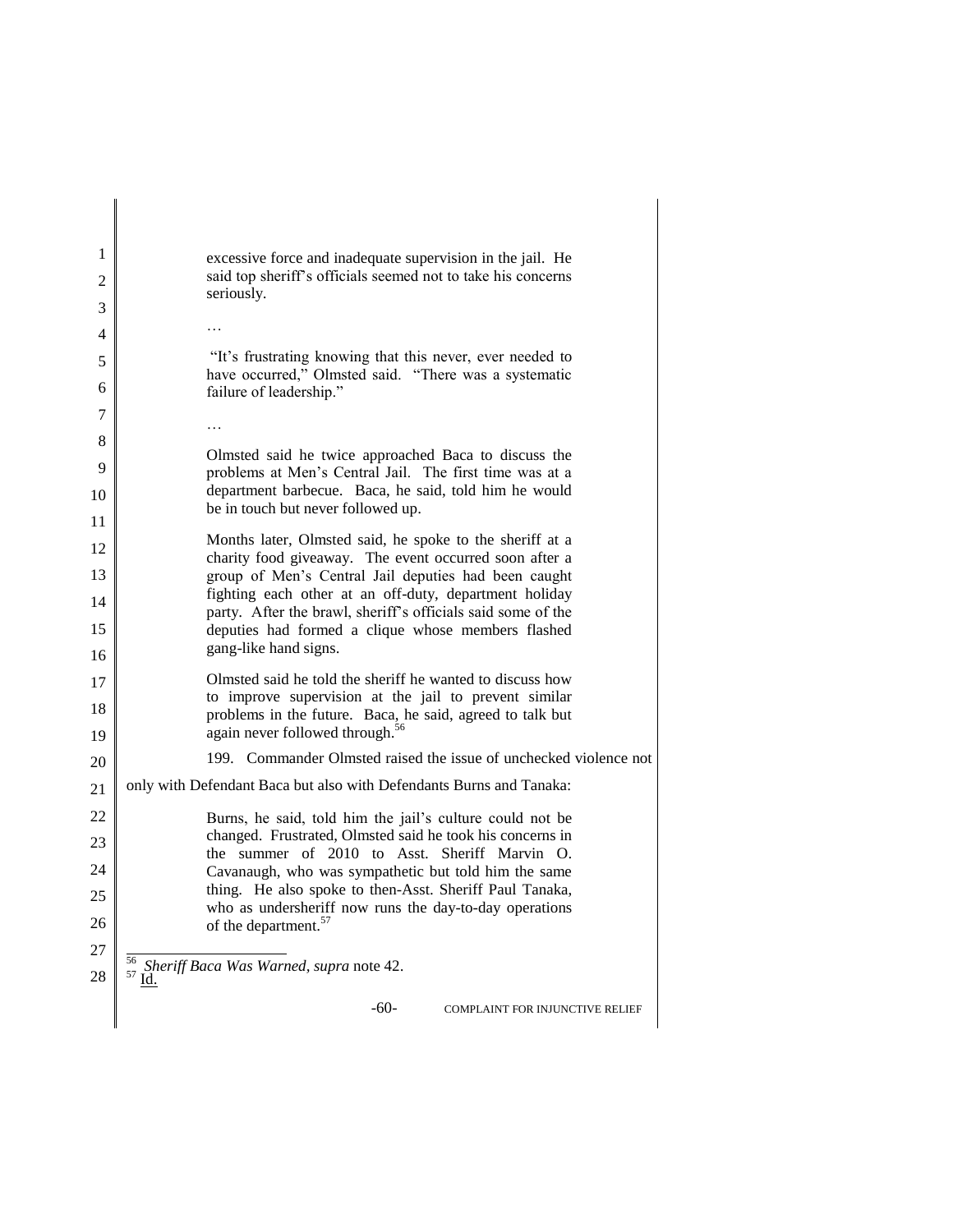1 2 3 4 5 6 200. Witness LA reported: "In a series of interviews with the *LA Justice Report*, Olmsted [stated] … '[T]he real problem is how departmental leadership allowed this jail situation to occur.'" "The problems inside the jail were ignored by the Sheriff's command staff. I went to [Custody Chief Dennis] Burns, [Undersheriff Paul] Tanaka. And I went to Lee Baca. I told them I needed help trying to corral this situation and I was ignored."<sup>58</sup>

7 8 9 10 201. Commander Olmsted also found, as early as 2009, that reported use of force was not being properly investigated and the official paperwork reporting incidents of deputy force at Men's Central Jail – the so-called "use of force packets" – were not being properly prepared:

11 12 13 14 15 16 17 18 19 20 21 22 202. Olmsted found that, not only were many force packages not being investigated, the ones that were cleared were often given only cursory examination. Olmsted had one of his lieutenants pull 30 force reports at random that were in various stages of oversight. A second lietenant [sic], Mark McCorkle, analyzed them. All were either signed off on, or were on the verge of being cleared. Yet of that group of 30, 18 uses of force were questionable in nature and conceivably fell outside of department policy.<sup>59</sup> Commander Olmsted raised the issue of inadequate investigations of use of force with command staff, including Defendants Burns and Tanaka – all of whom ignored the issue. Olmsted took McCorkle's finding regarding inadequate use of force investigations up the chain of command to Custody Chief Dennis Burns, Assistant Sheriff in charge of custody, Marvin Cavanaugh, and Paul Tanaka. No action was taken.<sup>60</sup>

23 24 25 203. In response to these latest revelations from Commander Olmsted, Sheriff Baca, rather than accepting responsibility, publicly laid the blame l

28 <sup>60</sup> Id.

-61- COMPLAINT FOR INJUNCTIVE RELIEF

<sup>26</sup> <sup>58</sup> Matthew Fleischer, *Dangerous Jails, Part 2: Ignoring the Warnings*, WitnessLA, Dec. 1, 2011, *available at* http://witnessla.com/sheriff-leebaca/2011/admin/dangerous-jails-part-2-ignoring-the-warnings-by-matt-fleischer/

<sup>27</sup>  $\lim_{s \to 1}$  contracts omitted). <sup>59</sup> Id.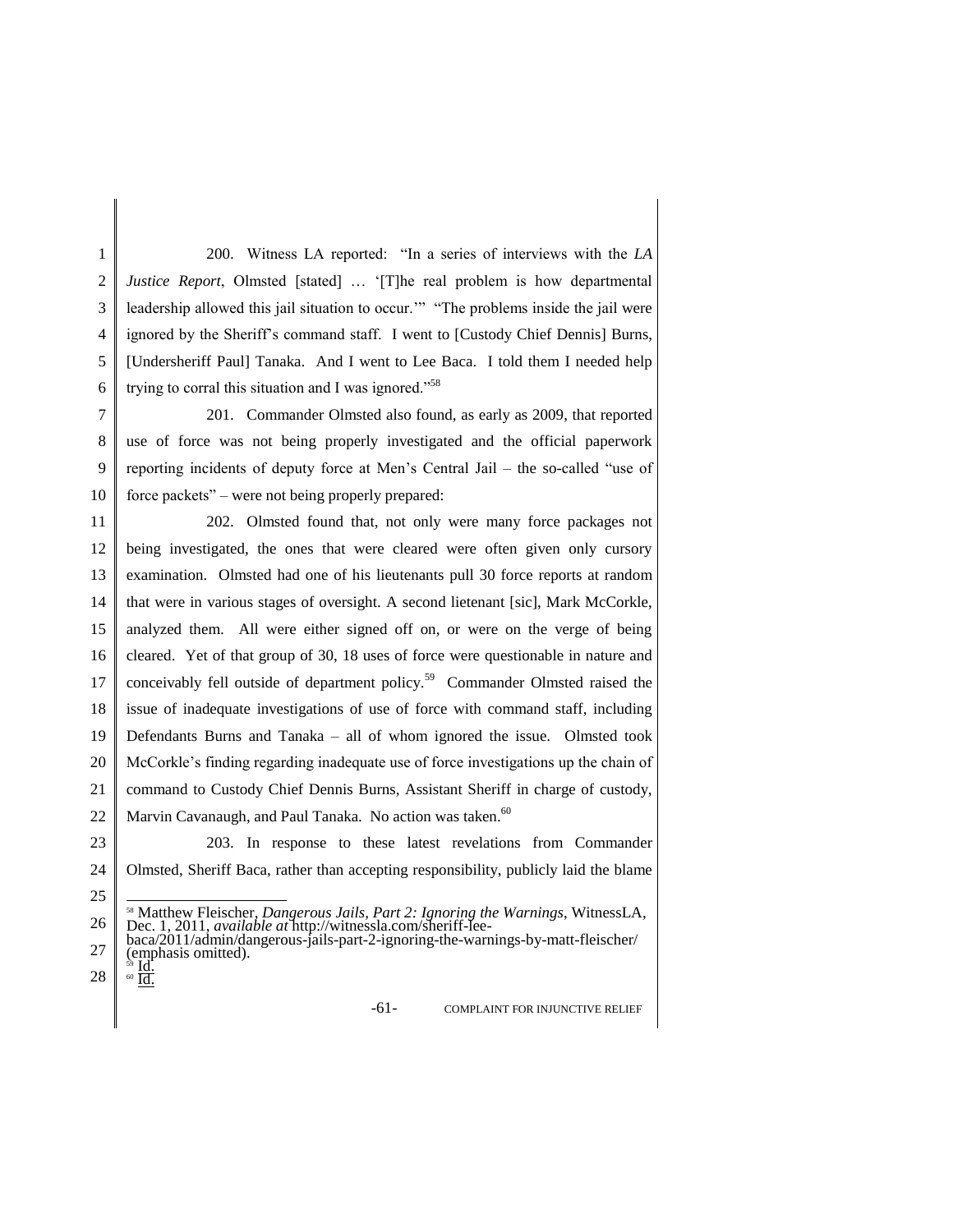| 1      | on Commander Olmsted for not solving the problem. Commander Olmsted didn't                                                                                                                              |
|--------|---------------------------------------------------------------------------------------------------------------------------------------------------------------------------------------------------------|
| 2      | need to "ask permission to solve the problem," Baca said. <sup>61</sup> The Los Angeles Times                                                                                                           |
| 3      | commented, on December 2, 2011:                                                                                                                                                                         |
| 4      | Never mind that a quasi-military organization like the Sheriff's Department is all about following the chain of command. Or that Baca                                                                   |
| 5      | is trying to have it both ways, suggesting that his command staff failed<br>him by shielding him from the truth, and at the same time blaming<br>Olmsted for not taking care of the problem on his own. |
| 6      | How many times can Baca plead ignorance? This is just the latest in a                                                                                                                                   |
| 7<br>8 | series of objectionable responses that calls into question whether he is<br>capable <sub>co</sub> of running, let alone reforming, the nation's largest jail<br>system.                                 |
| 9      | 204. According to Commander Olmsted, when he took the evidence                                                                                                                                          |
| 10     | of inadequate investigations of use of force incidents to Chief Burns, Chief Burns                                                                                                                      |
| 11     | did not deny there was a problem, but told Olmsted that the jail's culture could not                                                                                                                    |
| 12     | be changed. $63$                                                                                                                                                                                        |
| 13     | 205. Despite their knowledge of the serious problem of improper and                                                                                                                                     |
| 14     | excessive use of force in the jails, Defendants have repeatedly failed to take                                                                                                                          |
| 15     | reasonable steps to address the problem.                                                                                                                                                                |
| 16     | 206. Defendants have failed to put in place adequate policies                                                                                                                                           |
| 17     | governing use of force. The Department's policies are grossly lacking in specificity                                                                                                                    |
| 18     | about typical force scenarios that are likely to arise in the jails and the proper way                                                                                                                  |
| 19     | for custody personnel to handle those situations.                                                                                                                                                       |
| 20     | 207. The force policies remain severely inadequate even after the few                                                                                                                                   |
| 21     | changes to force policies that the Defendants have implemented since the release of                                                                                                                     |
| 22     | the ACLU's 2011 report.                                                                                                                                                                                 |
| 23     | 208. The insufficiency of the force policies makes it almost                                                                                                                                            |
| 24     | impossible to train deputies adequately on the proper use of force.                                                                                                                                     |
| 25     |                                                                                                                                                                                                         |
| 26     | <sup>61</sup> Sheriff Baca Was Warned, supra note 42.<br>62 Editorial, Baca's Jails Are Baca's Problem: Sheriff Lee Baca Should Stop                                                                    |
| 27     | Blaming Others and Take Responsibility for Fixing L.A. County's Jails, Los<br>Angeles Times, Dec. 2, 2011, <i>available at</i>                                                                          |
| 28     | http://articles.latimes.com/2011/dec/02/opinion/la-ed-baca-20111202.<br>Sheriff Baca Was Warned, supra note 42.                                                                                         |
|        | $-62-$<br><b>COMPLAINT FOR INJUNCTIVE RELIEF</b>                                                                                                                                                        |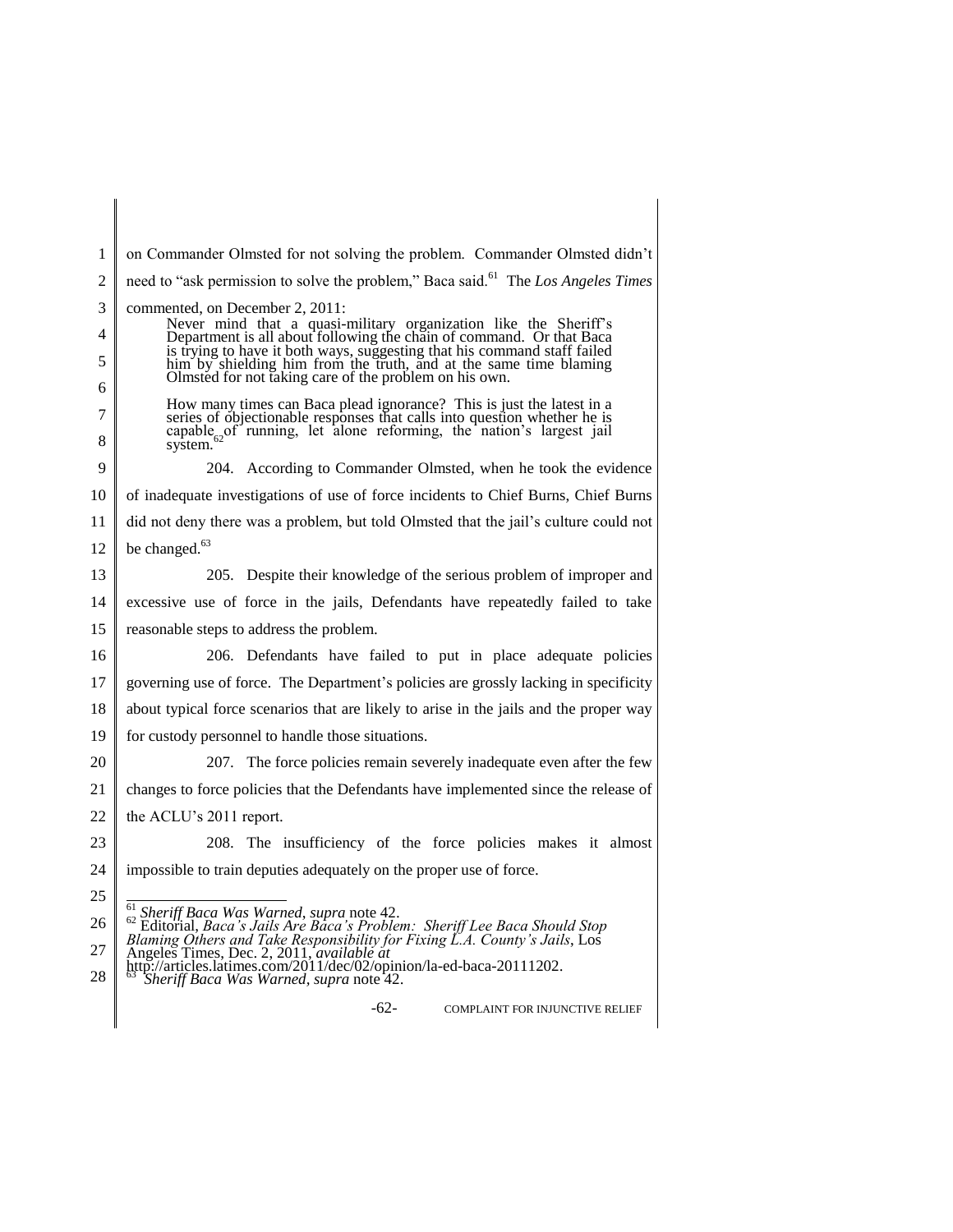1 2 3 4 5 6 209. Sheriff Baca has failed to install cameras in Twin Towers and Men's Central Jail, even though he has stated as far back as 2005 that he planned to install security cameras in Men's Central Jail<sup>[64</sup> In 2011, after the ACLU released its Annual Report on abuse in the jails, Sheriff Baca admitted that scores of cameras that were supposed to have been installed in Men's Central Jail had been sitting in boxes for a year or more.<sup>65</sup>

7 8 9 10 210. Sheriff Baca, Undersheriff Tanaka, and Chief Burns have failed to implement a system for identifying, logging, and tracking incidents of use of force by deputies and complaints by inmates of use of force by deputies in the LA County jail.

11 12 13 14 15 16 17 18 19 20 21 211. For the past five years, the Los Angeles Police Department has had a computerized system, TEEMS II, capable of both tracking use of force information and providing early warning by identifying officers involved in multiple use of force incidents. Even though LAPD and numerous other law enforcement agencies have such tracking and early warning systems, on information and belief, Defendants either have not designed their Facility Automated Tracking System (F.A.S.T.) or Personnel Performance Index to perform this function for deputies working in the Custody Division, or they have failed to obtain this information from one or both systems, to reduce the number of incidents of excessive or unnecessary use of force in the Jails. Nor have they created a system that tracks inmate complaints about use of force by deputies in the jails.

22 23 24 25 26 212. Defendant Burns has been and is aware of the failures of the Department's tracking systems. When the ACLU sought a court order in 2010 requiring that complaints of retaliation, including identifying the officer(s) who are the subject of such allegations be tracked in F.A.S.T., Chief Burns submitted a sworn declaration to the Court stating, "the FAST was not designed properly to

<sup>64</sup> *L.A. Jail Called Deadly, Outdated*, *supra* note 19. <sup>65</sup> *Baca Says He Was out of Touch*, *supra* note 52.

27 28

-63- COMPLAINT FOR INJUNCTIVE RELIEF

**Comment [PE2]:** I need to find a story that documents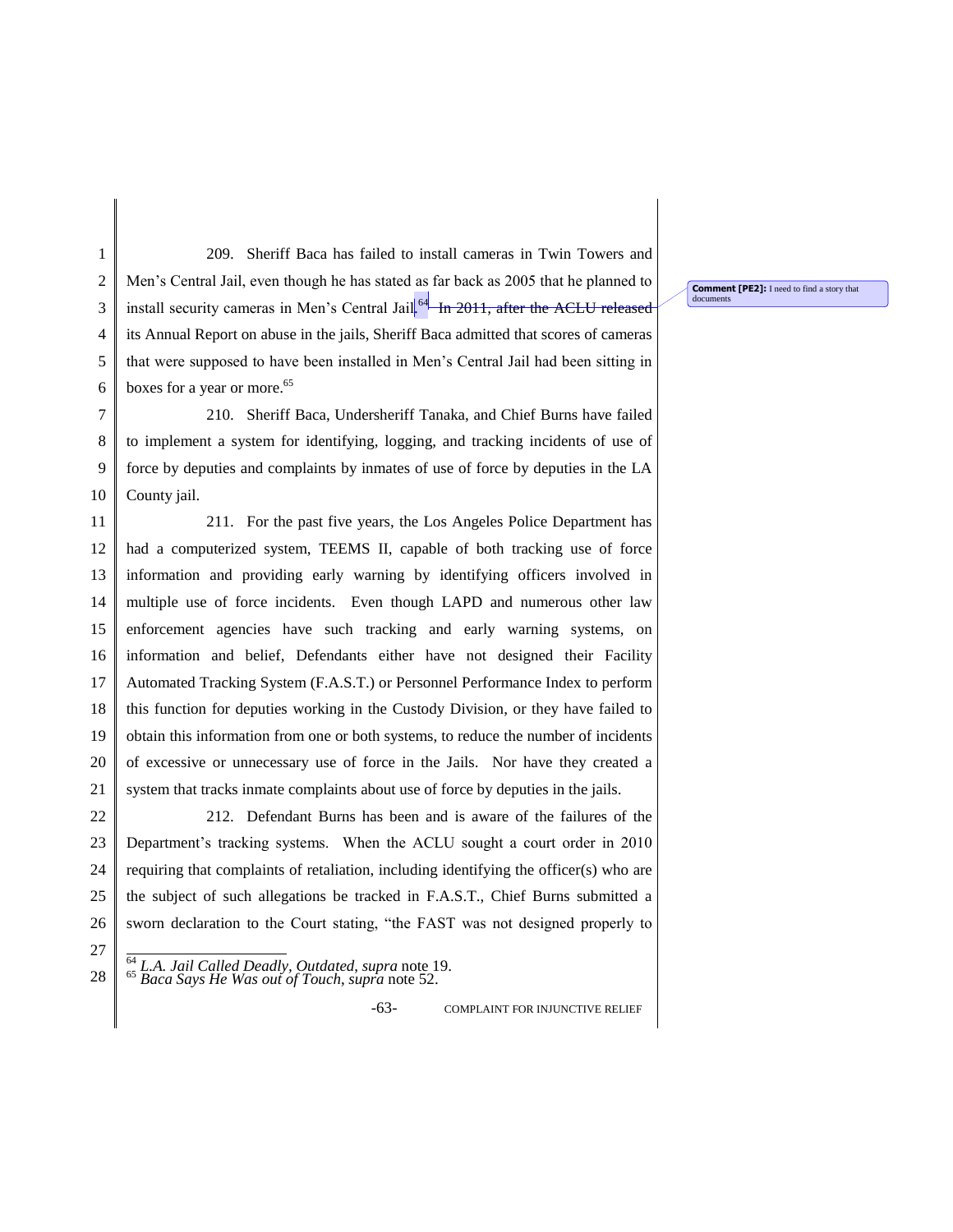track information about deputy misconduct."

1

2 3 4 5 6 213. A tracking system of this kind is a basic tool for ensuring that all incidents of use of force are properly reviewed and investigated and are commonly used by large jail systems. The lack of such a system makes it difficult to compile the essential data to detect and address problematic patterns of use of force as they develop.

7 8 9 10 11 12 13 14 214. Defendants Baca, Tanaka and Burns have failed to develop and implement a policy of zero tolerance for deputy violence and abuse of inmates. Then-Assistant Sheriff Tanaka was informed as far back as 2006 by the Captain of Men's Central Jail that there was a problem with improper use of force by deputies at Men's Central Jail. At that time, Captain Clark also expressed concern about deputy gangs in the jail to Tanaka. When Captain Clark proposed to set up a rotation system to attempt to break up the deputy gangs, Tanaka transferred Clark out of Men's Central Jail.

15 16 17 215. When Assistant Sheriff Tanaka informed Mr. Olmsted that he was being made the Captain in charge of Men's Central Jail, Tanaka told Olmsted that use of force was a problem in the jail.

18 19 20 21 22 23 216. When Sheriff Baca promoted Olmsted to Commander in the Custody Division, then Assistant Sheriff Tanaka arranged for Dan Cruz to become the Captain at MCJ, even though it was well-known within the LASD that Cruz had been transferred out of the Lennox Station for being about 18 months behind on his paperwork, including his review of use-of-force complaints. Tanaka nonetheless placed him in a facility where he knew there were problems with use of force.

24 25 26 27 28 -64- COMPLAINT FOR INJUNCTIVE RELIEF 217. Although Defendants have been repeatedly warned that use of force by deputies is disproportionately directed at inmates with mental illness, Defendants have failed to implement numerous recommendations on training and other appropriate steps to reduce force against mentally ill inmates made by experts. 218. Defendants have abjectly failed to develop policies that address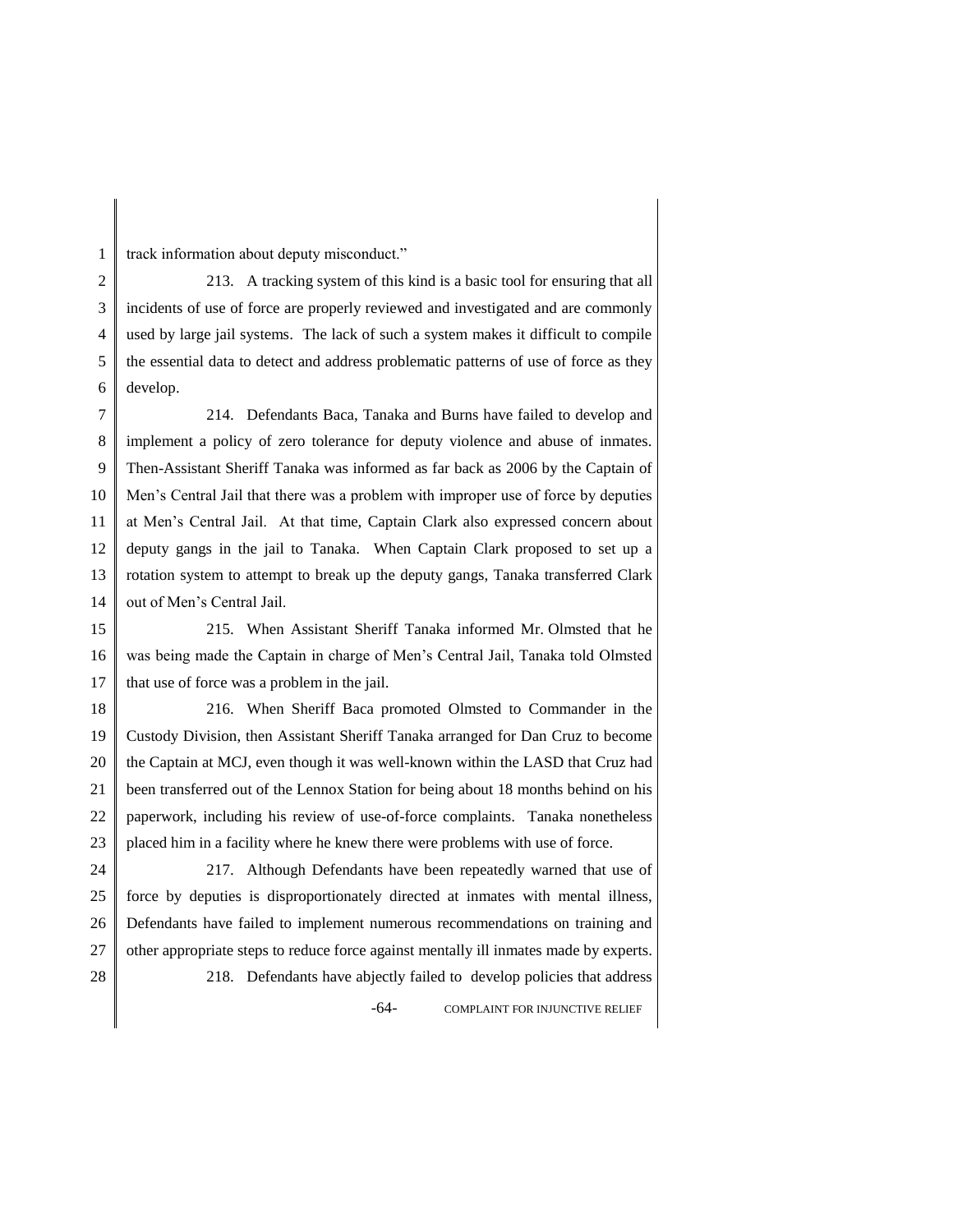1 2 3 4 5 6 7 8 9 10 11 12 13 14 15 16 the problem of endemic brutality in the Jails. Policies regarding use of force, investigation of use of force, discipline for deputies who have used excessive force or failed to report use of force, supervisors who have mishandled investigations of force, and training of deputies and supervisors all fail to meaningfully address the problem. When allegations of deputy violence arise, they are infrequently investigated, and deputies are rarely disciplined. Defendants have failed to track incidents of violence, even though systems for doing so are readily available and commonly used. In this way, Defendants have fostered a pattern and practice of deputy violence against inmates, which places inmates at a significant, ongoing risk of serious and irreparable injury. Deputies and supervisors alike have come believe that committing abuse (or failing to investigate abuse) will have absolutely no impact on one's career. As a result, physical abuse by deputies continues unchecked. The persistent failure or refusal of Sheriff Baca and the other Defendants to supervise deputies properly or take action to curb the misconduct demonstrates Defendants' deliberate indifference to the Plaintiffs' right to reasonable protection from harm.

17

26

## **V. CLASS ACTION ALLEGATIONS**

18 19 20 21 22 23 24 25 219. Plaintiffs Rosas and Goodwin bring this action, pursuant to Federal Rules of Civil Procedure 23(a) and (b)(2), on behalf of all present and future inmates confined in the Jail Complex in downtown Los Angeles: Men's Central Jail, Twin Towers, and the IRC. Inmates assigned to Men's Central Jail and Twin Towers spend some period of time in the IRC, and it is commonplace for inmates to be transferred back and forth between Men's Central Jail and Twin Towers. The class that Plaintiffs seek to represent meets the requirements of Rule 23 as follows:

### **A. NUMEROSITY**

27 28 -65- COMPLAINT FOR INJUNCTIVE RELIEF 220. The class meets the numerosity requirement of Rule  $23(a)(1)$ . There are more than 4,000 inmates confined within Men's Central Jail and about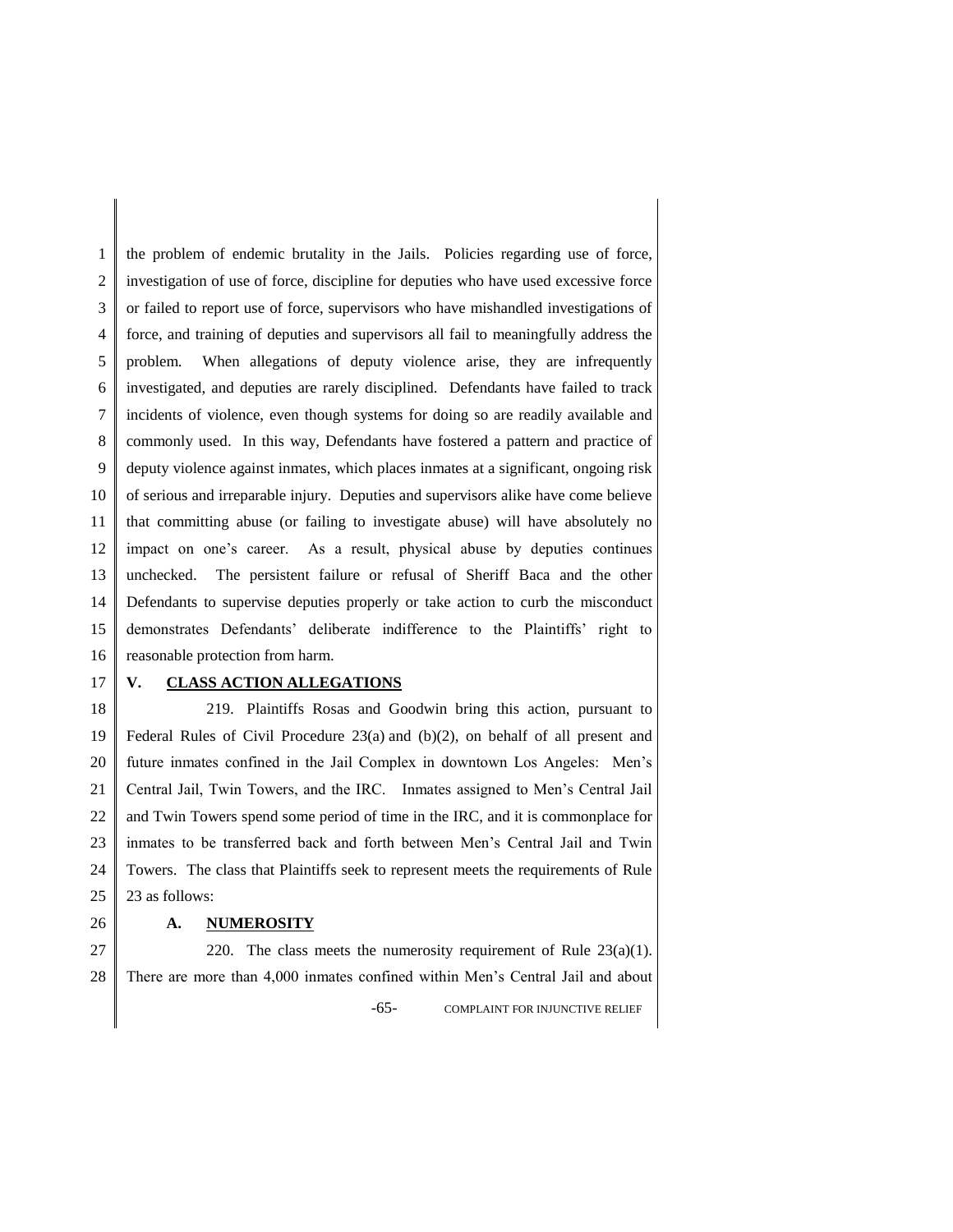1 2 3 4 5 2,800 inmates in the Twin Towers at any given time. Between 500 to 1,000 men are processed into or out of the jails through the IRC on any given day. The membership of the class continuously changes, rendering joinder of all members impracticable. The inclusion within the class of future inmates in the downtown Jail Complex also makes joinder of all members impracticable.

## **B. COMMONALITY**

6

7 8 9 10 221. The class meets the commonality requirement of Rule  $23(a)(2)$ . Questions of law and fact presented by the named plaintiffs are common to other members of the class. The common contentions that unite the claims of the class include the following:

11 12 (A) There is an unlawful pattern and practice at the Jails of excessive physical violence used by Sheriff's deputies against inmates.

13 14 15 (B) There is an unlawful pattern and practice at the Jails of Sheriff's deputies enlisting and encouraging inmates to carry out savage attacks against other inmates and promoting inmate-on-inmate violence.

16 17 18 19 20 (C) There is an unlawful pattern and practice at the Jails of Sheriff's deputies using violence and threats of violence to coerce false statements from inmates, to cover up unlawful violence and to intimidate inmates and thereby prevent inmates from making complaints or otherwise reporting abuse at these facilities.

21 22 23 24 25 26 27 28 (D) Sheriff Baca, Undersheriff Tanaka, Assistant Sheriff Rhambo, and Chief Burns are aware of and deliberately indifferent to the use of excessive force by correctional officers and the enlisting and encouraging of inmates to carry out savage attacks in the Jails. They acquiesce in and condone this conduct by failing to investigate it, failing to take reasonable measures to end the culture of deputy violence that fosters it, failing to punish deputies who engage in it, protecting those deputies from criminal prosecution, and rewarding such deputies for their conduct.

-66- COMPLAINT FOR INJUNCTIVE RELIEF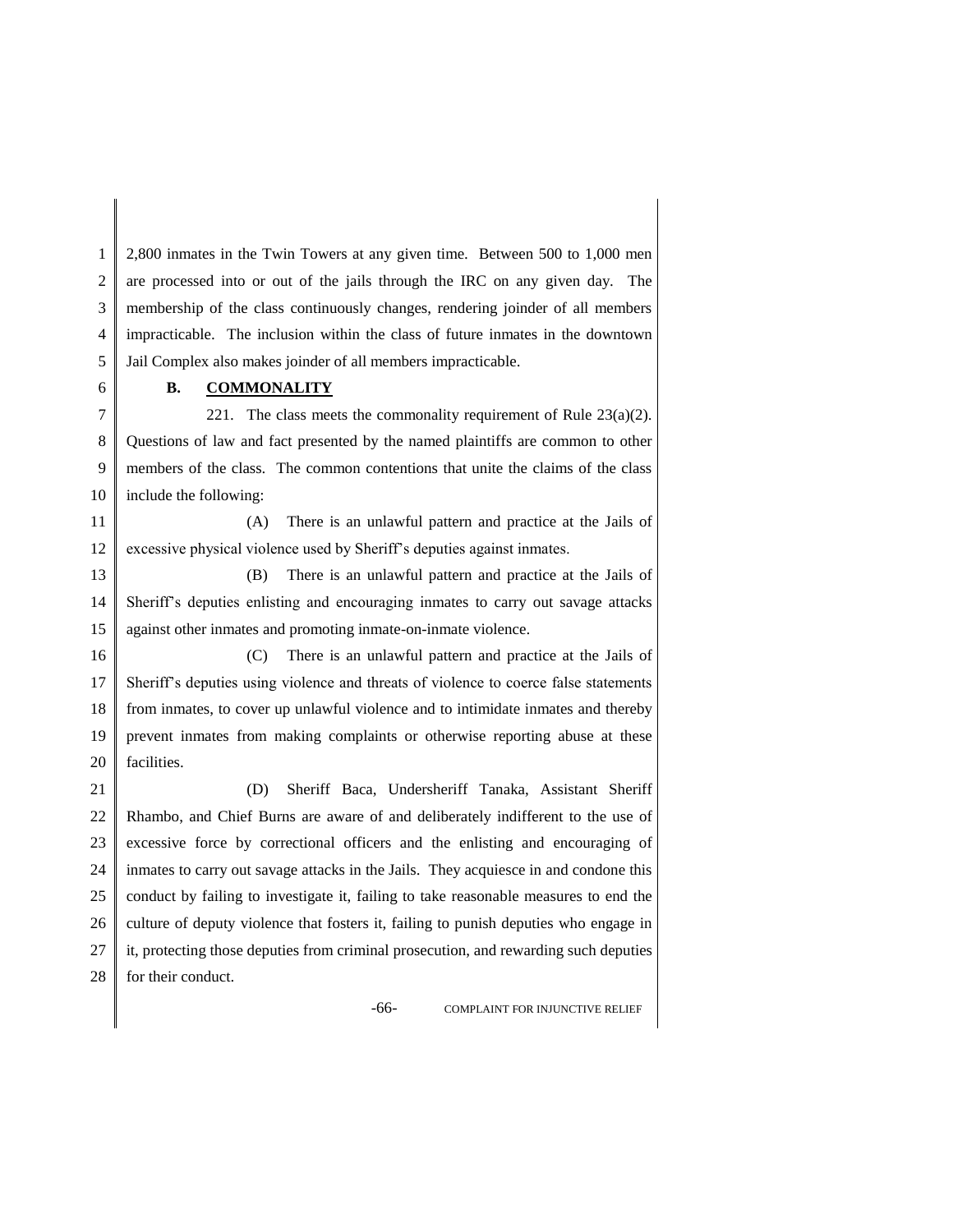#### **C. TYPICALITY**

1

2 3 4 222. Plaintiffs meet the typicality requirement of Rule  $23(a)(3)$ , since, as alleged below, in **paragraphs**  $???$ --???, the claims of the Plaintiffs are typical of those of the class.

5 6 7 8 9 10 11 223. **Plaintiff Alex Rosas**, twenty-four years old, is currently housed in Twin Towers.<sup>66</sup> On July 22, 2011, Mr. Rosas witnessed a group of deputies, including Defendants Luviano, Guerrerro, Bearer, and Ibarra, severely beating a non-resisting inmate, Arturo Fernandez, who was clad only in boxer shorts and had his hands cuffed behind his back. As the deputies pummeled the handcuffed Fernandez, they shouted that he was resisting, although he was not. The deputies then dragged Fernandez away.

12 13 14 15 224. An hour after Mr. Rosas witnessed the beating, Deputies Ibarra and Luviano came to his cell and warned him, "You better not say anything." Mr. Rosas told the deputies that he had not seen anything. Mr. Rosas was afraid that they would hurt him or arrange for other inmates to attack him.

16 17 18 225. A few days later, Deputies Ibarra and Luviano again came to Mr. Rosas's cell and threatened him not to say anything. Terrified that something would happen to him, Mr. Rosas told them again that he had not seen anything.

19 20 21 22 23 24 226. On August 9, 2011, Deputies Bearer and Ibarra came to Mr. Rosas's cell and told him to "cuff up," meaning to allow himself to be handcuffed. When Mr. Rosas asked the deputies why he needed to be cuffed, they responded that another inmate had given them a tip that Mr. Rosas had "something" in his cell and that they were "going to toss up your cell." The deputies handcuffed him and sat him outside in the main hallway.

25 26 27 28 227. A few minutes later the deputies moved Mr. Rosas away from the door and out of the sightline of other inmates. They told him they had found a <sup>66</sup> LASD has transferred all Men's Central Jail inmates who submitted affidavits to the Court in *Rutherford v. Baca* to a single unit in the Twin Towers, as of \_\_\_\_\_\_\_\_\_.

-67- COMPLAINT FOR INJUNCTIVE RELIEF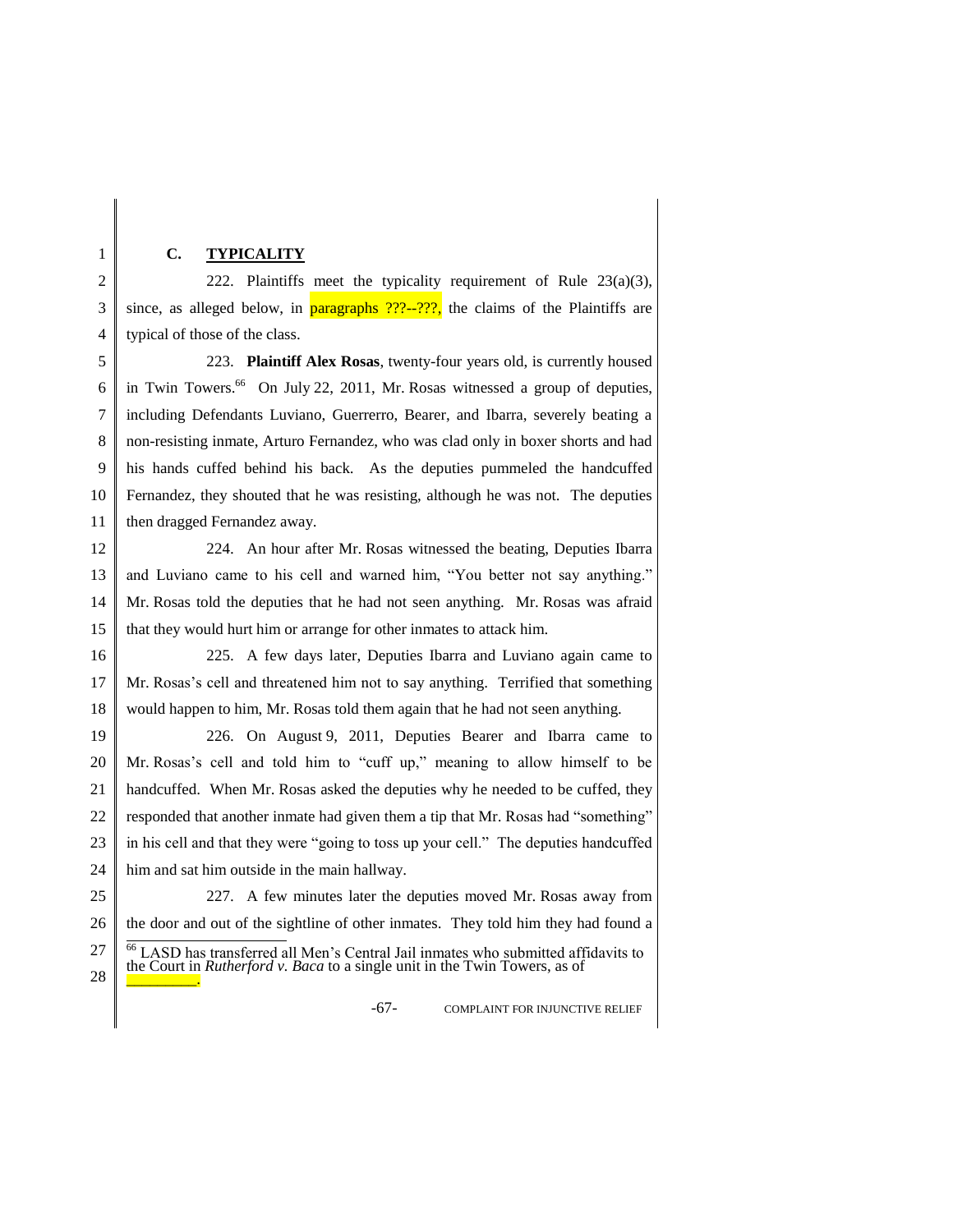1 2 3 4 5 6 "slicer" – a razor fashioned into a weapon – in his cell. Mr. Rosas told the deputies that he had not altered any razors and that the weapon did not belong to him. Deputy Luviano asked Mr. Rosas, "Why are you lying to my deputies?" Mr. Rosas responded, "I'm not lying, sir." The deputies punched him in the back of the head four or five times and told Mr. Rosas he would be going to the "hole" – disciplinary solitary confinement – for possessing the slicer.

7 8 9 10 11 12 13 228. Later, deputies came to Mr. Rosas's cell with the disciplinary paperwork. They told Mr. Rosas that if he admitted on the form that he had the slicer they would "make this easier" for him and would not "add on any charges." He understood this to mean that if he lied and said he possessed a slicer then he would not be taken to disciplinary segregation and the deputies would not falsely charge him with assault on an officer. Mr. Rosas refused to sign the paperwork, and the deputies escorted him to the hole.

14 15 16 17 18 229. Mr. Rosas asked Deputy Reza for a complaint form, but Deputy Reza refused to give him one. Mr. Rosas told the deputy he would ask the afternoon shift deputies for a complaint form and Deputy Reza responded that he would tell the afternoon shift not to give him the form. When Mr. Rosas asked the afternoon shift deputies for the complaint form, they too refused to give him a form.

19 20

230. **Plaintiff Jonathan Goodwin**, 29 years old, is in an inmate in Los Angeles County Jails. He is currently housed in Twin Towers.

21 22 23 24 25 26 27 28 -68- COMPLAINT FOR INJUNCTIVE RELIEF 231. On July 22, 2011, when Mr. Goodwin was housed at Men's Central Jail on the 3000 floor, he saw several deputies running towards a row of cells. He saw deputies leading inmate Arturo Fernandez in handcuffs and then punching him and slamming him to the ground. Mr. Fernandez fell on his face, with his hands cuffed behind his back. Several deputies, including Deputies Luviano and Ibarra, punched Mr. Fernandez on his lower back and the sides of his torso. Another deputy kneed Mr. Fernandez in the back, as if pressing the air out of his lungs. Mr. Fernandez yelled that he couldn't breathe. The deputies told him to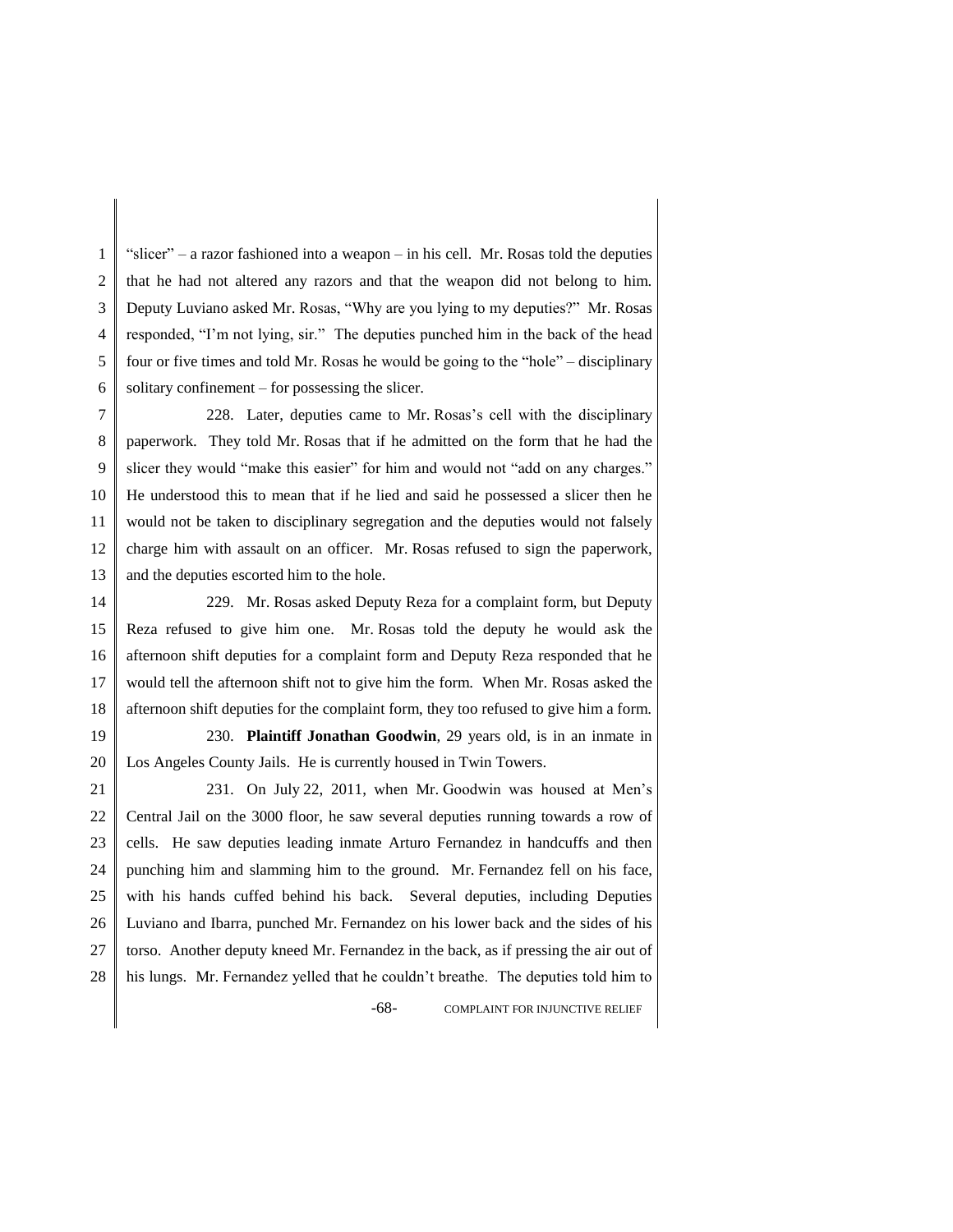1 2 3 "Shut the fuck up!" After the group of deputies punched and kicked Mr. Fernandez countless times, Deputies Ibarra and Luviano escorted Mr. Fernandez out of the housing module.

4 5 6 7 8 232. On August 10, 2011, Deputy Luviano came to Mr. Goodwin's cell and told him to "cuff up." When Mr. Goodwin asked why, Deputy Luviano responded that it was because he could "do whatever the fuck I want" and that Mr. Goodwin "got no rights." Deputy Luviano handcuffed Mr. Goodwin behind his back and escorted him to the hallway.

9 10 11 12 13 14 15 16 17 233. In the hallway, Deputy Luviano pushed Mr. Goodwin against the wall and kicked his legs open. Correctional Assistant Flannigan then approached and kicked Mr. Goodwin's ankle and punched his lower back. Deputy Luviano punched Mr. Goodwin in the back of the head. Other inmates exclaimed that they saw what Deputy Luviano as doing. Custody Assistant Flannigan yelled down the row, "You saw that? Whatcha gonna do about it?" Deputy Luviano and Correctional Assistant Wendlent then pulled Mr. Goodwin out of the view of other inmates. Deputy Luviano repeatedly punched Mr. Goodwin on the back of the head, even when other deputies walked into the area.

18 19 20 21 234. Deputy Luviano then moved around Mr. Goodwin and began to punch him repeatedly in the jaw. Mr. Goodwin sank to the ground and tried to roll away from Deputy Luviano. Deputy Luviano continued to punch him in the jaw, and other deputies then joined in the beating.

22 23 24 25 26 27 235. The deputies continued to beat Mr. Goodwin until Deputy Ujolla and Sergeant Soto entered the room and escorted him away. Mr. Goodwin told Deputy Bearer and Sergeant Soto that the deputies had beaten him. Mr. Goodwin was later interviewed on camera and repeated his account of the incident. During the interview, Mr. Goodwin felt that Sergeant Soto was trying to misstate the facts and put words in his mouth to make it appear that he was lying.

28

-69- COMPLAINT FOR INJUNCTIVE RELIEF 236. Deputies took Mr. Goodwin to the medical clinic, where he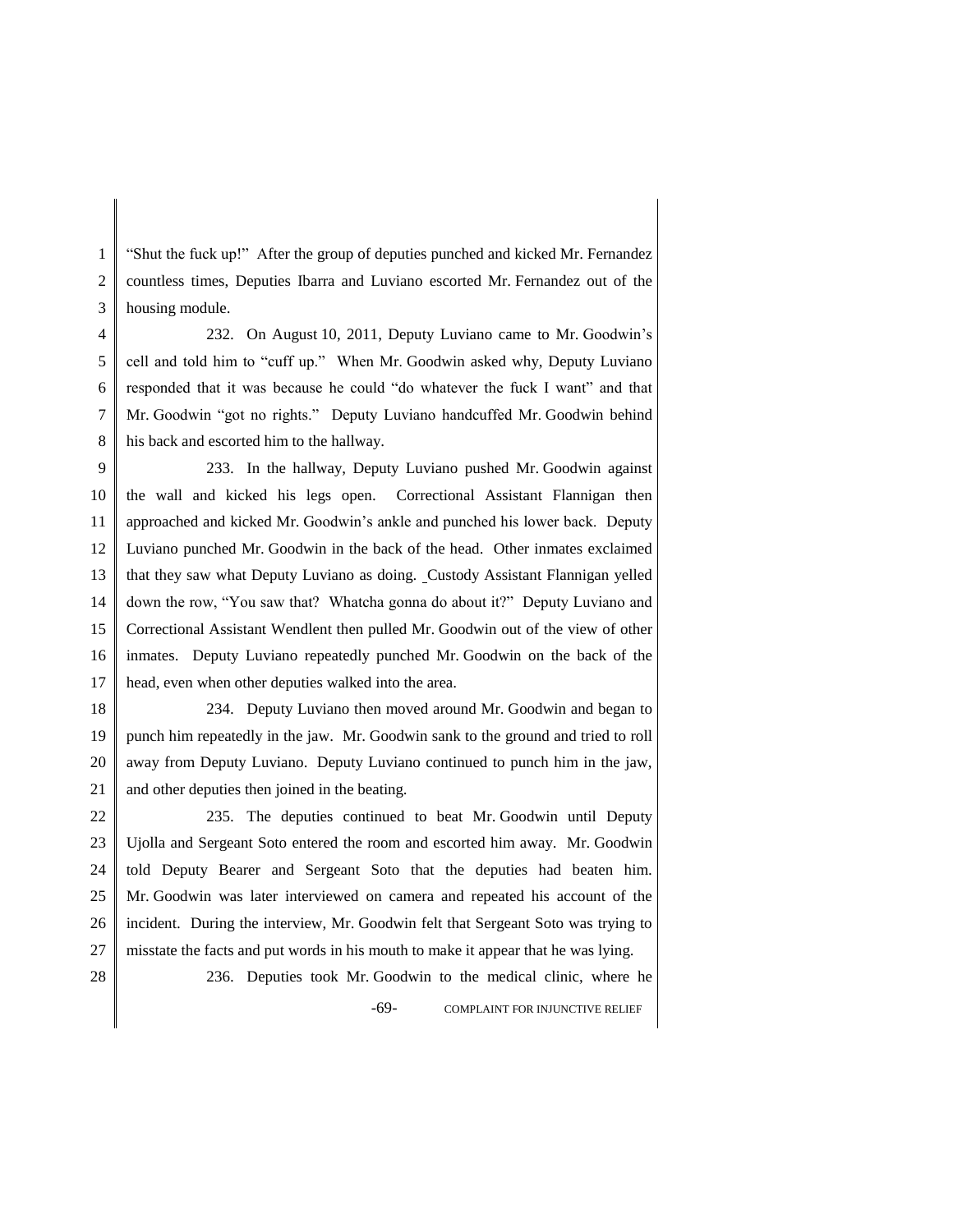1 2 3 4 reported that he was experiencing pain in his jaw and back molars. Medical staff told Mr. Goodwin there was swelling in his head, yet he received no medical treatment. Later that night, Mr. Goodwin lost a back molar that had been knocked loose during the attack.

5 6 7 237. On August 12, 2011, staff charged Mr. Goodwin with possession of contraband, insubordination and causing a disturbance, profanity toward staff and inmates, and refusal to follow orders.

8

### **D. ADEQUACY OF REPRESENTATION**

9 10 11 12 13 14 15 238. Plaintiffs are adequate class representatives and thus meet the requirements of Rule 23(a)(4). Rosas and Goodwin are presently incarcerated within the Jails at issue in this case, they have no conflict of interest with other class members, and they will fairly and adequately protect the interests of the class. They are represented by highly qualified and experienced counsel: The ACLU National Prison Project, the ACLU of Southern California, and Paul Hastings, LLP, as alleged below.

16 17 18 19 20 21 22 23 24 25 26 27 28 -70- COMPLAINT FOR INJUNCTIVE RELIEF 239. The ACLU National Prison Project and the ACLU of Southern California already serve as class counsel for all prisoners in the Los Angeles County Jails in *Rutherford v. Baca*, a case concerning over-crowding in the Jails. The ACLU also serves as court-appointed monitor in that case, and over a period of more than five years has conducted weekly or bi-weekly monitoring tours of Men's Central Jail. Class counsel has sought to obtain discovery on deputy-on-inmate abuse in *Rutherford* and moved to compel production of that discovery after Defendants refused to turn it over. The Court has never ruled on that motion to compel, which was submitted in December 2010. Class counsel has also informed the Court of its intent to litigate the issue of deputy violence in an evidentiary hearing in *Rutherford*, but the Court has questioned whether the scope of the *Rutherford* judgment encompasses that issue. The ACLU is thus uniquely well acquainted with the issues of deputy violence in the Jails and well equipped to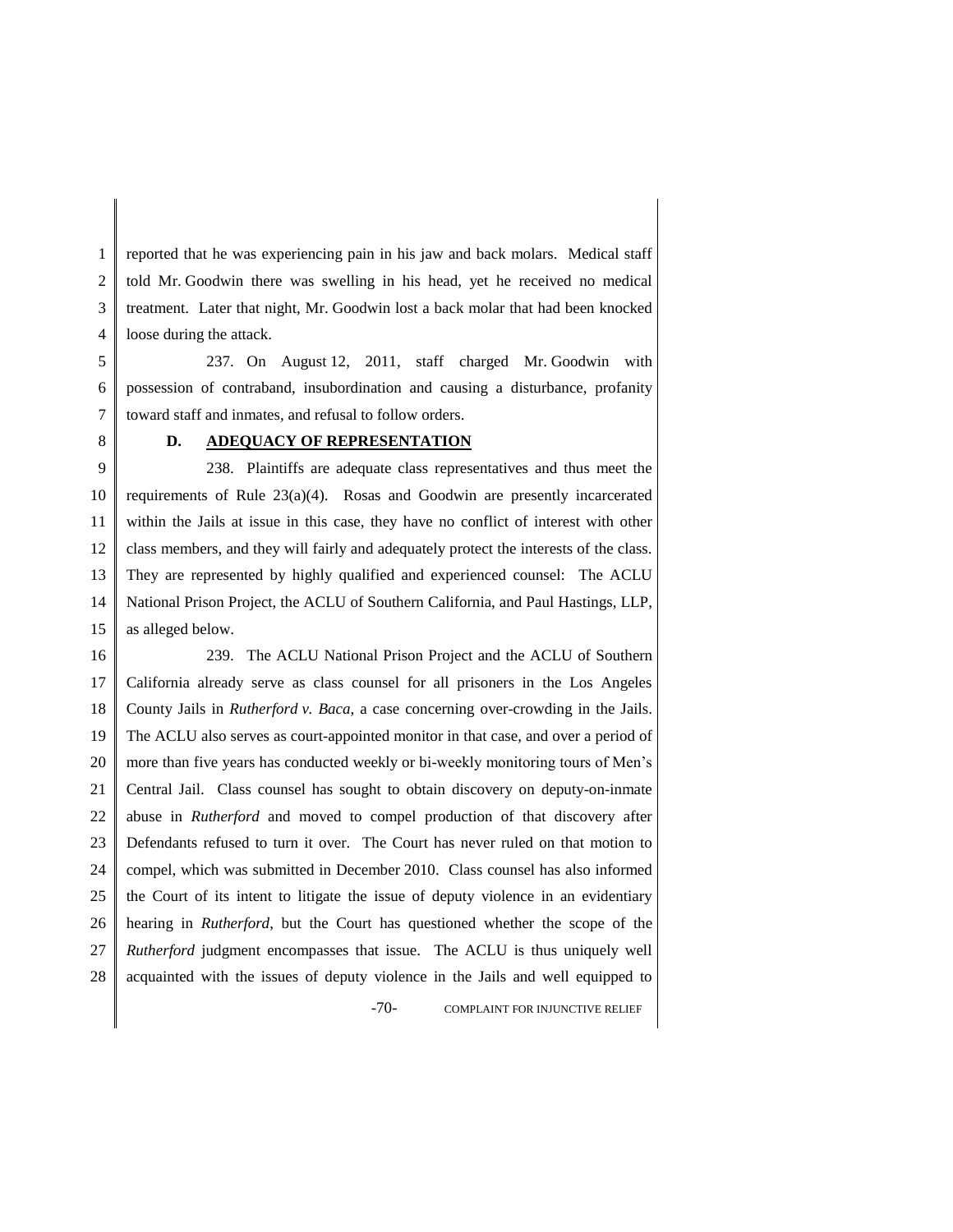1 2 3 4 5 litigate those claims. Their work in *Rutherford* on the issues of deputy violence and overcrowding helped trigger a broad criminal investigation by the FBI and the U.S. Attorney's office, and was a key factor in the decision of the County Board of Supervisors in November 2011 to convene a Commission to study the causes of deputy violence in the Jails.

6 7 8 9 10 11 12 13 14 15 16 240. Plaintiffs' co-lead counsel Margaret Winter is the Associate Director of the National Prison Project of the American Civil Liberties Union. Since 1973, the ACLU National Prison Project has been the only organization litigating prisoners' rights cases throughout the nation. Attorney Winter has litigated prisoners' rights cases, most of them class actions, in federal courts in Alabama, Mississippi, Texas, Arizona, California, Nevada, Idaho, Maryland, Delaware, and Vermont, and in the Fourth, Fifth, Eighth, Ninth, and Eleventh Circuit Courts of Appeal and the U.S. Supreme Court. She has argued and won a prisoner's rights case in the U.S. Supreme Court. Since 2007, Winter has served as co-lead class counsel for all the inmates in Los Angeles County Jails in *Rutherford v. Baca*

17 18 19 20 21 22 23 24 25 26 241. Plaintiffs' co-lead counsel Peter Eliasberg is the Legal Director of the ACLU Foundation of Southern California. Since its founding in 1923, the ACLU of Southern California has been litigating a broad variety of civil rights cases, including prisoners' rights cases. Attorney Eliasberg has been lead counsel or co-lead counsel in numerous federal civil rights class actions in the Central District of California and has been lead counsel in civil rights matters before the United States Court of Appeals for the Ninth Circuit, the California Supreme Court, and the United States Supreme Court, and has argued a case before the U.S. Supreme Court. Since 2009, Eliasberg has served as co-lead class counsel for all the inmates in Los Angeles County Jails in *Rutherford v. Baca.*

27 28 -71- COMPLAINT FOR INJUNCTIVE RELIEF 242. Paul Hastings LLP is an international law firm with 18 offices. Paul Hastings currently has 1,029 attorneys worldwide, including 148 attorneys in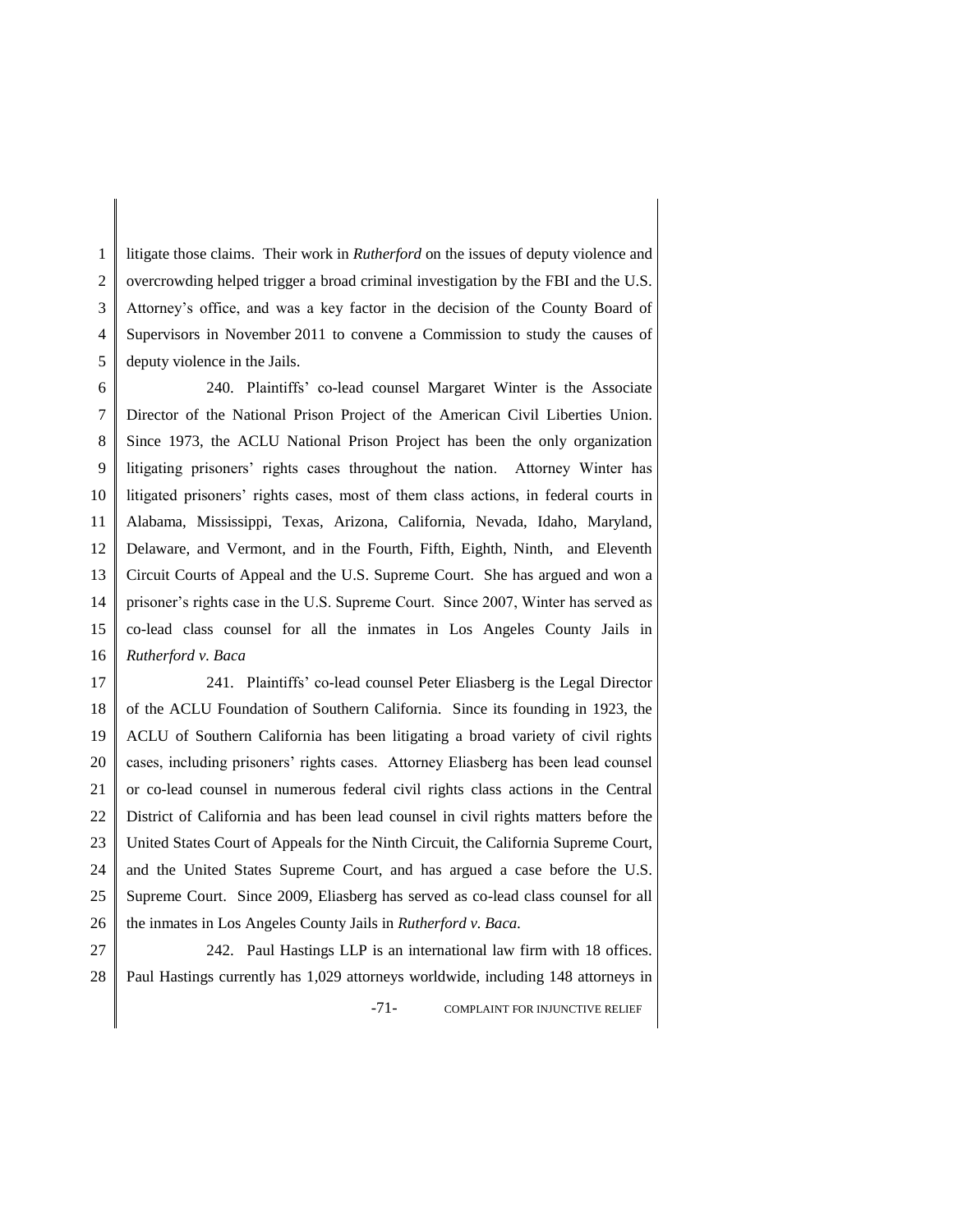1 2 3 4 5 6 7 8 9 10 11 12 13 14 the Los Angeles office. Paul Hastings has sufficient resources to adequately represent the class; as reported in *The American Lawyer*, the firm had gross revenues of \$902 million in 2010. Paul Hastings has been recognized widely for its work on pro bono cases. *The American Lawyer* recently ranked Paul Hastings second in the nation in the *American Lawyer Pro Bono Report of 2011*. In 2010, the firm was honored as the Pro Bono Law Firm of the Year by Public Counsel, the world's largest pro bono public interest law firm. The Los Angeles office of Paul Hastings was awarded the 2010 Pro Bono Service Award by the Legal Aid Foundation of Los Angeles, as the top pro bono law firm in Los Angeles. Paul Hastings has extensive experience in class action litigation, including class action lawsuits involving civil rights. In 2009, Paul Hastings worked with the ACLU of Southern California in a civil rights class action which rectified unconstitutional and unsafe conditions in an immigration detention center. Paul Hastings has also recently argued and won a civil rights case before the U.S. Supreme Court.

15 16 17 243. Plaintiffs meet the requirement of Rule  $23(b)(2)$ , as Defendants have acted, or omitted to act, on grounds generally applicable to the class, thereby making injunctive relief appropriate with respect to the class as a whole.

# 18

#### **VI. EXHAUSTION OF ADMINISTRATIVE REMEDIES**

19 20 244. Both of the named Plaintiffs have exhausted available administrative remedies.

21 22 23 24 25 245. On August 24, 2011, Mr. Goodwin filled out an inmate complaint form stating, among other things, "On August 24, 2011, Deputy Luviano and Correctional Assistant Flannigan and other deputies beat me up." The form was delivered that day to both Watch Commander Limon and Deputy Alvarez at Men's Central Jail.

26 27 28 246. No one from LASD has ever provided Mr. Goodwin with a response to the complaint or informed him that the LASD was seeking an additional 15 days to complete its investigation of the complaint.

-72- COMPLAINT FOR INJUNCTIVE RELIEF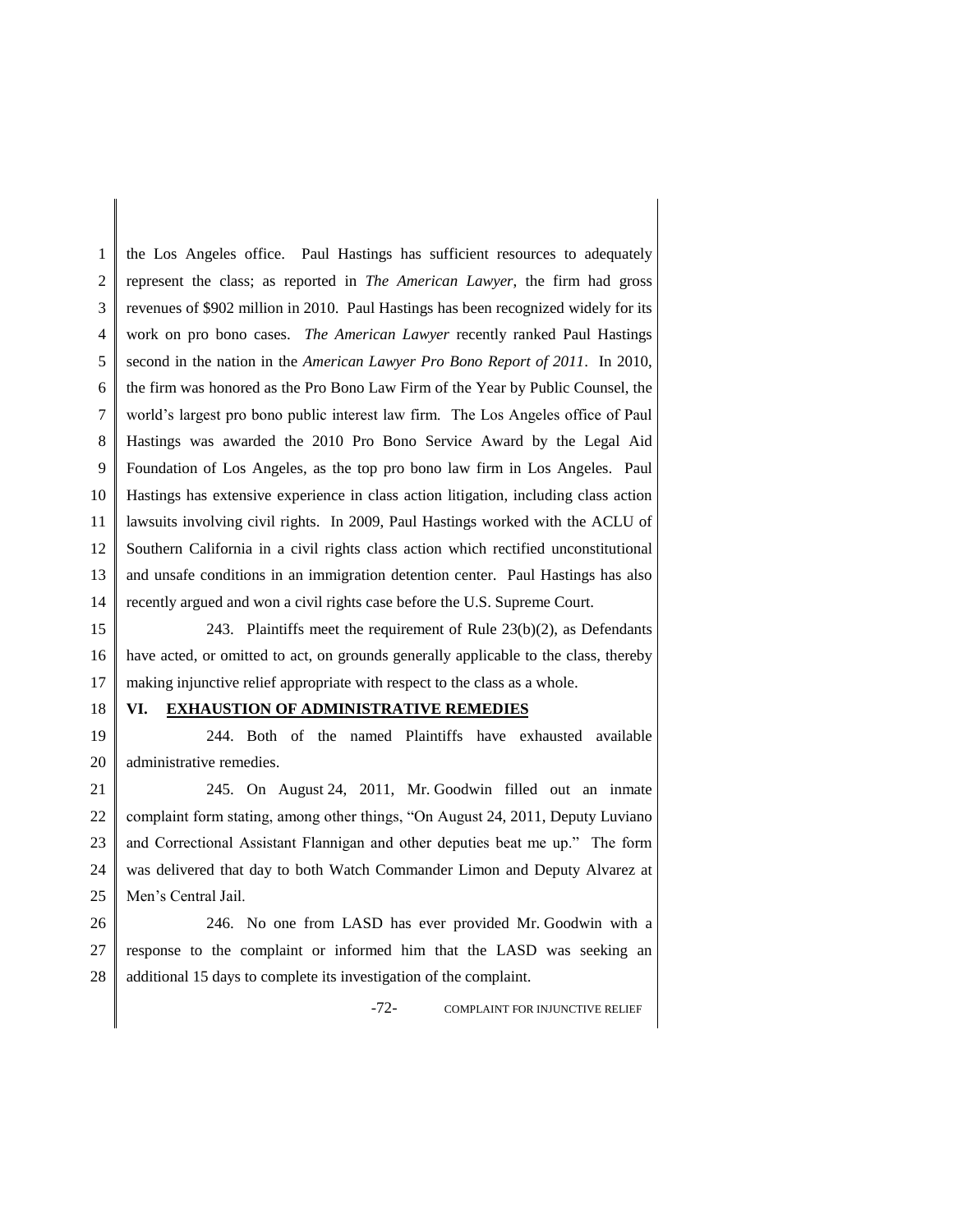1 2 3 4 247. On August 24, 2011 Mr. Rosas filled out an inmate complaint form stating, among other things, that on "8/9/2011 Deputy Luviano punched me," which was provided to Watch Commander Limon and Deputy Alvarez at Men's Central Jail.

5 6 7 8 9 248. A few days later Senior Deputy Lauderdale approached Mr. Rosas, showed him the complaint form and asked him what it was about. At no point has any LASD personnel provided Mr. Rosas a response to the complaint or informed him that the LASD was seeking an additional 15 days to complete its investigation of the complaint.

10 11 12 13 14 249. LASD policy provides that the department shall investigate all complaints within 15 days of their being filed unless the department notifies the inmate in writing that it is seeking an additional 15 days to complete the investigation. Both Plaintiffs filed their complaints more than 90 days ago without receiving any response from LASD personnel.

#### 15 **VII. CLAIMS FOR RELIEF**

16 17

## **A. Eighth Amendment To The United States Constitution; 42 U.S.C. Section 1983**

18 19 20 21 22 23 250. By reason of the allegations set forth in **paragraphs**  $xx-xx$ , *supra*, plaintiffs Rosas and Goodwin, and the class they represent, were deprived and continue to be deprived by Defendants of their rights, under the Eighth and Fourteenth Amendments to the United States Constitution, to due process of law and to be free from gratuitous and excessive force, threats of gratuitous and excessive force, degrading and sadistic treatment.

24 25 26 27 28 251. The failures of Defendants Baca, Tanaka, and Burns to take appropriate steps to curb the widespread pattern of brutality in Men's Central Jail, the Twin Towers, and the IRC, as described in this Complaint, constitutes deliberate indifference to Plaintiffs' basic need for reasonable protection from harm and violates Plaintiffs' rights to be free from cruel and unusual punishment,

-73- COMPLAINT FOR INJUNCTIVE RELIEF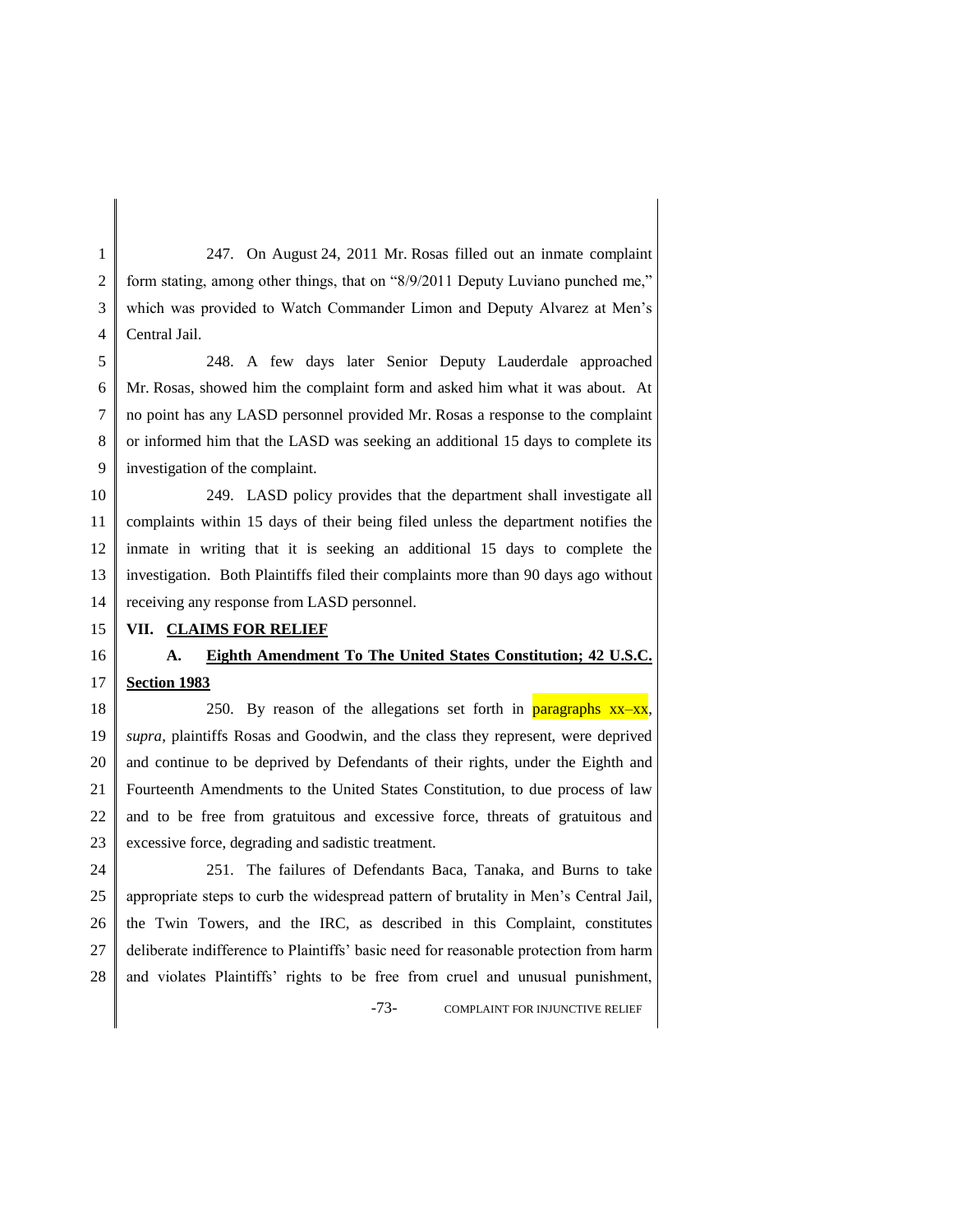1 2 3 including physical abuse and intimidation, degrading, cruel, and sadistic treatment, and the wanton and needless infliction of pain, as guaranteed to Plaintiffs by the Eighth and Fourteenth Amendments to the United States Constitution.

### 4 5

13 14 15

19

24

28

## **B. Fourteenth Amendment To The United States Constitution; 42 U.S.C. Section 1983**

6 7 8 9 10 11 12 252. By reason of the allegations set forth in **paragraphs**  $xx-xx$ , *supra*, plaintiffs Rosas and Goodwin, and the class they represent, were deprived, and continue to be deprived, by Defendants of their right to due process and to be free from punishment without process, in the form of gratuitous and excessive force, threats of gratuitous and excessive force, and degrading, cruel and sadistic treatment, as guaranteed to them by the Fourteenth Amendment to the United States Constitution.

#### **PRAYER FOR RELIEF**

WHEREFORE, plaintiffs request this Court as follows:

16 17 18 1. Declare that the continuing inaction of the supervisory defendants, as described above, violates the rights of the Plaintiff class under the Eighth and Fourteenth Amendments to the United States Constitution;

20 21 22 23 2. Grant preliminary and permanent injunctive relief, enjoining Defendants, their successors, agents, servants, employees, and all those in active concert or participation with them, from subjecting inmates in the Jails to physical abuse and the threat of physical abuse;

25 26 27 3. Require these Defendants to formulate a remedy, subject to the court's approval and modification, if necessary, to end the pattern of excessive force and physical abuse in those jails, including:

-74- COMPLAINT FOR INJUNCTIVE RELIEF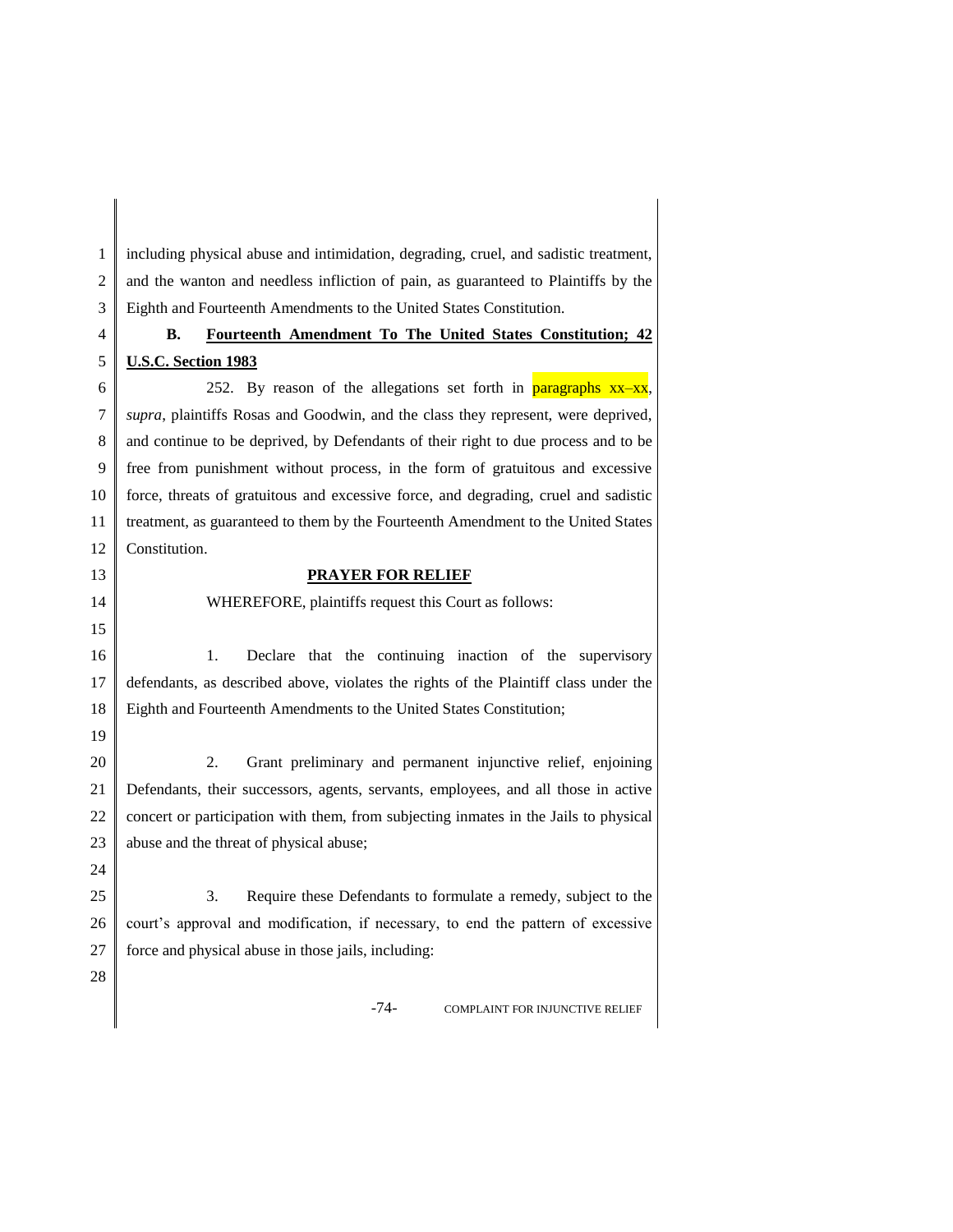| 1        | adequate policy on the use of force;<br>(A)                                        |  |  |
|----------|------------------------------------------------------------------------------------|--|--|
| 2        |                                                                                    |  |  |
| 3        | adequate investigation of all use of force incidents and<br>(B)                    |  |  |
| 4        | inmate-on-inmate violence, with investigations performed by personnel              |  |  |
| 5        | unconnected to the attack under investigation;                                     |  |  |
| 6        |                                                                                    |  |  |
| 7        | appropriate training in use of force and prevention of<br>(C)                      |  |  |
| 8        | inmate-on-inmate violence;                                                         |  |  |
| 9        |                                                                                    |  |  |
| 10       | appropriate discipline of staff members found to be<br>(D)                         |  |  |
| 11       | involved in improper use of force incidents, improper threats of violence against  |  |  |
| 12       | inmates; incitement of inmate-on-inmate attacks; or failure to report use of force |  |  |
| 13       | incidents;                                                                         |  |  |
| 14       |                                                                                    |  |  |
| 15       | (E) appropriate selection and supervision of command and                           |  |  |
| 16<br>17 | uniformed custodial staff.                                                         |  |  |
| 18       | 3.<br>Retain jurisdiction in this case until the unlawful conditions,              |  |  |
| 19       | practices, policies, acts, and omissions complained of herein no longer exist and  |  |  |
| 20       | this Court is satisfied that they will not recur;                                  |  |  |
| 21       |                                                                                    |  |  |
| 22       | Award the costs of this action, including reasonable attorneys'<br>4.              |  |  |
| 23       | fees; and                                                                          |  |  |
| 24       |                                                                                    |  |  |
| 25       | Grant such other and further relief as this Court deems just and<br>5.             |  |  |
| 26       | proper.                                                                            |  |  |
| 27       |                                                                                    |  |  |
| 28       |                                                                                    |  |  |
|          | $-75-$<br><b>COMPLAINT FOR INJUNCTIVE RELIEF</b>                                   |  |  |
|          |                                                                                    |  |  |